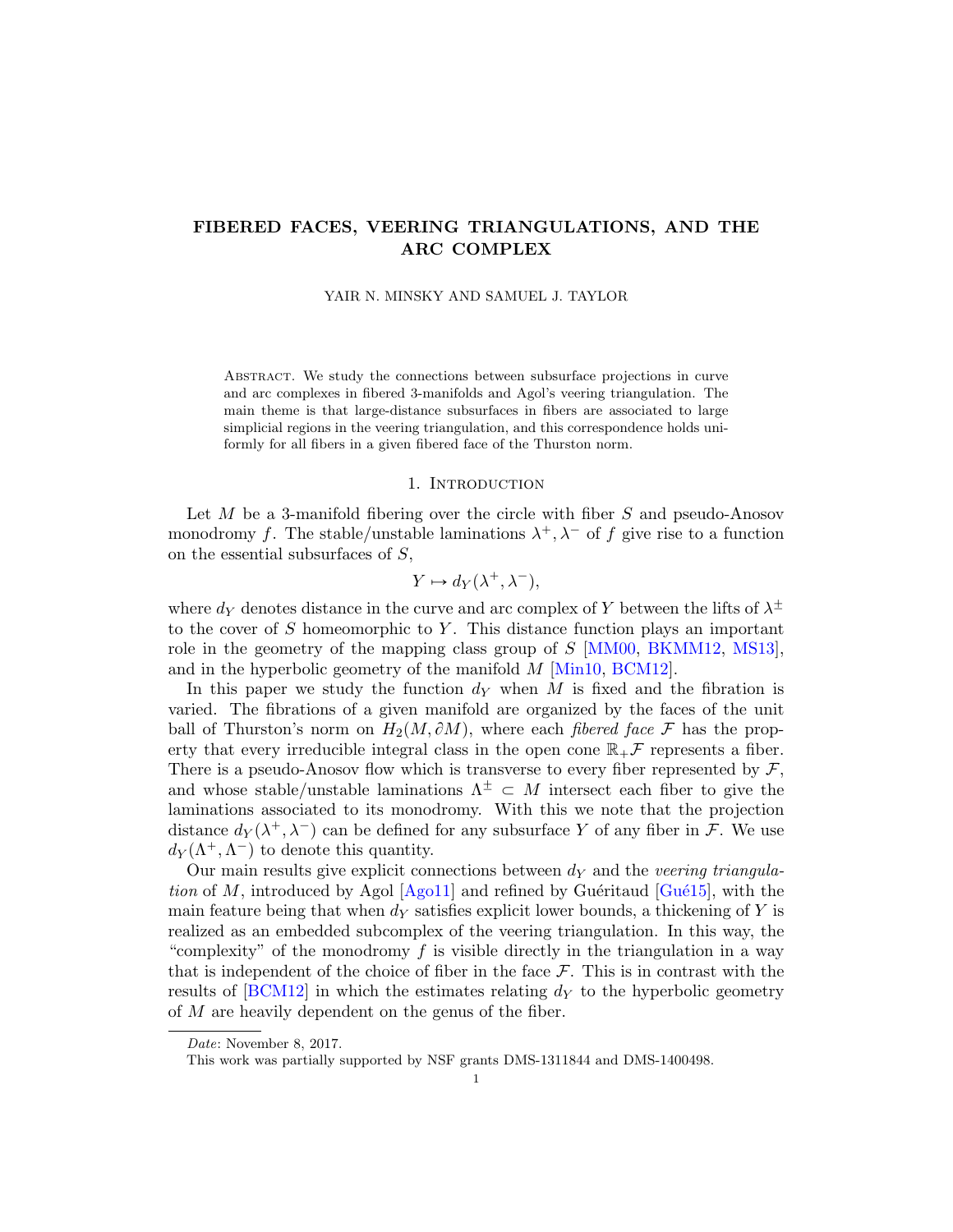The results are cleanest in the setting of a *fully-punctured* fiber, that is when the singularities of the monodromy f are assumed to be punctures of the surface  $S$  (one can obtain such examples by starting with any  $M$  and puncturing the singularities and their flow orbits). All fibers in a face  $\mathcal F$  are fully-punctured when any one is, and in this case we say that  $\mathcal F$  is a fully-punctured face. In this setting M is a cusped manifold and the veering triangulation  $\tau$  is an ideal triangulation of M.

We obtain bounds on  $d_W(\Lambda^+, \Lambda^-)$  that hold for W in any fiber of a given fibered face:

<span id="page-1-1"></span>**Theorem 1.1** (Bounding projections over a fibered face). Let M be a hyperbolic 3-manifold with fully-punctured fibered face F and veering triangulation  $\tau$ . For any essential subsurface W of any fiber of  $\mathcal{F}$ ,

$$
\alpha \cdot (d_W(\Lambda^-,\Lambda^+) - \beta) < |\tau|,
$$

where  $|\tau|$  is the number of tetrahedra in  $\tau$ ,  $\alpha = 1$  and  $\beta = 10$  when W is an annulus and  $\alpha = 3|\chi(W)|$  and  $\beta = 8$  when W is not an annulus.

Note that this means that  $d_W \le | \tau | + 10$  for each subsurface W, no matter which fiber W lies in. Further, the complexity  $|\chi(W)|$  of any subsurface W of any fiber of  $\mathcal F$  with  $d_W(\Lambda^+,\Lambda^-) \geq 9$  is also bounded in terms of M alone.

In addition, given one fiber with a collection of subsurfaces of large  $d<sub>Y</sub>$ , we obtain control over the appearance of high-distance subsurfaces in all other fibers:

<span id="page-1-0"></span>**Theorem 1.2** (Subsurface dichotomy). Let M be a hyperbolic 3-manifold with fullypunctured fibered face F and suppose that S and F are each fibers in  $\mathbb{R}_+$ F. If W is a subsurface of F, then either W is isotopic along the flow to a subsurface of S, or

$$
3|\chi(S)| \ge d_W(\Lambda^-, \Lambda^+) - \beta,
$$

where  $\beta = 10$  if W is an annulus and  $\beta = 8$  otherwise.

One can apply this theorem with  $S$  taken to be the smallest-complexity fiber in  $\mathcal F$ . In this case there is some finite list of "large" subsurfaces of S, and for all other fibers and all subsurfaces W with  $d_W$  sufficiently large, W is already accounted for on this finite list.

For a sample application of [Theorem 1.2,](#page-1-0) let W be an essential annulus with core curve w in a fiber F of M and suppose that  $d_W(\Lambda^-, \Lambda^+) \geq K$  for some  $K > 10$ . (We note that it is easy to construct explicit examples of M with  $d_W(\Lambda^-, \Lambda^+)$  as large as one wishes by starting with a pseudo-Anosov homeomorphism of  $F$  with large twisting about the curve w.) If w is trivial in  $H_1(M)$ , then [Theorem 1.2](#page-1-0) (or more precisely [Corollary 6.7\)](#page-44-4) implies that  $w$  is actually isotopic to a simple closed curve in every fiber in the open cone  $\mathbb{R}_+$  Gontaining F. When w is nontrivial in  $H_1(M)$  it determines a codimension-1 hyperplane  $P_w$  in  $H^1(M) = H_2(M, \partial M)$ consisting of cohomology classes which vanish on w. For each fiber S of  $\mathbb{R}_+$  f either S is contained in  $P_w$ , in which case w is isotopic to a simple closed curve in S as before, or S lies outside of  $P_w$  and  $|\chi(S)| \geq \frac{K-10}{3}$ . We remark that the second alternative is non-vacuous so long as  $H^1(M)$  has rank at least 2.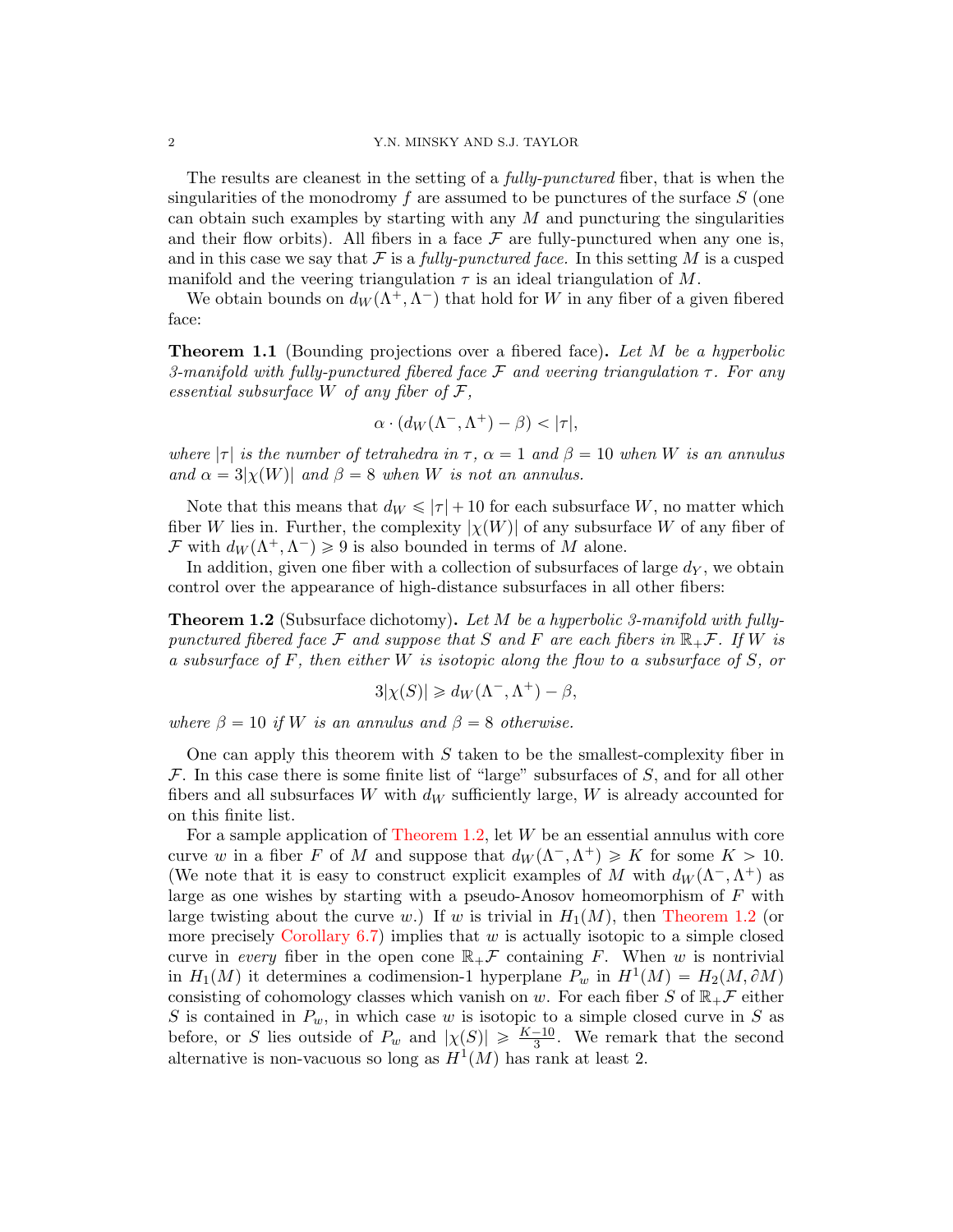The general (non-fully-punctured) setting is also approachable with our techniques, but a number of complications arise and the connection to the veering triangulation of the fully-punctured manifold is much less explicit. An extension of the results in this paper to the general setting will be the subject of a subsequent paper.

Pockets in the veering triangulation. When  $Y$  is a subsurface of a fiber  $X$  in  $\mathcal F$  and  $d_Y(\Lambda^+, \Lambda^-) > 1$ , we show [\(Theorem 5.3\)](#page-32-0) that Y is realized simplicially in the veering triangulation lifted to the cover  $X \times \mathbb{R}$ . If  $d_Y(\Lambda^+, \Lambda^-)$  is even larger then this realization can be thickened to a "pocket", which is a simplicial region bounded by two isotopic copies of Y. With sufficiently large assumptions this pocket can be made to embed in  $M$  as well, and this is our main tool for connecting arc complexes to the veering triangulation and establishing Theorems [1.1](#page-1-1) and [1.2:](#page-1-0)

<span id="page-2-0"></span>**Theorem 1.3.** Suppose Y is a subsurface of a fiber X with  $d_Y(\lambda^-, \lambda^+) > \beta$ , where  $\beta = 8$  if Y is nonannular and  $\beta = 10$  if Y is an annulus. Then there is an embedded simplicial pocket V in M isotopic to a thickening of Y, and with  $d_Y(V^-, V^+) \geq$  $d_Y(\lambda^-,\lambda^+)-\beta.$ 

In this statement,  $V^+$  and  $V^-$  refer to the triangulations of the top and bottom surfaces of the pockets, regarded as simplices in the curve and arc complex  $\mathcal{A}(Y)$ . Also,  $d_Y(V^-, V^+)$  denotes the smallest  $d_Y$ -distance between an arc of  $V^-$  and an arc of  $V^+$ .

The veering triangulation in fact recovers a number of aspects of the geometry of curve and arc complexes in a fairly concrete way. As an illustration we prove

<span id="page-2-1"></span>Theorem 1.4. In the fully punctured setting, the arcs of the veering triangulation form a geodesically connected subset  $A(\tau)$  of the curve and arc graph, in the sense that any two points in  $A(\tau)$  are connected by a geodesic that lies in  $A(\tau)$ .

Hierarchies of pockets. One is naturally led to generalize [Theorem 1.3](#page-2-0) from a result embedding one pocket at a time to a description of all pockets at once. Indeed [Proposition 6.5](#page-40-0) tells us that whenever subsurfaces Y and Z of X have large enough projection distances and are not nested, they have associated pockets  $V_Y$  and  $V_Z$ which are disjoint in  $X \times \mathbb{R}$ . These facts, taken together with [Theorem 1.4,](#page-2-1) strongly suggest that the veering triangulation  $\tau$  encodes the hierarchy of curve complex geodesics between  $\lambda^{\pm}$  as introduced by Masur-Minsky in [\[MM00\]](#page-45-0). We expect that, using a version of [Theorem 1.4](#page-2-1) that applies to subsurfaces and adapting the notion of "tight geodesic" from [\[MM00\]](#page-45-0), one can carry out a hierarchy-like construction within the veering triangulation and recover much of the structure found in [\[MM00\]](#page-45-0), with more concrete control, at least in the fully-punctured setting. We plan to explore this approach in future work.

Related and motivating work. The theme of using fibered 3-manifolds to study infinite families of monodromy maps is deeply explored in McMullen [\[McM00\]](#page-45-3) and Farb-Leininger-Margalit [\[FLM11\]](#page-44-5), where the focus is on Teichmüller translation distance.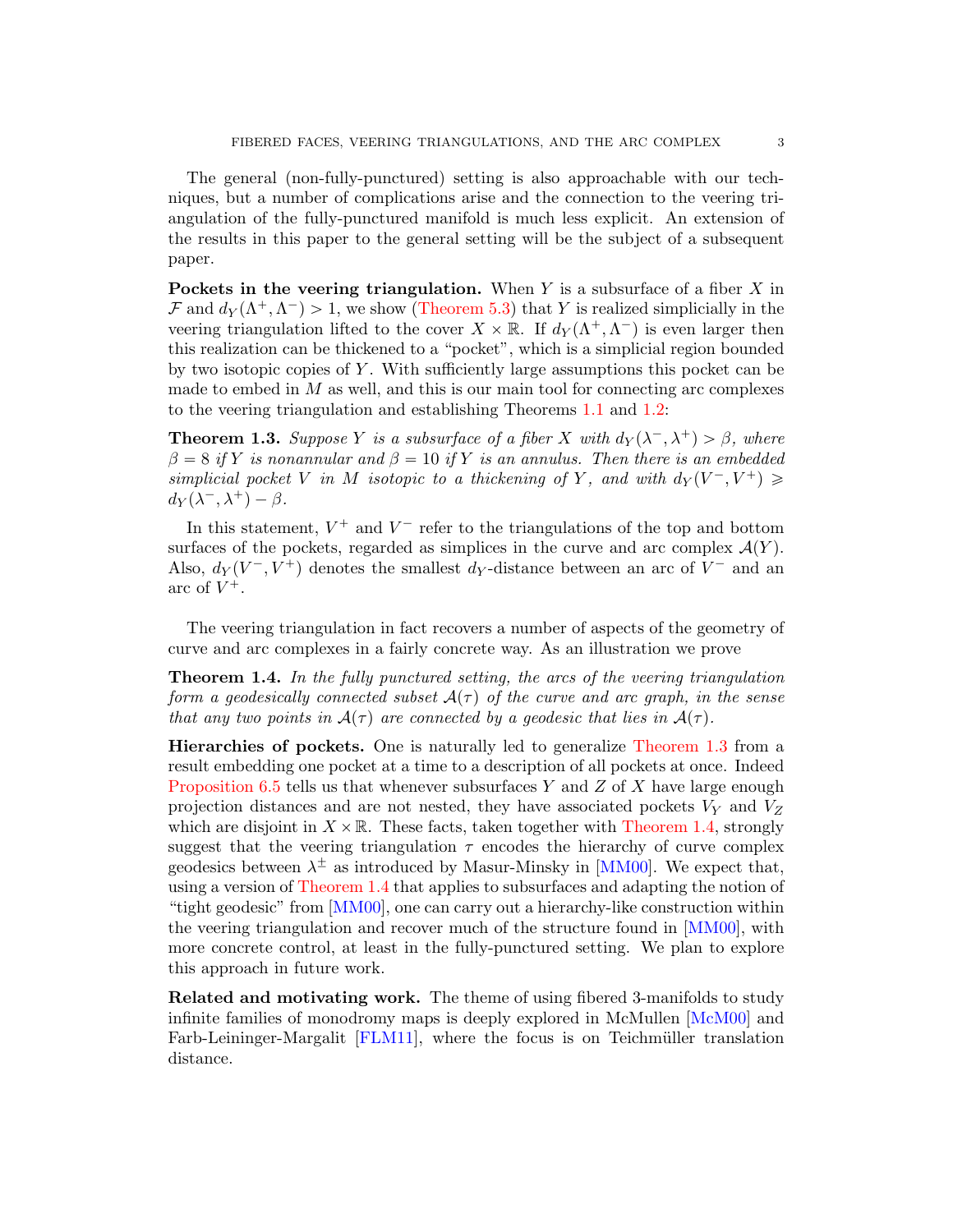Distance inequalities analogous to [Theorem 1.2,](#page-1-0) in the setting of Heegaard splittings rather than surface bundles, appear in Hartshorn [\[Har02\]](#page-44-6), and then more fully in Scharlemann-Tomova [\[ST06\]](#page-45-4). Bachman-Schleimer [\[BS05\]](#page-44-7) use Heegaard surfaces to give bounds on the curve-complex translation distance of the monodromy of a fibering. All of these bounds apply to entire surfaces and not to subsurface projections. In Johnson-Minsky-Moriah [\[JMM10\]](#page-45-5), subsurface projections are considered in the setting of Heegaard splittings. A basic difficulty in these papers which we do not encounter here is the compressibility of the Heegaard surfaces, which makes it tricky to control essential intersections. On the other hand, unlike the surfaces and handlebodies that are used to obtain control in the Heegaard setting, the foliations we consider here are infinite objects, and the connection between them and finite arc systems in the surface is a priori dependent on the fiber complexity. The veering triangulation provides a finite object that captures this connection in a more uniform way.

The totally-geodesic statement of [Theorem 1.4](#page-2-1) should be compared to Theorem 1.2 of Tang-Webb [\[TW15\]](#page-45-6), in which Teichm¨uller disks give rise to quasi-convex sets in curve complexes. While the results of Tang-Webb are more general, they are coarse, and it is interesting that in our setting a tighter statement holds. Finally, we note that work by several authors has focused on geometric aspects of the veering triangulation, including [\[HRST11,](#page-44-8) [FG13,](#page-44-9) [HIS16\]](#page-44-10).

**Summary of the paper.** In [Section 2](#page-4-0) we set some notation and give Guéritaud's construction of the veering triangulation. We also recall basic facts about curve and arc complexes, subsurface projections and Thurston's norm on homology. We spend some time in this section describing the flat geometry of a punctured surface with an integrable holomorphic quadratic differential, and in particular giving an explicit description of the circle at infinity of its universal cover [\(Proposition 2.2\)](#page-8-0). While this is a fairly familiar picture, some delicate issues arise because of the incompleteness of the metric at the punctures.

In [Section 3](#page-17-0) we study sections of the veering triangulations, which are simplicial surfaces isotopic to X in the cover  $X \times \mathbb{R}$ , and transverse to the suspension flow of the monodromy. These can be thought of as triangulations of the surface  $X$  using only edges coming from the veering triangulation. We prove [Lemma 3.2](#page-18-0) which says that a partial triangulation of X using only edges from  $\tau$  can always be extended to a full section, and [Proposition 3.3](#page-18-1) which says that any two extensions of a partial triangulation are connected by a sequence of "tetrahedron moves". This is what allows us to define and study the "pockets" that arise between any two sections.

In [Section 4](#page-21-0) we define a simple but useful construction, rectangle and triangle hulls, which map saddle connections in our surface to unions of edges of the veering triangulation. An immediate consequence of the properties of these hulls is a proof of [Theorem 1.4.](#page-2-1)

In [Section 5](#page-26-0) we apply the flat geometry developed in [Section 2](#page-4-0) to control the convex hulls of subsurfaces of the fiber, and then use [Section 4](#page-21-0) to construct what we call  $\tau$ -hulls, which are representatives of the homotopy class of a subsurface that are simplicial with respect to the veering triangulations. [Theorem 5.3](#page-32-0) states that quite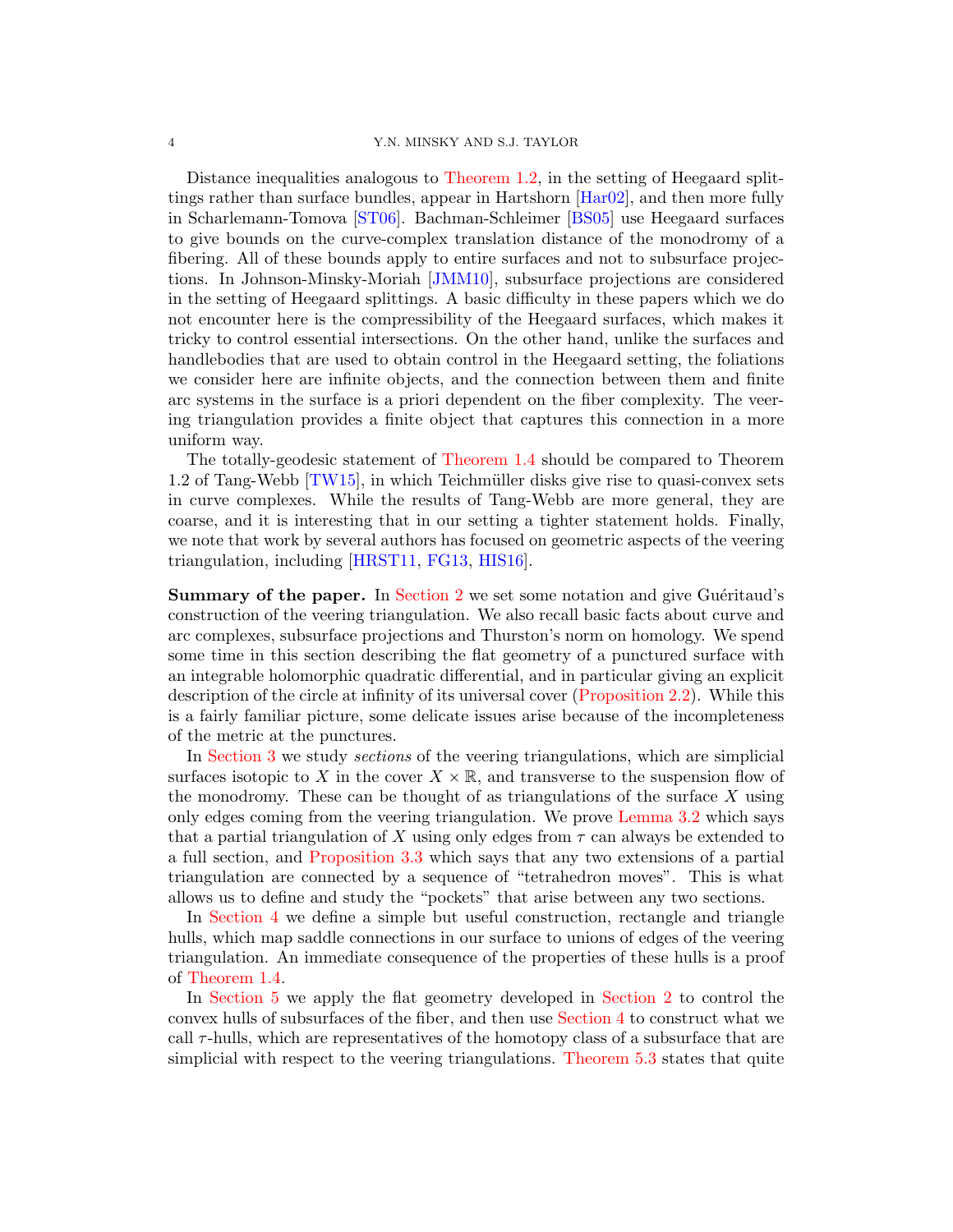mild assumptions on  $d_Y(\lambda^+, \lambda^-)$  imply that the  $\tau$ -hull of Y has embedded interior. The idea here is that any pinching point of the  $\tau$ -hull is crossed by leaves of  $\lambda^+$ and  $\lambda^-$  that intersect each other very little. The main results of both [Section 4](#page-21-0) and [Section 5](#page-26-0) apply in a general setting and do not require that the surface X be fully-punctured.

In [Section 6](#page-35-0) we put these ideas together to prove our main theorems for fibered manifolds with a fully-punctured fibered face. In [Proposition 6.2](#page-36-0) we describe the maximal pocket associated to a subsurface Y with  $d_Y(\Lambda^+,\Lambda^-)$  sufficiently large (greater than 2, for nonannular Y). We then introduce the notion of an *isolated* pocket, which is a subpocket of the maximal pocket that has good embedding properties in the manifold  $M$ . The existence and embedding properties of these pockets are established in [Lemma 6.4](#page-39-0) and [Proposition 6.5,](#page-40-0) which together allow us to prove [Theorem 1.3.](#page-2-0)

From here, a simple counting argument gives [Theorem 1.1:](#page-1-1) the size of the embedded isolated pockets is bounded from below in terms of  $d_Y(\Lambda^+, \Lambda^-)$  and  $\chi(Y)$ , and from above by the total number of veering tetrahedra.

To obtain [Theorem 1.2,](#page-1-0) we use the pocket embedding results to show that, if Y is a subsurface of one fiber  $F$  and  $Y$  essentially intersects another fiber  $S$ , then  $S$ must cross every level surface of the isolated pocket of  $Y$ , and hence the complexity of S gives an upper bound for  $d_Y(\Lambda^+, \Lambda^-)$ . To complete the proof we need to show that, if Y does not essentially cross S, it must be isotopic to an embedded (and not merely immersed) subsurface of  $S$ . This is handled by [Lemma 6.6,](#page-42-0) which may be of independent interest. It gives a uniform upper bound for  $d_Y(\Lambda^+,\Lambda^-)$  when Y corresponds to a finitely generated subgroup of  $\pi_1(S)$ , unless Y covers an embedded subsurface.

Acknowledgments. The authors are grateful to Ian Agol and François Guéritaud for explaining their work to us. We also thank Tarik Aougab, Jeff Brock, and Dave Futer for helpful conversations and William Worden for pointing out some typos in an earlier draft. Finally, we thank the referee for a thorough reading of our paper and comments which improved its readability.

## 2. Background

<span id="page-4-0"></span>The following notation will hold throughout the paper. Let  $\bar{X}$  be a closed Riemann surface with an integrable meromorphic quadratic differential  $q$ . We remind the reader that  $q$  may have poles of order 1. We denote the vertical and horizontal foliations of q by  $\lambda^+$  and  $\lambda^-$  respectively. Let P be a finite subset of  $\bar{X}$  that includes the poles of q if any, and let  $X = \overline{X} \setminus \mathcal{P}$ . Let sing(q) denote the union of  $\mathcal P$  with the set of zeros of  $q$ . We require further that  $q$  has no horizontal or vertical saddle connections, that is no leaves of  $\lambda^{\pm}$  that connect two points of sing(q). This situation holds in particular if  $\lambda^{\pm}$  are the stable/unstable foliations of a pseudo-Anosov map  $f: X \to X$ , which will often be the case for us. If  $\mathcal{P} = \text{sing}(q)$  (i.e. P contains all zeros of q) we say  $X$  is fully-punctured.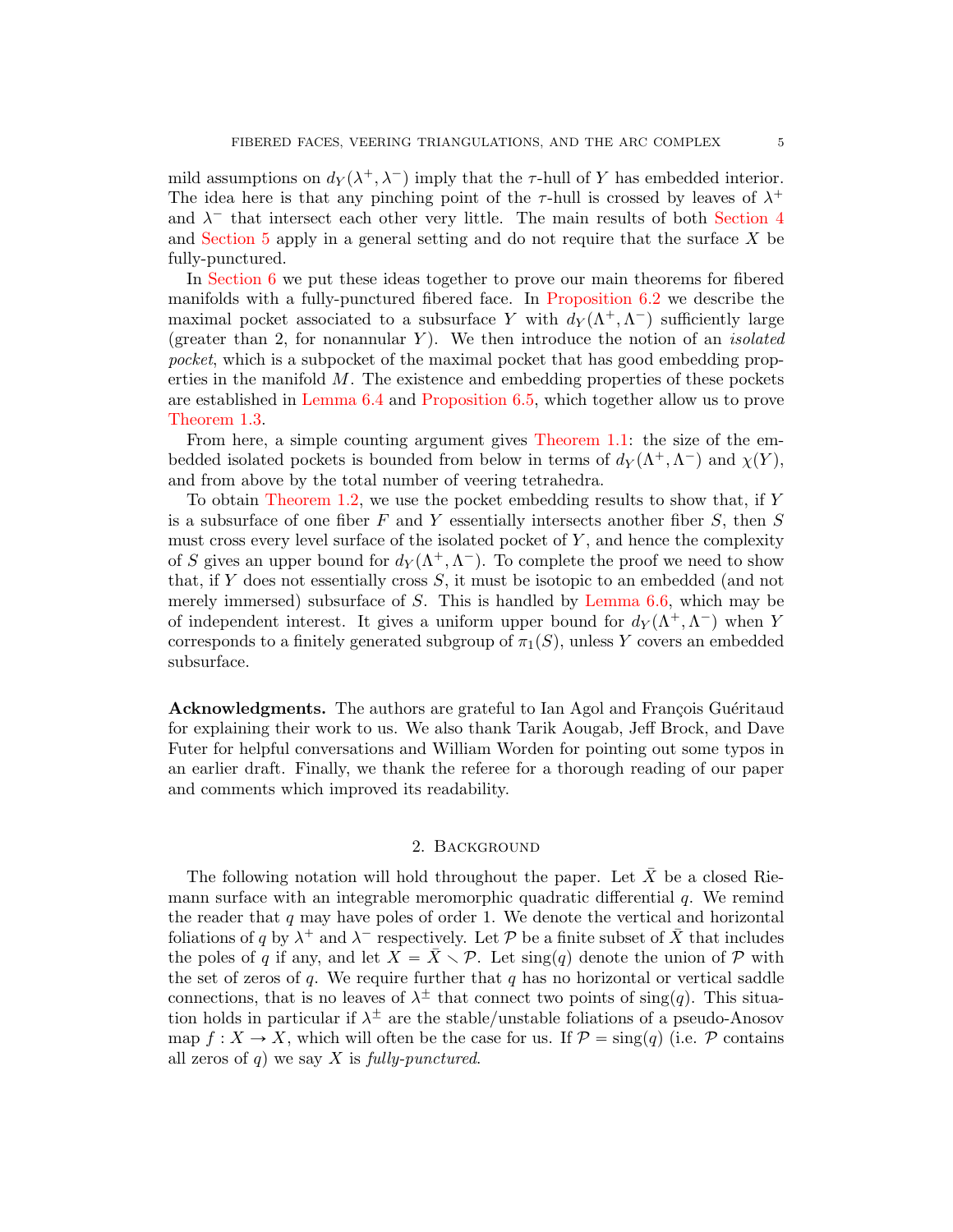Let  $\hat{X}$  denote the metric completion of the universal cover  $\tilde{X}$  of X, and note that there is an infinite branched covering  $\hat{X} \to \bar{X}$ , infinitley branched over the points of P. The preimage  $\hat{\mathcal{P}}$  of P is the set of completion points. The space  $\hat{X}$  is a complete  $CAT(0)$  space with the metric induced by q.

<span id="page-5-1"></span>2.1. Veering triangulations. In this section let  $\mathcal{P} = \text{sing}(q)$ . The veering triangulation, originally defined by Agol in  $[Aq011]$  in the case where q corresponds to a pseudo-Anosov  $f: X \to X$ , is an ideal layered triangulation of  $X \times \mathbb{R}$  which projects to a triangulation of the mapping torus  $M$  of  $f$ . The definition we give here is due to Guéritaud  $[Gu\&15]$ . (Agol's "veering" property itself will not actually play a role in this paper, so we will not give its definition).

A *singularity-free rectangle* in  $\ddot{X}$  is an embedded rectangle whose edges consist of leaf segments of the lifts of  $\lambda^{\pm}$  and whose interior contains no singularities of  $\hat{X}$ . If R is a maximal singularity-free rectangle in  $\hat{X}$  then it must contain a singularity on each edge. Note that there cannot be more than one singularity on an edge since  $\lambda^{\pm}$ have no saddle connections. We associate to  $R$  an ideal tetrahedron whose vertices are  $\partial R \cap \hat{\mathcal{P}}$ , as in [Figure 1.](#page-5-0) This tetrahedron comes equipped with a "flattening" map into  $\hat{X}$  as pictured.



<span id="page-5-0"></span>FIGURE 1. A maximal singularity-free rectangle R defines a tetrahedron equipped with a map into R.

The tetrahedron comes with a natural orientation, inherited from the orientation of  $X$  using the convention that the edge connecting the horizontal boundaries of the rectangle lies above the edge connecting the vertical boundaries. This orientation is indicated in [Figure 1.](#page-5-0)

The union of all these ideal tetrahedra, with faces identified whenever they map to the same triangle in  $\hat{X}$ , is Guéritaud's construction of the veering triangulation of  $\widetilde{X}\times\mathbb{R}$ .

<span id="page-5-2"></span>**Theorem 2.1.** [Gué15] Suppose that X is fully-punctured. The complex of tetrahedra associated to maximal rectangles of q is an ideal triangulation  $\tilde{\tau}$  of  $\tilde{X}\times\mathbb{R}$ , and the maps of tetrahedra to their defining rectangles piece together to a fibration  $\pi : \tilde{X} \times \mathbb{R} \to \tilde{X}$ . The action of  $\pi_1(X)$  on  $(\tilde{\tilde{X}}, \tilde{q})$  lifts simplicially to  $\tilde{\tau}$ , and equivariantly with respect to  $\pi$ . The quotient is a triangulation of  $X \times \mathbb{R}$ .

If q corresponds to a pseudo-Anosov  $f: X \to X$  then the action of f on  $(X, q)$ lifts simplicially and  $\pi$ -equivariantly to  $\Phi: X \times \mathbb{R} \to X \times \mathbb{R}$ . The quotient is a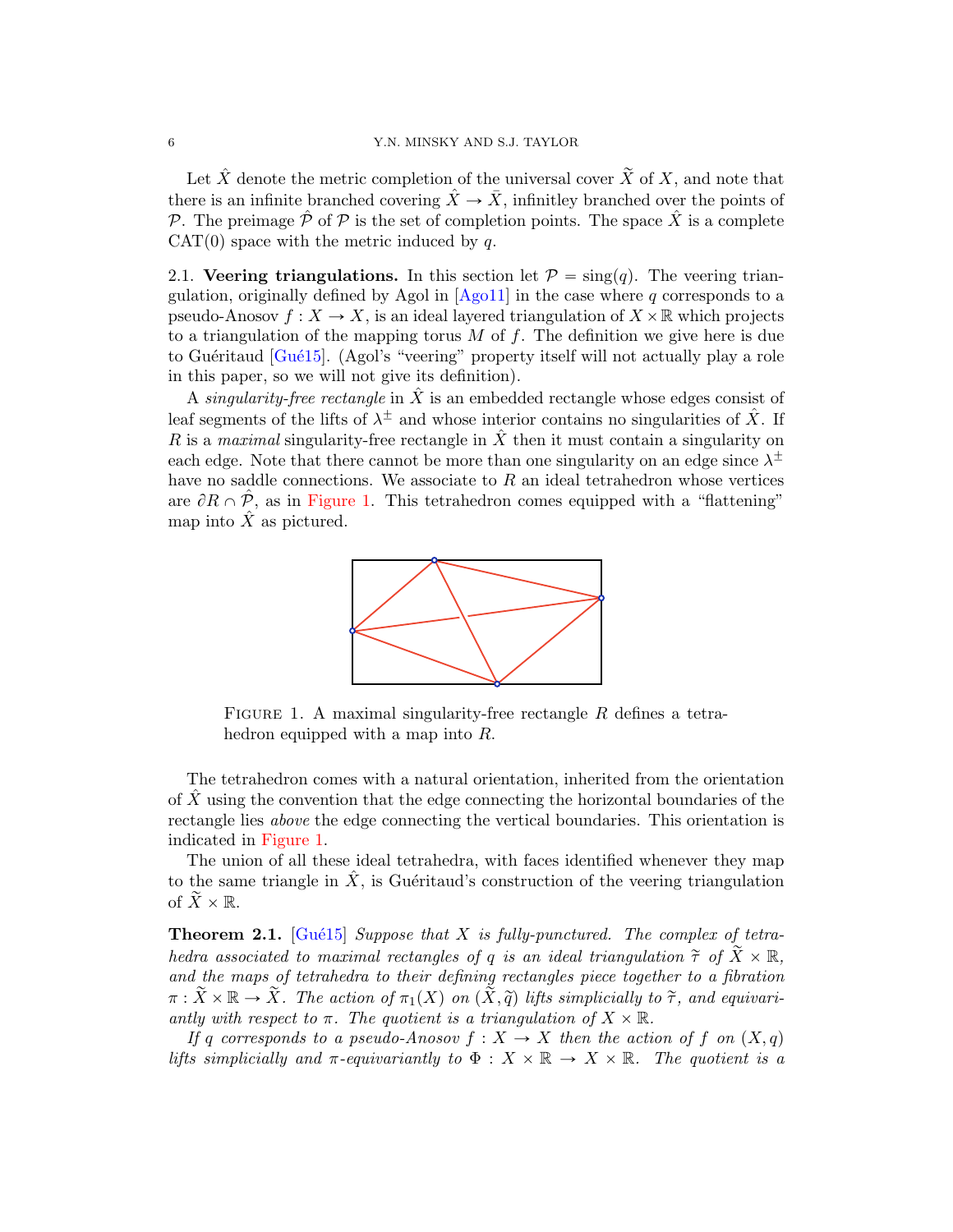triangulation  $\tau$  of the mapping torus M. The fibers of  $\pi$  descend to flow lines for the suspension flow of f.

We will frequently abuse notation and use  $\tau$  to refer to the triangulation both in M and in its covers.

We note that a saddle connection  $\sigma$  of q is an edge of  $\tau$  if and only if  $\sigma$  spans a singularity-free rectangle in  $X$ . See [Figure 2.](#page-6-0)



<span id="page-6-0"></span>FIGURE 2. The singularity-free rectangle spanned by  $\sigma$  can be extended horizontally (or vertically) to a maximal one.

If e and f are two crossing  $\tau$ -edges spanning rectangles  $R_e$  and  $R_f$ , note that  $R_e$ crosses  $R_f$  from top to bottom, or from left to right – any other configuration would contradict the singularity-free property of the rectangles [\(Figure 3\)](#page-6-1). If slope $(e)$ denotes the absolute value of the slope of e with respect to q, we can see that  $R_e$ crosses  $R_f$  from top to bottom if and only if e crosses f and slope $(e) >$  slope $(f)$ . We say that e is more vertical than f and also write  $e > f$ . We will see that  $e > f$ corresponds to  $e$  lying higher than  $f$  in the uppward flow direction.

Indeed we can see already that the relation  $\geq$  is transitive, since if  $e \geq f$  and  $f > g$  then the rectangle of g is forced to intersect the rectangle of e.



<span id="page-6-1"></span>FIGURE 3. The rectangle of  $e$  crosses  $f$  from top to bottom and we write  $e > f$ .

We conclude with a brief description of the local structure of  $\tau$  around an edge e: The rectangle spanned by e can be extended horizontally to define a tetrahedron lying below e in the flow direction [\(Figure 2\)](#page-6-0), and vertically to define a tetrahedron lying above e in the flow direction. Call these  $Q_-$  and  $Q_+$  as in [Figure 4.](#page-7-0) Between these, on each side of e, is a sequence of tetrahedra  $Q_1, \ldots, Q_m$   $(m \ge 1)$  so that two successive tetrahedra in the sequence  $Q_-, Q_1, \ldots, Q_m, Q_+$  share a triangular face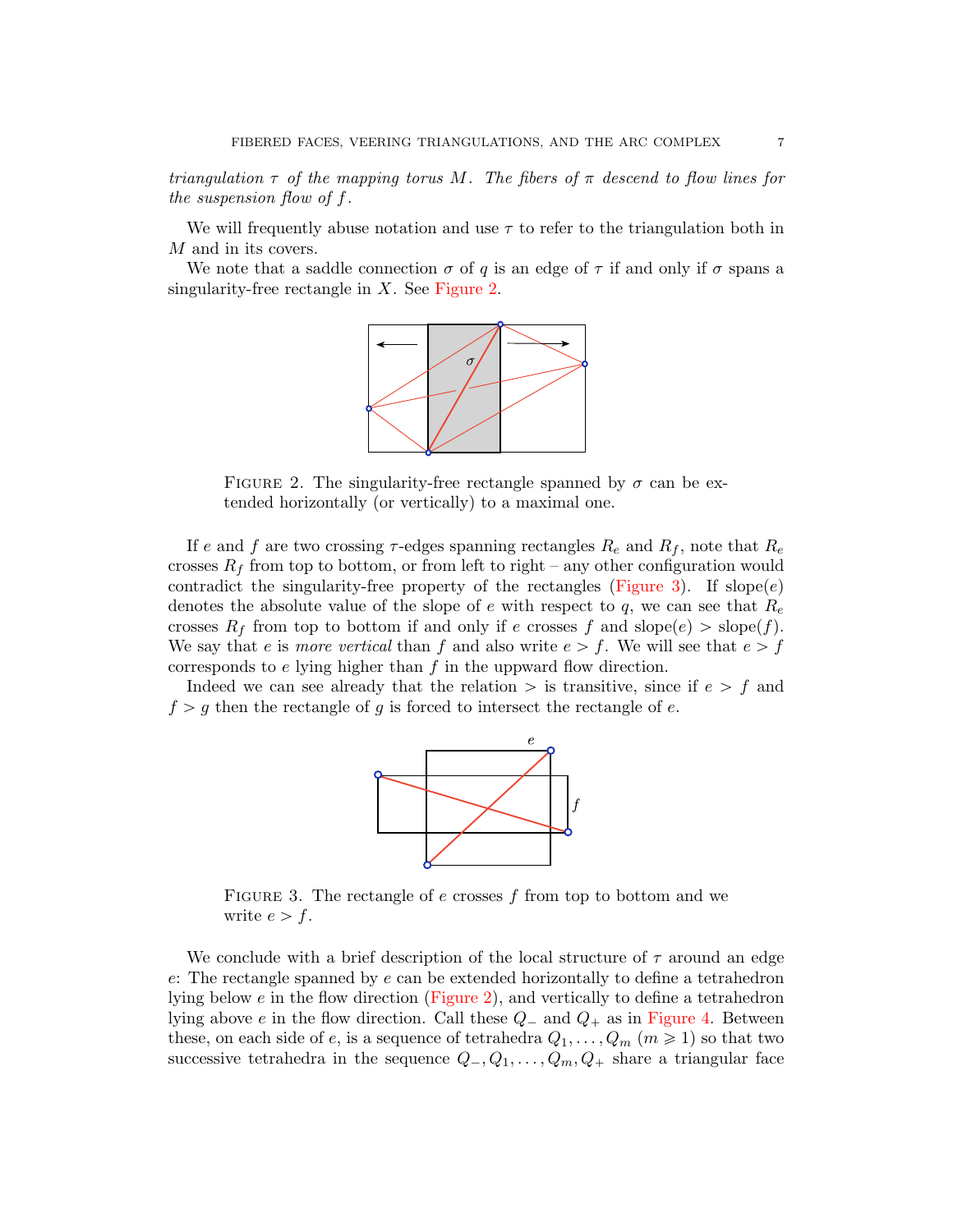adjacent to e. We find this sequence by starting with one of the two top faces of  $Q_{-}$ , extending its spanning rectangle vertically until it hits a singularity, and calling  $Q_1$  the tetrahedron whose projection is inscribed in the new rectangle. If the new singularity belongs to  $Q_+$  we are done  $(m = 1)$ , otherwise we repeat from the top face of  $Q_1$  containing e to find  $Q_2$ , and continue in this manner. [Figure 4](#page-7-0) illustrates this structure on one side of an edge e. Repeating on the other side, note that the link of the edge e is a circle, as expected.



<span id="page-7-0"></span>FIGURE 4. The tetrahedra adjacent to an edge e on one side form a sequence "swinging" around  $e$ 

<span id="page-7-1"></span>2.2. Arc and curve complexes. The arc and curve complex  $\mathcal{A}(Y)$  for a compact surface Y is usually defined as follows: its vertices are essential homotopy classes of embedded circles and properly embedded arcs  $([0, 1], \{0, 1\}) \rightarrow (Y, \partial Y)$ , where "essential" means not homotopic to a point or into the boundary [\[MM00\]](#page-45-0). We must be clear about the meaning of homotopy classes here, for the case of arcs: If Y is not an annulus, homotopies of arcs are assumed to be homotopies of maps of pairs. When Y is an annulus the homotopies are also required to fix the endpoints. Simplices of  $\mathcal{A}(Y)$ , in all cases, correspond to tuples of vertices which can be simultaneously realized by maps that are disjoint on their interiors. We endow  $\mathcal{A}(Y)$  with the simplicial distance on its 1-skeleton.

It will be useful, in the non-annular case, to observe that the following definition is equivalent: Instead of maps of closed intervals consider proper embeddings  $\mathbb{R} \rightarrow$  $\text{int}(Y)$  into the interior of Y, with equivalence arising from proper homotopy. This definition is independent of the compactification of  $\text{int}(Y)$ . The natural isomorphism between these two versions of  $A(Y)$  is induced by a straightening construction in a collar neighborhood of the boundary.

If  $Y \subset S$  is an essential subsurface (meaning the inclusion of Y is  $\pi_1$ -injective and is not homotopic to a point or to an end of  $S$ ), we have subsurface projections  $\pi_Y(\lambda)$  which are defined for simplices  $\lambda \subset \mathcal{A}(S)$  that intersect Y essentially. Namely, after lifting  $\lambda$  to the cover  $S_Y$  associated to  $\pi_1(Y)$  (i.e. the cover to which Y lifts homeomorphically and for which  $S_Y \cong \text{int}(Y)$ , we obtain a collection of properly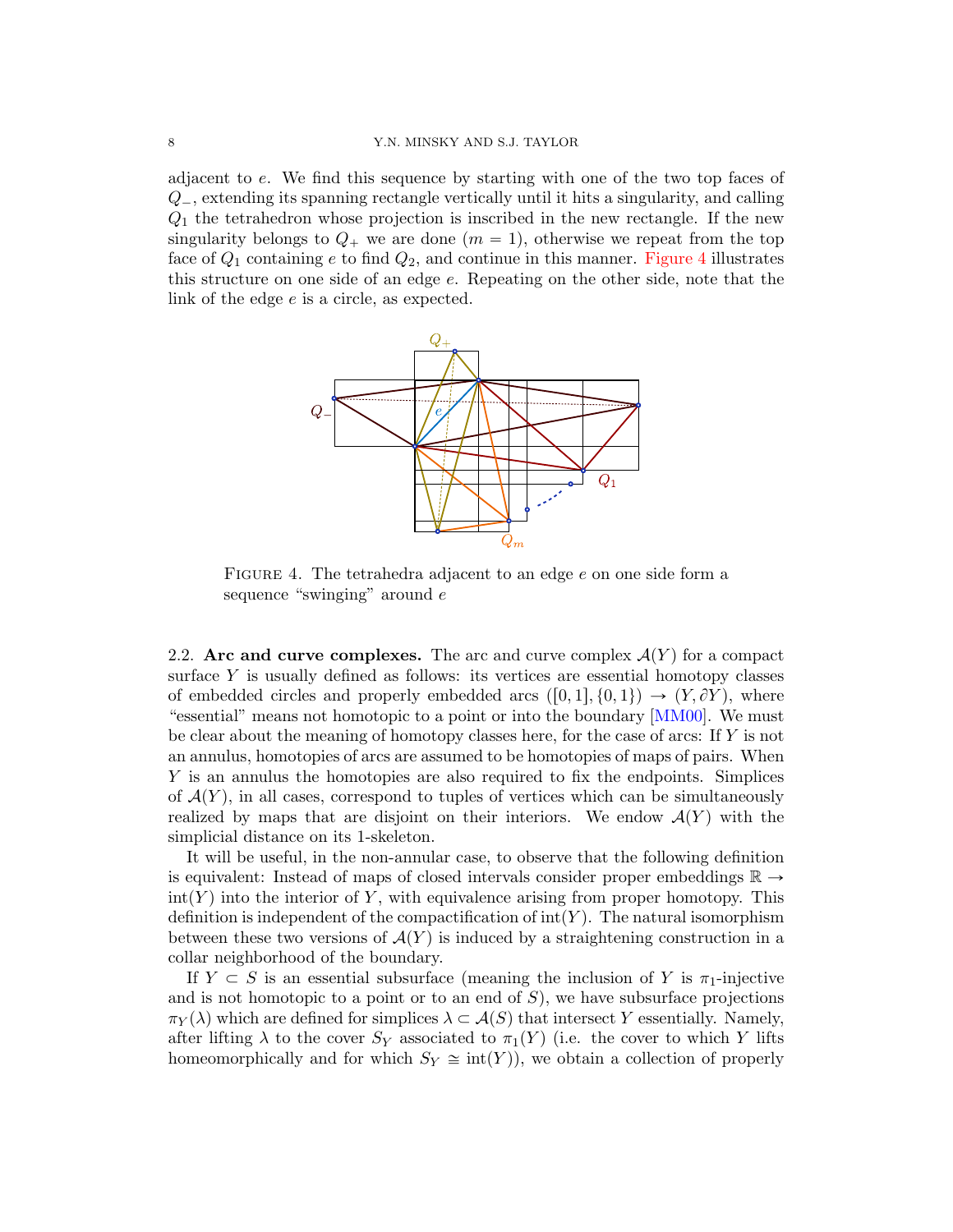embedded disjoint essential arcs and curves, which determine a simplex of  $\mathcal{A}(Y)$ . We let  $\pi_Y(\lambda)$  be the union of these vertices [\[MM00\]](#page-45-0). We make a similar definition for a lamination  $\lambda$  that intersects Y essentially, except that we include not just the leaves of  $\lambda$  but all leaves that one can add in the complement of  $\lambda$  which accumulate on  $\lambda$ . This is natural when we realize  $\lambda$  as a measured *foliation* (as we do in most of the paper), and need to include *generalized leaves*, which are leaves that are allowed to pass through singularities. Note that the diameter of  $\pi_Y(\lambda)$  in  $\mathcal{A}(Y)$  is at most 2.

Note that when  $Y$  is an annulus these arcs have natural endpoints coming from the standard compactification of  $\widetilde{S} = \mathbb{H}^2$  by a circle at infinity. We remark that  $\pi_Y$ does not depend on any choice of hyperbolic metric on S.

When Y is not an annulus and  $\lambda$  and  $\partial Y$  are in minimal position, we can also identify  $\pi_Y(\lambda)$  with the isotopy classes of components of  $\lambda \cap Y$ .

These definitions naturally extend to immersed surfaces arising from covers of S. Let  $\Gamma$  be a finitely generated subgroup of  $\pi_1(S)$ . Then the corresponding cover  $S_{\Gamma} \to S$  has a compact core W – a compact subsurface  $W \subset S_{\Gamma}$  such that  $S_{\Gamma} \setminus W$ is a collection of boundary parallel annuli. For curves or laminations  $\lambda^{\pm}$  of S, we have lifts  $\tilde{\lambda}^{\pm}$  to  $S_{\Gamma}$  and define  $d_W(\lambda^-,\lambda^+) = d_{S_{\Gamma}}(\tilde{\lambda}^-,\tilde{\lambda}^+)$ .

Throughout this paper, when  $\lambda$ ,  $\lambda'$  are two laminations or arc/curve systems, we denote by  $d_Y(\lambda, \lambda')$  the minimal distance between their images in  $\mathcal{A}(Y)$ , that is

$$
d_Y(\lambda, \lambda') = \min\{d_Y(l, l'): l \in \pi_Y(\lambda), l' \in \pi_Y(\lambda')\}.
$$

To denote the *maximal* distance between  $\lambda$  and  $\lambda'$  in  $\mathcal{A}(Y)$  we write

$$
diam_Y(\lambda, \lambda') = diam_{\mathcal{A}(Y)}(\pi_Y(\lambda) \cup \pi_Y(\lambda')).
$$

<span id="page-8-1"></span>2.3. Flat geometry. In this section we return to the singular Euclidean geometry of  $(X, q)$  and describe a circle at infinity for the flat metric induced by q on the universal cover  $\widetilde{X}$ . We identify  $\widetilde{X}$  with  $\mathbb{H}^2$  after fixing a reference hyperbolic metric on X. Because of incompleteness of the flat metric at the punctures  $P$ , the connection between the circle we will describe and the usual circle at infinity for  $\mathbb{H}^2$ requires a bit of care. A related discussion appears in Guéritaud  $[Gu\acute{e}15]$ , although he deals explicitly only with the fully-punctured case. With this picture of the circle at infinity we will be able to describe  $\pi_Y$  in terms of q-geodesic representatives, and to describe a  $q$ -convex hull for essential subsurfaces of  $X$ . In this section we do not assume that  $X$  is fully-punctured.

The completion points  $\hat{\mathcal{P}}$  in  $\hat{X}$  correspond to parabolic fixed points for  $\pi_1(X)$  in  $\partial \mathbb{H}^2$ , and we abuse notation slightly by identifying  $\hat{\mathcal{P}}$  with this subset of  $\partial \mathbb{H}^2$ .

A complete q-geodesic ray is either a geodesic ray  $r : [0, \infty) \to \hat{X}$  of infinite length, or a finite-length geodesic segment that terminates in  $\mathcal{P}$ . A complete q-geodesic line is a geodesic which is split by any point into two complete  $q$ -geodesic rays. Our goal in this section is to describe a circle at infinity that corresponds to endpoints of these rays.

<span id="page-8-0"></span>**Proposition 2.2.** There is a compactification  $\beta(\tilde{X})$  of  $\tilde{X}$  on which  $\pi_1(X)$  acts by homeomorphisms, with the following properties: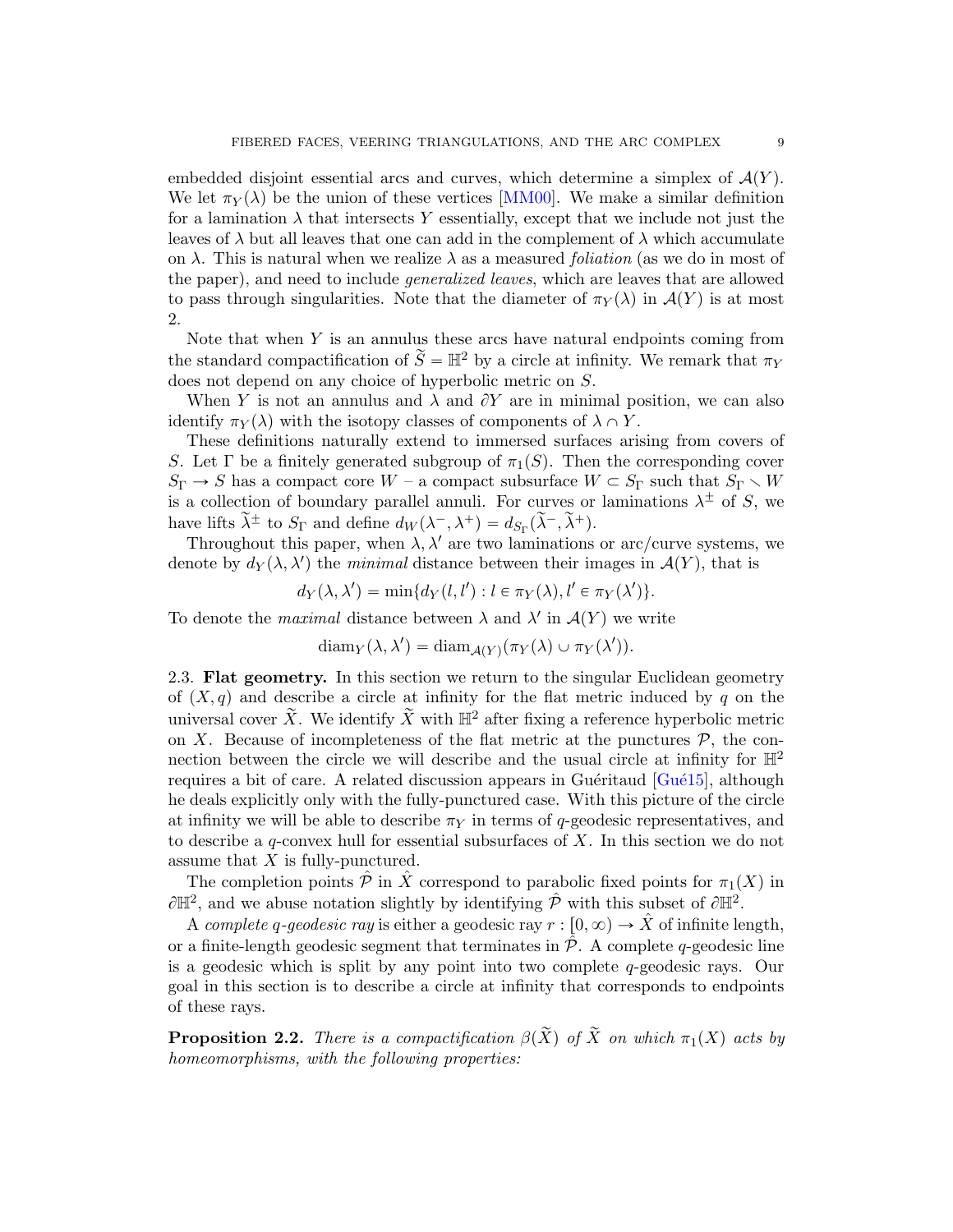- (1) There is a  $\pi_1(X)$ -equivariant homeomorphism  $\beta(\tilde{X}) \to \overline{\mathbb{H}^2}$ , extending the identification of  $\widetilde{X}$  with  $\mathbb{H}^2$  and taking  $\hat{\mathcal{P}}$  to the corresponding parabolic fixed points in  $\partial \mathbb{H}^2$ .
- (2) If l is a complete q-geodesic line in  $\hat{X}$  then its image in  $\overline{\mathbb{H}^2}$  is an embedded arc with endpoints on  $\partial \mathbb{H}^2$  and interior points in  $\mathbb{H}^2 \cup \hat{\mathcal{P}}$ . Conversely, every pair of distinct points x, y in  $\partial \beta(\tilde{X}) = \beta(\tilde{X}) \setminus \tilde{X}$  are the endpoints of a complete q-geodesic line. The termination point in  $\partial \mathbb{H}^2$  of a complete q-geodesic ray is in  $\hat{\mathcal{P}}$  if and only if it has finite length.
- (3) The q-qeodesic line connecting distinct  $x, y \in \partial \beta(\tilde{X})$  is either unique, or there is a family of parallel geodesics making up an infinite Euclidean strip.

One of the tricky points of this picture is that  $q$ -geodesic rays and lines may meet points of the boundary  $\partial \beta(\tilde{X})$  not just at their endpoints.

*Proof.* When  $P = \emptyset$  and X is a closed surface,  $\widetilde{X}$  is quasi-isometric to  $\mathbb{H}^2$  and the proposition holds for the standard Gromov compactification. We assume from now on that  $P \neq \emptyset$ .

We begin by setting  $\hat{\mathbb{H}}^2 = \mathbb{H}^2 \cup \hat{\mathcal{P}}$  and endowing it with the topology obtained by taking, for each  $p \in \hat{\mathcal{P}}$ , horoballs based at p as a neighborhood basis for p.

<span id="page-9-0"></span>**Lemma 2.3.** The natural identification of  $\widetilde{X}$  with  $\mathbb{H}^2$  extends to a homeomorphism from  $\hat{X}$  to  $\hat{\mathbb{H}}^2$ .

*Proof.* First note that  $\hat{\mathcal{P}}$  is discrete as both a subspace of  $\hat{X}$  and of  $\hat{\mathbb{H}}^2$ . Hence, it suffices to show that a sequence of points  $x_i$  in  $\widetilde{X} = \mathbb{H}^2$  converges to a point  $p \in \hat{\mathcal{P}}$  in  $\hat{X}$  if and only if it converges to p in  $\hat{\mathbb{H}}^2$ . This follows from the fact that the horoball neighborhoods of  $p$  descend to cusp neighborhoods in  $X$  which form a neighborhood basis for the puncture that is equivalent to the neighborhood basis of q-metric balls.  $\Box$ 

Our strategy now is to form the Freudenthal space of  $\hat{X}$  and equivalently  $\hat{\mathbb{H}}^2$ , which appends a space of *ends*. This space will be compact but not Hausdorff, and after a mild quotient we will obtain the desired compactification which can be identified with  $\mathbb{H}^2$ . Simple properties of this construction will then allow us to obtain the geometric conclusions in part (2) of the proposition.

Let  $\epsilon(X)$  be the space of ends of X, that is the inverse limit of the system of path components of complements of compact sets in  $\hat{X}$ . The Freudenthal space  $\text{Fr}(\hat{X})$  is the union  $\hat{X} \cup \epsilon(\hat{X})$  endowed with the toplogy generated by using path components of complements of compacta to describe neighborhood bases for the ends. Because X is not locally compact,  $\text{Fr}(\tilde{X})$  is not guaranteed to be compact, and we have to take a bit of care to describe it.

The construction can of course be repeated for  $\hat{\mathbb{H}}^2$ , and the homeomorphism of [Lemma 2.3](#page-9-0) gives rise to a homeomorphism  $\mathrm{Fr}(\hat{X}) \to \mathrm{Fr}(\mathbb{H}^2)$ . Let us work in  $\hat{\mathbb{H}}^2$ now, where we can describe the ends concretely using the following observations:

Every compact set  $K \subset \hat{\mathbb{H}}^2$  meets  $\hat{\mathcal{P}}$  in a finite set A (since  $\hat{\mathcal{P}}$  is discrete in  $\hat{\mathbb{H}}^2$ ), and such a K is contained in an embedded closed disk D which also meets  $\hat{\mathcal{P}}$  at A.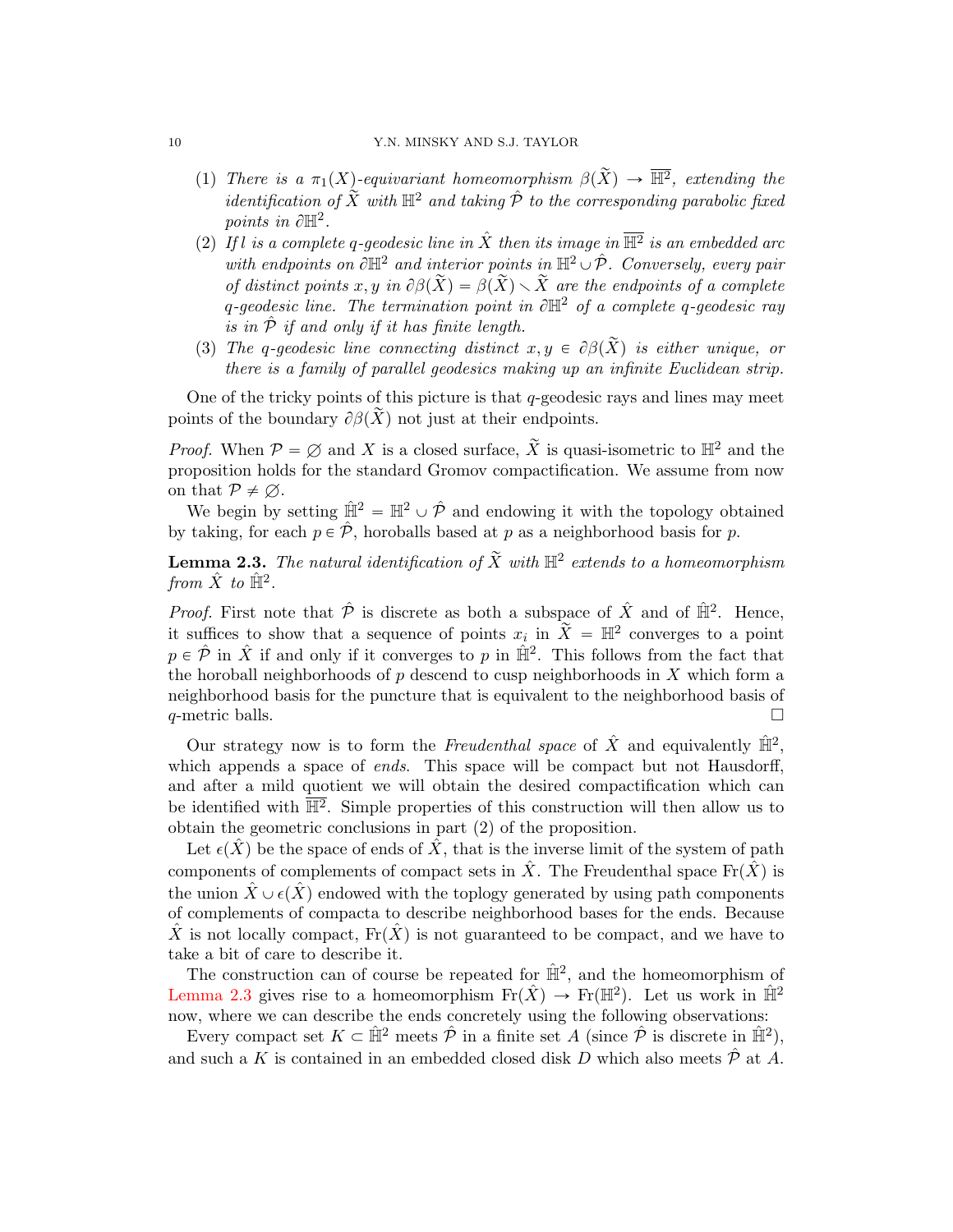(This is not hard to see but does require attention to deal correctly with the horoball neighborhood bases). The components of  $\hat{H}^2 \setminus D$  determine a partition of  $\epsilon(\hat{H}^2)$ , which in fact depends only on the set  $A$  and not on  $D$  (if  $D'$  is another disk meeting  $\hat{\mathcal{P}}$  at A, then  $D \cup D'$  is contained in a third disk  $D''$ , and this common refinement of the neighborhoods gives the same partition). Thus we have a more manageble (countable) inverse system of neighborhoods in  $\epsilon(\hat{\mathbb{H}}^2)$ , and with this description it is not hard to see that  $\epsilon(\hat{\mathbb{H}}^2)$  is a Cantor set.

For each  $p \in \hat{\mathcal{P}}$  there are two distinguished ends  $p^+, p^- \in \epsilon(\hat{\mathbb{H}}^2)$  defined as follows: For each finite subset  $A \subset \hat{\mathcal{P}}$  with at least two points one of which is p, the two partition terms adjacent to  $p$  in the circle (or equivalently, in the boundary of any  $D \subset \hat{\mathbb{H}}^2$  meeting  $\hat{\mathcal{P}}$  in A) define neighborhoods in  $\epsilon(\hat{\mathbb{H}}^2)$ , and this pair of neighborhood systems determines  $p^+$  and  $p^-$  respectively.

One can also see that  $p^+$  (and  $p^-$ ) and p do not admit disjoint neighborhoods, and this is why  $\text{Fr}(\hat{\mathbb{H}}^2)$  is not Hausdorff. We are therefore led to define the quotient space

$$
\beta(\hat{\mathbb{H}}^2) = \text{Fr}(\hat{\mathbb{H}}^2) / \sim,
$$

where we make the identifications  $p^- \sim p \sim p^+$ , for each  $p \in \hat{\mathcal{P}}$ .

We can make the same definitions in  $\hat{X}$ , obtaining

$$
\beta(\hat{X}) = \text{Fr}(\hat{X}) / \sim,
$$

which we rename  $\beta(\tilde{X})$ . Since the definitions are purely in terms of the topology of the spaces  $\hat{\mathbb{H}}^2$  and  $\hat{X}$ , the homeomorphism of [Lemma 2.3](#page-9-0) extends to a homeomorphism  $\beta(\widetilde{X}) \to \beta(\hat{\mathbb{H}}^2)$ .

Part (1) of [Proposition 2.2](#page-8-0) follows once we establish that the identity map of  $\mathbb{H}^2$ extends to a homeomorphism

$$
\beta(\hat{\mathbb{H}}^2) \cong \overline{\mathbb{H}^2}.
$$

This is not hard to see once we observe that the disks used above to define neighborhood systems can be chosen to be ideal hyperbolic polygons. Their halfspace complements serve as neighborhood systems for points of  $\partial \mathbb{H}^2 \backslash \hat{\mathcal{P}}$ . A sequence converges in  $\overline{\mathbb{H}^2}$  to a point  $p \in \hat{\mathcal{P}}$  if it is eventually contained in any union of a horoball centered at  $p$  and two half-planes adjacent to  $p$  on opposite sides. This is modeled exactly by the equivalence relation  $\sim$ .

For part (2), let  $D_0$  be a fundamental domain for  $\pi_1(X)$  in  $\hat{X}$ , which may be chosen to be a disk with vertices at points of  $\hat{\mathcal{P}}$ , and of finite q-diameter. Translates of  $D_0$  can be glued to build a sequence of nested disks  $D_n$  exhausting  $\hat{X}$ , each of which meets  $\hat{\mathcal{P}}$  in a finite set of vertices, and whose boundary is composed of arcs of bounded diameter between successive vertices.

A complete  $q$ -geodesic ray  $r$  either has finite length and terminates in a point of  $\hat{\mathcal{P}}$ , or has infinite length in which case it leaves every compact set of  $\hat{X}$ , and visits each point of  $\hat{\mathcal{P}}$  at most once. Thus it must terminate in a point of  $\epsilon(\hat{X})$  in the Freudenthal space. We claim that this point cannot be  $p^+$  or  $p^-$  for  $p \in \hat{\mathcal{P}}$ . If r terminates in  $p^+$ , then for each disk  $D_n$  (n large) it must pass through the edge of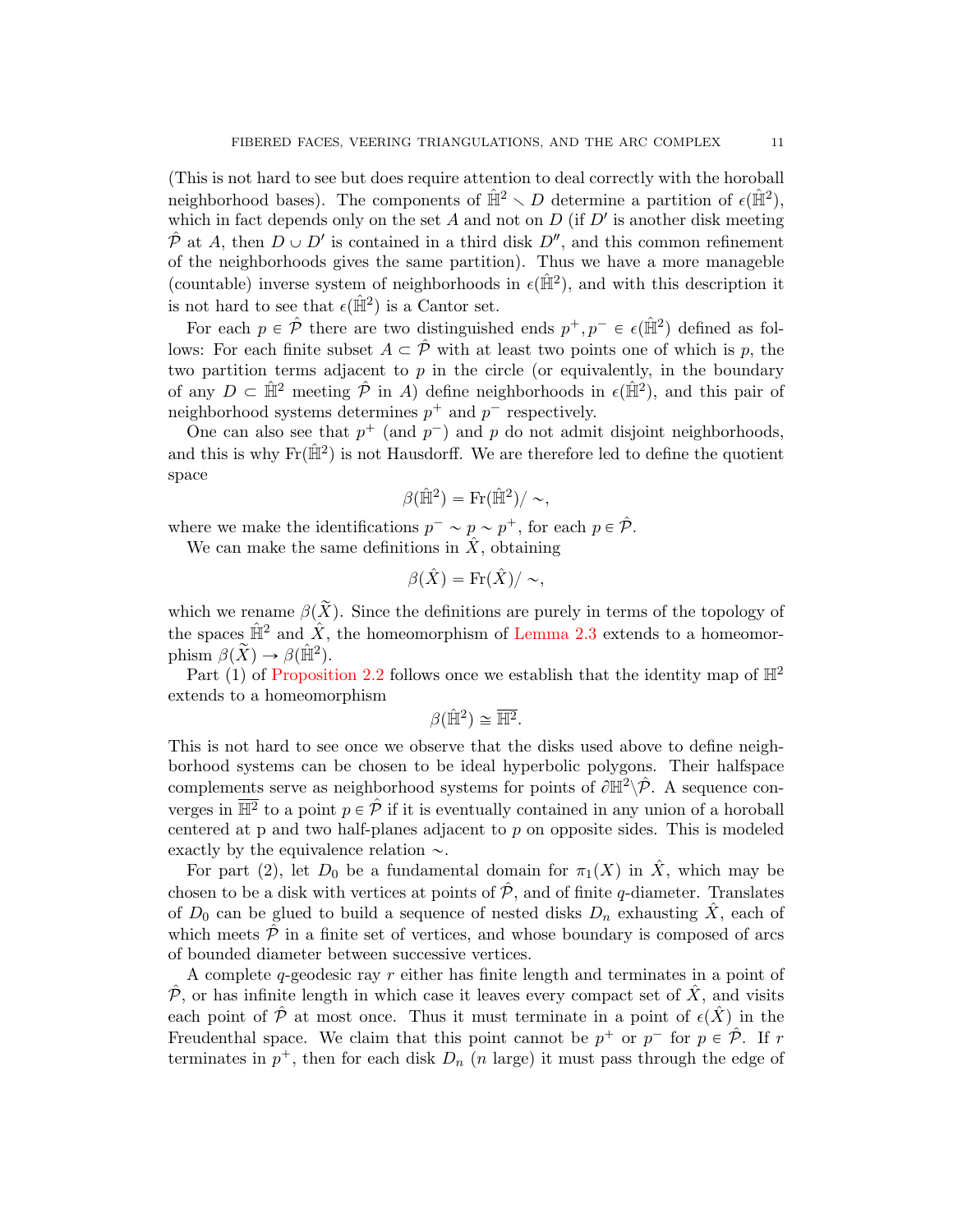$\partial D_n$  adjacent to p on the side associated to  $p^+$ . Any two such consecutive edges meet in p at one of finitely many angles (images of corners of  $D_0$ ), and hence the accumulated angle between edges goes to  $\infty$  with n. If we replace these edges by their q-geodesic representatives, the angles still go to  $\infty$ . This means that r contains infinitely many disjoint subsegments whose endpoints are a bounded distance from  $p$ , but this contradicts the assumption that  $r$  is a geodesic ray.

The image of r in the quotient  $\beta(\tilde{X})$  therefore terminates in a point of  $\hat{\mathcal{P}}$  when it has finite length, and a point in  $\partial \beta(\tilde{X}) \setminus \hat{\mathcal{P}}$  otherwise. The same is true for both ends of a complete  $q$ -geodesic line l, and we note that both ends of l cannot land on the same point because then we would have a sequence of segments  $l_n \subset l$  of length going to  $\infty$  with both endpoints of  $l_n$  on the same edge or on two consecutive edges of  $\partial D_n$ , a contradiction to the fact that  $l_n$  is a geodesic and the arcs in  $\partial D_n$  have bounded q-length.

Now let x, y be two distinct points in  $\partial \beta(\tilde{X})$ . Assume first that both are not in  $\hat{\mathcal{P}}$ . Then for large enough n, they are in separate components of the complement of  $D_n$ . If we let  $x_i \to x$  and  $y_i \to y$  be sequences in  $\beta(X)$ , then eventually  $x_i$  and  $y_i$  are in the same components of the complement of  $D_n$  as x and y, respectively. The geodesic from  $x_i$  to  $y_i$  must therefore pass through the corresponding boundary segments of  $D_n$  and in particular through  $D_n$ , so we can extract a convergent subsequence as  $i \to \infty$ . Letting  $n \to \infty$  and diagonalizing we obtain a limiting geodesic which terminates in x, y as desired. If  $x \in \hat{\mathcal{P}}$  or  $y \in \hat{\mathcal{P}}$  the same argument works except that we can take  $x_i \equiv x$  or  $y_i \equiv y$ . This establishes part (2).

Now let l and l' be two q-geodesics terminating in x and y. If x and y are in  $\hat{\mathcal{P}}$ then  $l = l'$  since the metric is CAT(0). If  $x \notin \hat{\mathcal{P}}$  then both l and l' pass through infinitely many segments of  $\partial D_n$  on their way to x. Since these segments have uniformly bounded lengths, l and l' remain a bounded distance apart. If  $y \in \hat{\mathcal{P}}$  then again CAT(0) implies that  $l = l'$ , and if  $y \notin \hat{\mathcal{P}}$  then l and l' must cobound an infinite flat strip. This establishes part (3).

With [Proposition 2.2](#page-8-0) in hand we can consider each complete  $q$ -geodesic line l in  $\hat{X} = \hat{\mathbb{H}}^2$  as an arc in the closed disk  $\overline{\mathbb{H}^2}$ , which by the Jordan curve theorem separates the disk  $\mathbb{H}^2$  into at least 2 components. Each component is an open disk whose closure meets  $\partial \mathbb{H}^2$  in a subarc of one of the complementary arcs of the endpoints of l. We call the union of disks whose closures meet one of these complementary arcs of the endpoints of l an *open side*  $\mathcal{D}_l^{\circ}$  of l. The closure of each open side in  $\overline{\mathbb{H}}^2$  is then a connected union of closed disks, attached to each other along the points of  $\hat{\mathcal{P}}$  that l meets on the circle. We call the closure of the open side  $\mathcal{D}_l^{\text{o}}$  of l in  $\overline{\mathbb{H}^2}$  the side  $\mathcal{D}_l$ . Note that  $\mathcal{D}_l^{\text{o}} = \text{int}(\mathcal{D}_l \cap \mathbb{H}^2) = \mathcal{D}_l \setminus (\partial \mathbb{H}^2 \cup l)$ , and if  $\mathcal{D}_l$  and  $\mathcal{D}'_l$  are the two sides of l, then  $\mathcal{D}_l \cap \mathcal{D}'_l = l$ . See [Figure 5.](#page-12-0)

With this picture we can state the following:

<span id="page-11-0"></span>**Corollary 2.4.** Let a, b be disjoint arcs in  $\mathbb{H}^2$  with well-defined, distinct endpoints on  $\partial \mathbb{H}^2$  and let  $a_q, b_q$  be q-geodesic lines with the same endpoints as a and b, respectively. Then  $b_q$  is contained in a single side of  $a_q$ .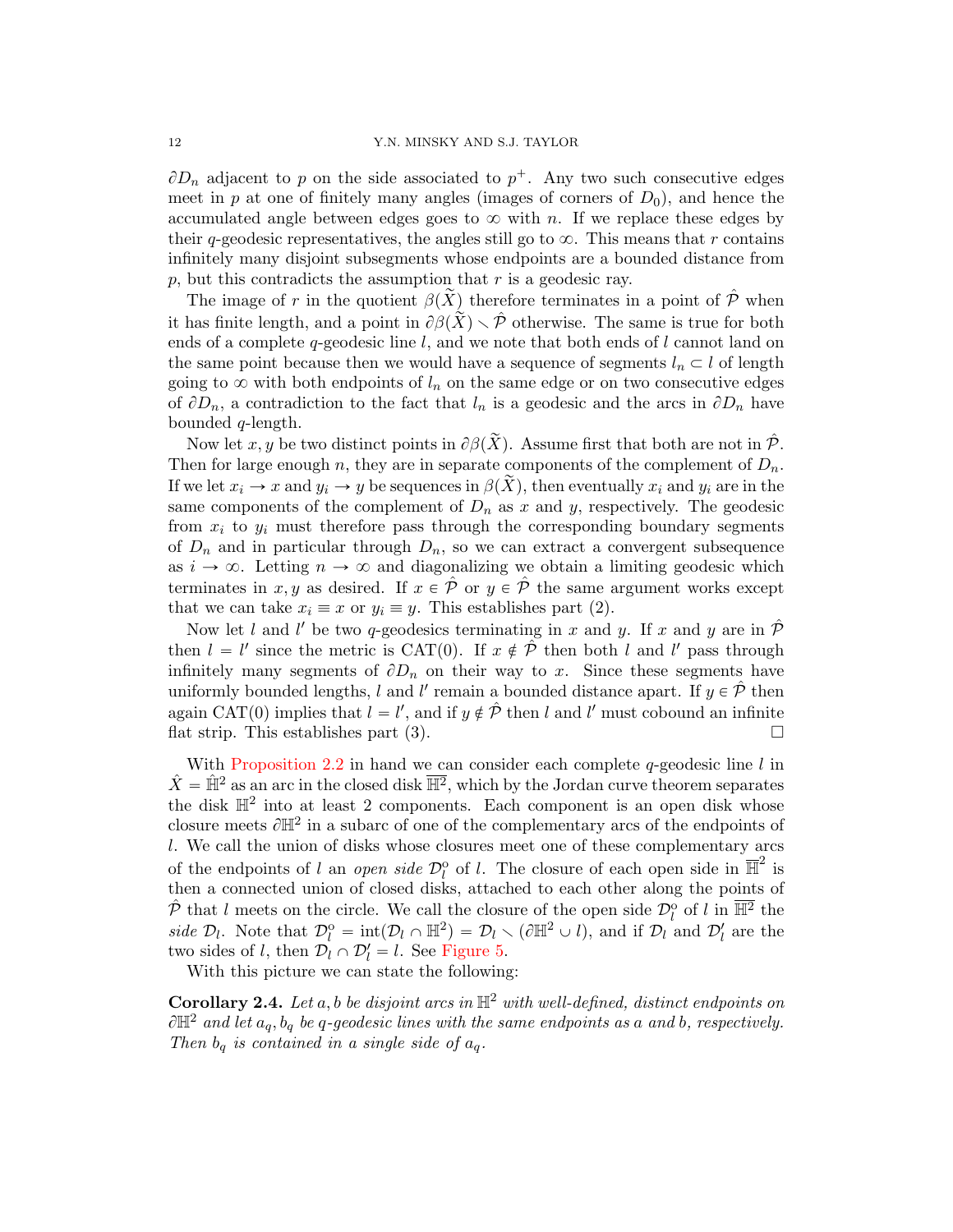

FIGURE 5. A complete q-geodesic line l ands its endpoints on  $\partial \mathbb{H}^2$ .

<span id="page-12-0"></span>

FIGURE 6. Disjoint arcs with their  $q$ -geodesic representatives.

*Proof.* Letting L and R be the arcs of  $\partial \mathbb{H}^2$  minus the endpoints of a, the endpoints of  $b$  must lie in one of them, say  $L$ , since  $a$  and  $b$  are disjoint.

Since  $a_q$  and  $b_q$  are geodesics in the CAT(0) space  $\hat{X}$ , their intersection is connected. If their intersection is empty, then the corollary is clear. Otherwise,  $b_q \nightharpoonup a_q$ is one or two arcs, each with one endpoint on  $a<sub>q</sub>$  and the other on L. It follows that  $b_q \setminus a_q$  is on one open side of  $a_q$ , and the corollary follows.

Subsurfaces and projections in the flat metric. Let  $Y \subset X$  be an essential compact subsurface, and let  $X_Y = \tilde{X}/\pi_1(Y)$  be the associated cover of X. (Here we have identified  $\pi_1(X)$  with the deck transformations of  $\widetilde{X} \to X$  and fixed  $\pi_1(Y)$ within its conjugacy class.) For any lamination  $\lambda$  in X, we want to show that the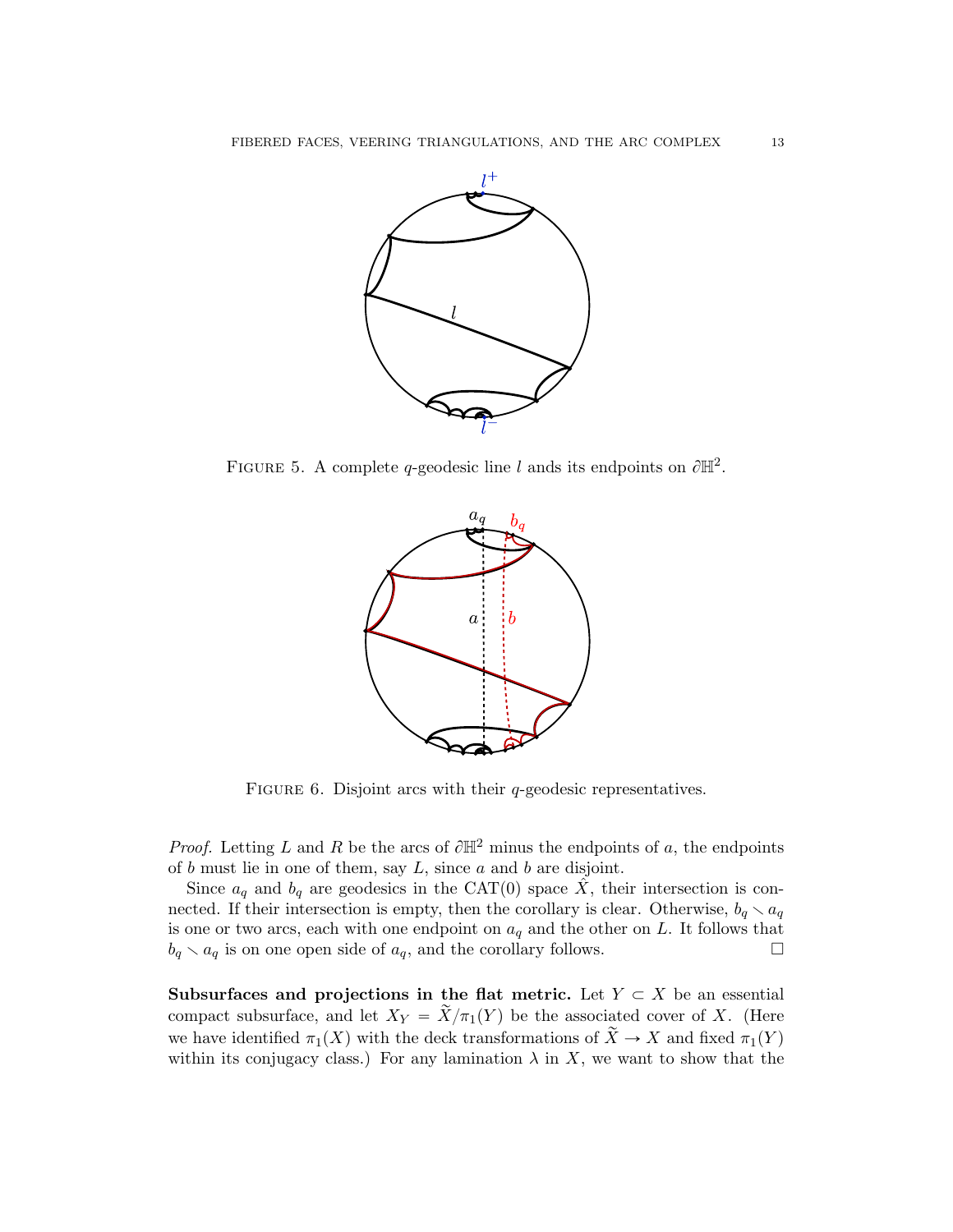projection  $\pi_Y(\lambda)$  can be realized by subsegments of the q-geodesic representative of  $\lambda$ . Recall that X is not necessarily fully-punctured.

We say a boundary component of Y is *puncture-parallel* if it bounds a disk in  $\bar{X} \setminus Y$  that contains a single point of P. We denote the corresponding subset of P by  $P_Y$  and refer to them as the *punctures* of Y. Let  $\widetilde{P}_Y$  denote the subset of punctures of  $X_Y$  which are encircled by the boundary components of the lift of Y to  $X_Y$ . In terms of the completed space  $\bar{X}_Y$ ,  $\tilde{\mathcal{P}}_Y$  is exactly the set of completion points which have finite total angle. Let  $\partial_0 Y$  denote the union of the puncture-parallel components of  $\partial Y$  and let  $\partial' Y$  denote the rest. Observe that the components of  $\partial_0 Y$ are in natural bijection with  $\mathcal{P}_Y$  and set  $Y' = Y \setminus \partial_0 Y$ .

Identifying  $\widetilde{X}$  with  $\mathbb{H}^2$ , let  $\Lambda \subset \partial \mathbb{H}^2$  be the limit set of  $\pi_1(Y)$ ,  $\Omega = \partial \mathbb{H}^2 \setminus \Lambda$ , and  $\hat{\mathcal{P}}_Y \subset \Lambda$  the set of parabolic fixed points of  $\pi_1(Y)$ . Let  $C(X_Y)$  denote the compactification of  $X_Y$  given by  $(\mathbb{H}^2 \cup \Omega \cup \hat{\mathcal{P}}_Y)/\pi_1(Y)$ , adding a point for each puncture-parallel end of  $X_Y$ , and a circle for each of the other ends. Now given a lamination (or foliation)  $\lambda$ , realized geodesically in the hyperbolic metric on X, its lift to  $X_Y$  extends to properly embedded arcs in  $C(X_Y)$ , of which the ones that are essential give  $\pi_Y(\lambda)$ .

[Proposition 2.2](#page-8-0) allows us to perform the same construction with the  $q$ -geodesic representative of  $\lambda$ . Note that the leaves we obtain may meet points of  $\mathcal{P}_Y$  in their interior, but a slight perturbation produces properly embedded lines in  $X<sub>Y</sub>$  which are properly isotopic to the leaves coming from  $\lambda$ .

If Y is an annulus the same construction works, with the observation that the ends of Y cannot be puncture-parallel and hence  $C(Y)$  is a closed annulus and the leaves have well-defined endpoints in its boundary. We have proved:

<span id="page-13-0"></span>**Lemma 2.5.** Let  $Y \subset X$  be an essential subsurface. If  $\lambda$  is a proper arc or lamination in X then the lifts of its q-geodesic representatives to  $X_Y$ , after discarding inessential components, give representatives of  $\pi_Y(\lambda)$ .

q-convex hulls. We will need a flat-geometry analogue of the hyperbolic convex hull. The main idea is simple – pull the boundary of the regular convex hull tight using  $q$ -geodesics. The only difficulty comes from the fact that these geodesics can pass through parabolic fixed points, and fail to be disjoint from each other, so the resulting object may fail to be an embedded surface. Our discussion is similar to Section 3 of Rafi [\[Raf05\]](#page-45-7), but the discussion there requires adjustments to handle correctly the incompleteness at punctures.

As above, identify  $\widetilde{X}$  with  $\mathbb{H}^2$ . Let  $\Lambda \subset \partial \mathbb{H}^2$  be a closed set and let CH( $\Lambda$ ) be the convex hull of  $\Lambda$  in  $\mathbb{H}^2$ . We define  $\text{CH}_q(\Lambda)$  as follows.

Assume first that  $\Lambda$  has at least 3 points. Each boundary geodesic l of CH( $\Lambda$ ) has the same endpoints as a (biinfinite) q-geodesic  $l_q$ . By part (3) of [Proposition 2.2,](#page-8-0)  $l_q$ is unique unless it is part of a parallel family of geodesics, making a Euclidean strip.

The plane is divided by  $l_q$  into two sides as in the discussion before [Corollary 2.4,](#page-11-0) and one of the sides, which we call  $\mathcal{D}_l$ , meets  $\partial \mathbb{H}^2$  in a subset of the complement of  $\Lambda$ . Recall that  $\mathcal{D}_l$  is either a disk or a string of disks attached along puncture points. If  $l_q$  is one of a parallel family of geodesics, we include this family in  $\mathcal{D}_l$ .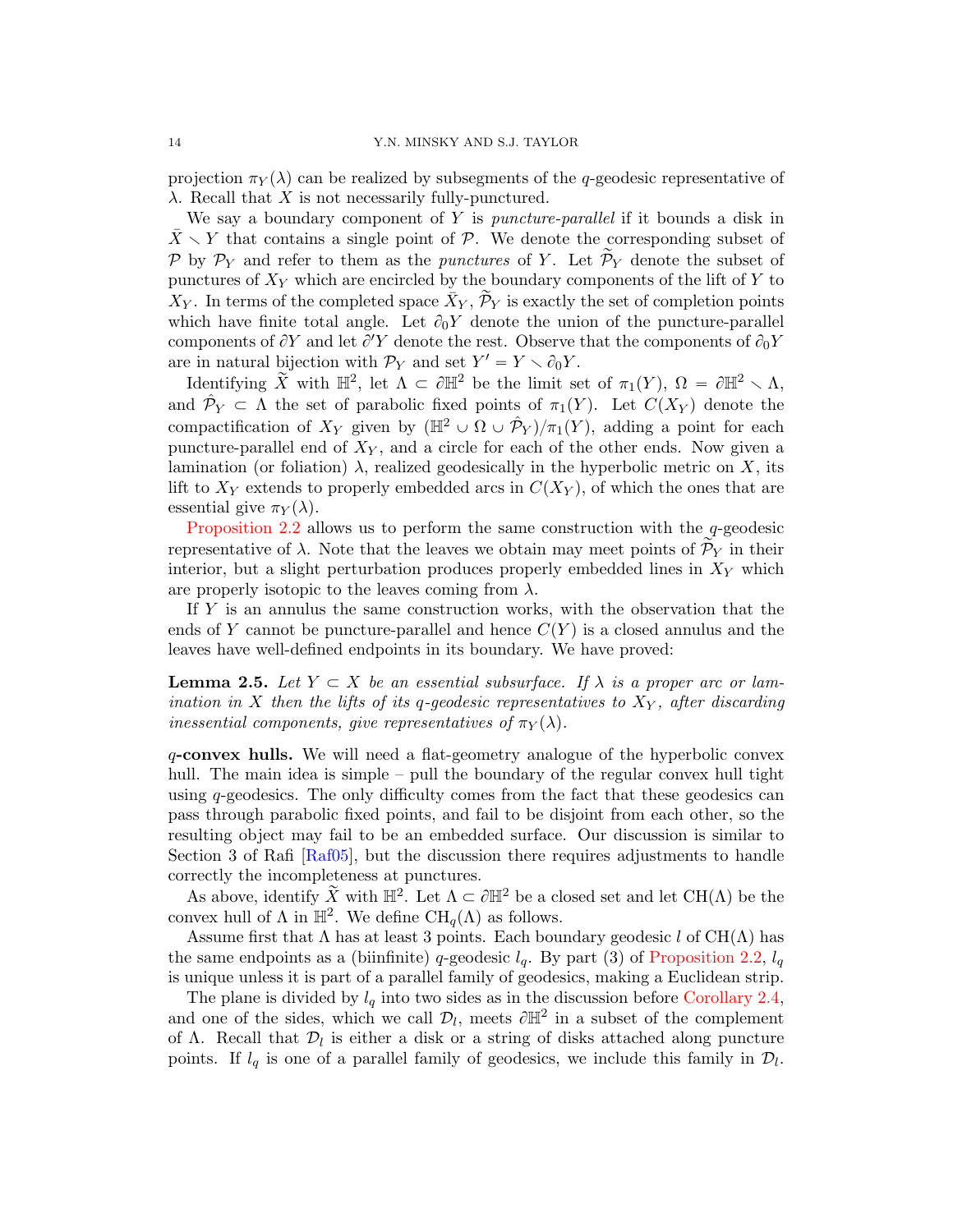After deleting from  $\hat{X}$  the interiors of  $\mathcal{D}_l$  for all l in  $\partial \text{CH}(\Lambda)$  (which are disjoint by [Corollary 2.4\)](#page-11-0), we obtain  $\text{CH}_q(\Lambda)$ , the q-convex hull.

If  $\Lambda$  has 2 points then  $\text{CH}_q(\Lambda)$  is the closed Euclidean strip formed by the union of q-geodesics joining those two points.

Now fixing a subsurface Y we can define a  $q$ -convex hull for the cover  $X_Y$ , by taking a quotient of the q-convex hull of the limit set  $\Lambda_Y$  of  $\pi_1(Y)$ . This quotient, which we will denote by  $\text{CH}_q(X_Y)$ , lies in the completion  $\bar{X}_Y$ . Because  $\text{CH}_q(X_Y)$ may not be homeomorphic to  $Y$ , we pay explicit attention to a marking map between Y and its hull.

Let  $\hat{\iota}: Y \to X_Y$  be the lift of the inclusion map to the cover.

<span id="page-14-0"></span>**Lemma 2.6.** The lift  $\hat{\iota}: Y \to X_Y$  is homotopic to a map  $\hat{\iota}_q: Y \to \bar{X}_Y$  whose image is the q-hull  $\text{CH}_q(X_Y)$  such that

- (1) The homotopy  $(h_t)_{t\in[0,1]}$  from  $\hat{\iota}$  to  $\hat{\iota}_q$  has the property that  $h_t(Y) \subset X_Y$  for all  $t \in [0, 1)$ .
- (2) Each component of  $\partial_0 Y$  is taken by  $\hat{\iota}_q$  to the corresponding completion point of  $\widetilde{\mathcal{P}}_{Y}$ .
- (3) If Y is an annulus then the image of  $\hat{\iota}_q$  is either a maximal flat cylinder in  $\bar{X}_Y$  or the unique geodesic representative of the core of Y in  $\bar{X}_Y$ .
- (4) If Y is not an annulus then each component  $\gamma$  of  $\partial' Y$  is taken by  $\hat{\iota}_q$  to a q-geodesic representative in  $\bar{X}_Y$ . If there is a flat cylinder in the homotopy class of  $\gamma$  then the interior of the cylinder is disjoint from  $\hat{\iota}_q(Y)$ .
- (5) There is a deformation retraction  $r : \bar{X}_Y \to \hat{\iota}_q(Y)$ . For each component  $\gamma$ of  $\partial'Y$ , the preimage  $r^{-1}(\hat{\iota}_q(\gamma))$  intersects  $X_Y$  in either an open annulus or a union of open disks joined in a cycle along points in their closures.
- (6) If the interior int $(\text{CH}_q(\Lambda_Y))$  is a disk then  $\hat{\iota}_q$  is a homeomorphism from  $Y' = Y \setminus \partial_0 Y$  to its image.

*Proof.* Let  $\Gamma = \pi_1 Y$  and let  $\Lambda = \Lambda_Y \subset \partial \mathbb{H}^2$  denote the limit set of Γ. As usual, CH( $\Lambda$ )/ $\Gamma$  can be identified with  $Y' = Y \setminus \partial_0 Y$ . After isotopy we may assume  $\hat{\iota}: Y' \to \mathrm{CH}(\Lambda)/\Gamma$  is this identification.

First assume that Y is not an annulus. Form  $\text{CH}_q(\Lambda)$  as above, and for a boundary geodesic l of CH( $\Lambda$ ) define  $l_q$  and its side  $\mathcal{D}_l$  as in the discussion above. The quotient of  $l_q$  is a geodesic representative of a component of  $\partial Y$ , and the quotient of the open side  $\mathcal{D}_l^{\text{o}}$  in  $X_Y$  is either an open annulus or a union of open disks joined in a cycle along points in their completion. The q-geodesic may pass through points of  $\hat{\mathcal{P}}$ , so that there is a homotopy from l to  $l_q$  rel endpoints which stays in  $\mathbb{H}^2$  until the last instant.

We may equivariantly deform the identity to a map  $CH(\Lambda) \rightarrow CH_q(\Lambda)$ , which takes each l to  $l_q$ : since CH<sub>q</sub>( $\Lambda$ ) is contractible, it suffices to give a Γ-invariant triangulation of  $CH(\Lambda)$  and define the homotopy successively on the skeleta. This homotopy descends to a map from Y' to  $\mathrm{CH}_q(\Lambda)/\Gamma$ , and can be chosen so that the puncture-parallel boundary components map to the corresponding points of  $\mathcal{P}_Y$ . This gives the desired map  $\hat{\iota}_q$  and establishes properties (1-4).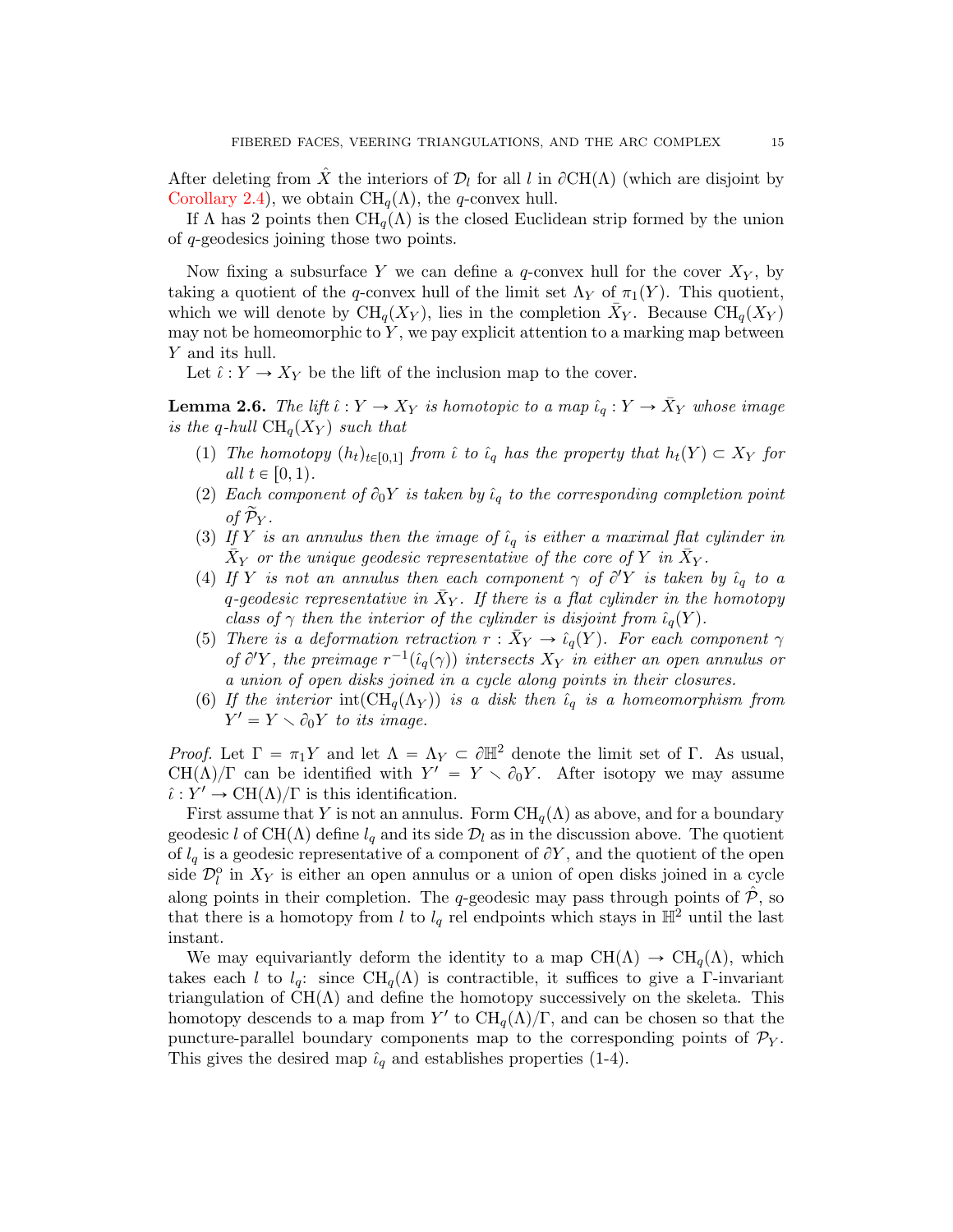Using the description of the sides  $\mathcal{D}_l$ , we may equivariantly retract  $\overline{\mathbb{H}}^2$  to  $\text{CH}_q(\Lambda)$ , giving rise to the retraction  $r$  of part  $(5)$ .

Finally, if the interior of  $\text{CH}_q(\Lambda)$  is a disk, then its quotient is a surface. Our homotopy yields a homotopy-equivalence of  $Y'$  to this surface which preserves peripheral structure and can therefore be deformed rel boundary to a homeomorphism. We let  $\hat{\iota}_q$  be this homeomorphism, giving part (6).

When Y is a (nonperipheral) annulus,  $\Lambda_Y$  is a pair of points and we recall from above that  $\text{CH}_q(\Lambda)$  is either a flat strip in X<sup> $\hat{X}$ </sup> which descends to a flat cylinder in  $\bar{X}_Y$ , or it is a single geodesic. The proof in the annular case now proceeds exactly as above.  $\square$ 

Let  $\iota_q: Y \to \bar{X}$  be the composition of  $\hat{\iota}_q$  with the (branched) covering  $\bar{X}_Y \to \bar{X}$ and set  $\partial_q Y = \iota_q(\partial Y)$ . Note that this will be a 1-complex of saddle connections and not necessarily a homeomorphic image of  $\partial Y$ .

2.4. Fibered faces of the Thurston norm. A fibration  $\sigma: M \to S^1$  of a finitevolume hyperbolic 3-manifold  $M$  over the circle comes with the following structure: there is an integral cohomology class in  $H^1(M;\mathbb{Z})$  represented by  $\sigma_* : \pi_1 M \to \mathbb{Z}$ , which is the Poincaré dual of the fiber  $F$ . There is a representation of M as a quotient  $F \times \mathbb{R}/\Phi$  where  $\Phi(x, t) = (f(x), t - 1)$  and  $f : F \to F$  is called the monodromy map. This map is pseudo-Anosov and has stable and unstable (singular) measured foliations  $\lambda^+$  and  $\lambda^-$  on F. Finally there is the suspension flow inherited from the natural R action on  $F \times \mathbb{R}$ , and suspensions  $\Lambda^{\pm}$  of  $\lambda^{\pm}$  which are flow-invariant 2-dimensional foliations of  $M$ . All these objects are defined up to isotopy.

The fibrations of M are organized by the Thurston norm  $\|\cdot\|$  on  $H^1(M;\mathbb{R})$ [\[Thu86\]](#page-45-8) (see also [\[CC00\]](#page-44-11)). This norm has a polyhedral unit ball B with the following properties:

- (1) Every cohomology class dual to a fiber is in the cone  $\mathbb{R}_+$  over a topdimensional open face  $\mathcal F$  of  $B$ .
- (2) If  $\mathbb{R}_+$  contains a cohomology class dual to a fiber then every irreducible integral class in  $\mathbb{R}_+$  is dual to a fiber. F is called a *fibered face* and its irreducible integral classes are called fibered classes.
- (3) For a fibered class  $\omega$  with associated fiber F,  $||\omega|| = -\chi(F)$ .

In particular if dim  $H^1(M; \mathbb{R}) \geq 2$  and M is fibered then there are infinitely many fibrations, with fibers of arbitrarily large complexity. We will abuse terminology a bit by saying that a fiber (rather than its Poincaré dual) is in  $\mathbb{R}_+$ .

The fibered faces also organize the suspension flows and the stable/unstable foliations: If F is a fibered face then there is a single flow  $\psi$  and a single pair  $\Lambda^{\pm}$  of foliations whose leaves are invariant by  $\psi$ , such that *every* fibration associated to  $\mathbb{R}^+\mathcal{F}$  may be isotoped so that its suspension flow is  $\psi$  up to a reparameterization, and the foliations  $\lambda^{\pm}$  for the monodromy of its fiber F are  $\Lambda^{\pm} \cap F$ . These results were proven by Fried [\[Fri82\]](#page-44-12); see also McMullen [\[McM00\]](#page-45-3).

Veering triangulation of a fibered face. A key fact for us is that the veering triangulation of the manifold  $M$  depends only on the fibered face  $\mathcal F$  and not on a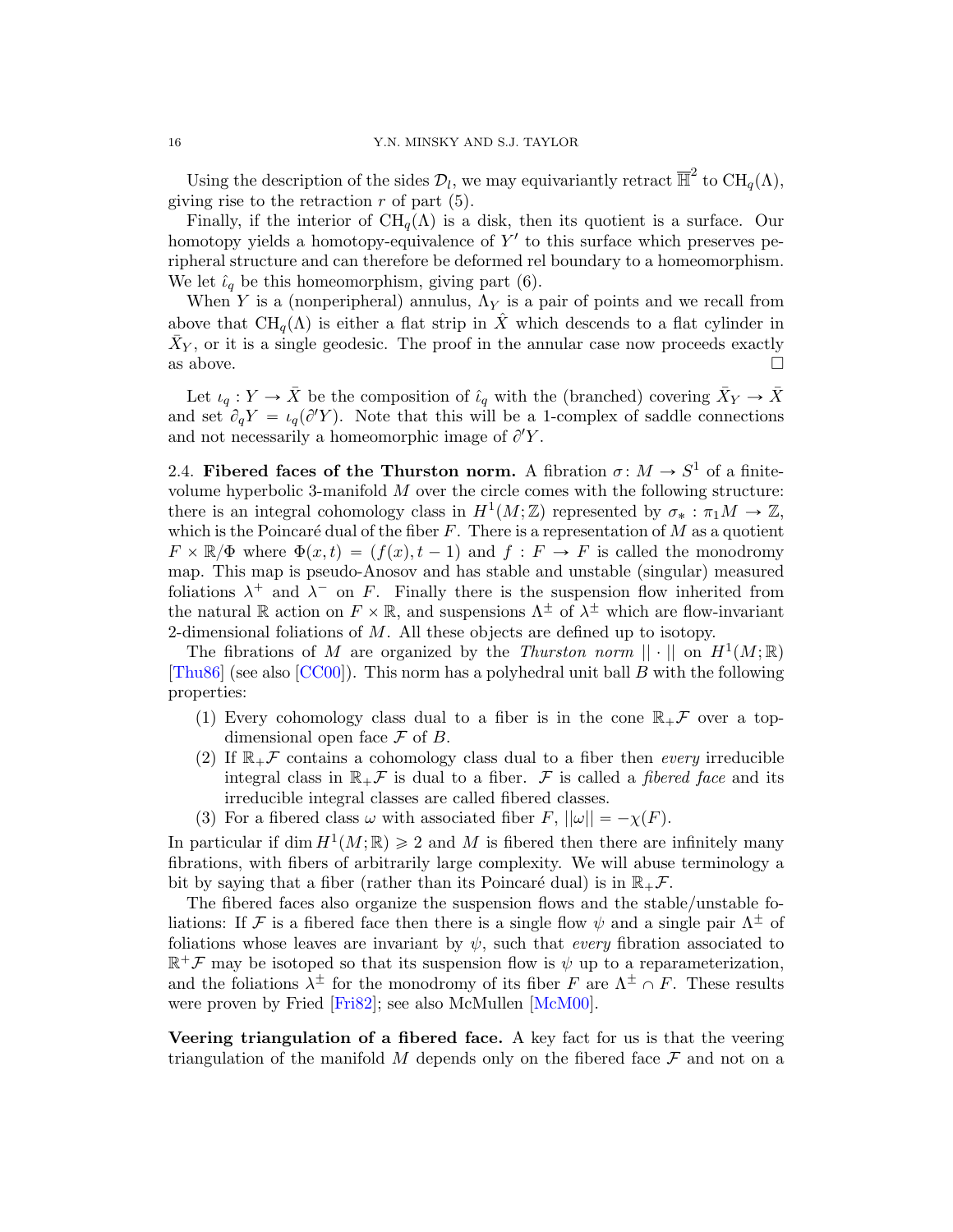particular fiber. This was known to Agol for his original construction (see sketch in [\[Ago12\]](#page-44-13)), but Guéritaud's construction makes it almost immediate.

<span id="page-16-0"></span>**Proposition 2.7** (Invariance of  $\tau$ ). Let M be a hyperbolic 3-manifold with fullypunctured fibered face F. Let  $S_1$  and  $S_2$  be fibers of M each contained in  $\mathbb{R}_+$ F and let  $\tau_1$  and  $\tau_2$  be the corresponding veering triangulations of M. Then, after an isotopy preserving transversality to the suspension flow,  $\tau_1 = \tau_2$ .

*Proof.* The suspension flow associated to F lifts to the universal cover  $\widetilde{M}$ , and any fiber S in  $\mathbb{R}_+$  is covered by a copy of its universal cover  $\widetilde{S}$  in  $\widetilde{M}$  which meets every flow line transversely, exactly once. Thus we may identify  $\widetilde{S}$  with the leaf space  $\mathcal L$  of this flow. The lifts  $\tilde{\Lambda}^{\pm}$  of the suspended laminations project to the leaf space where they are identified with the lifts  $\tilde{\lambda}^{\pm}$  of  $\lambda^{\pm}$  to  $\tilde{S}$ .

The foliated rectangles used in the construction of  $\tau$  from  $\tilde{q}$  on  $\tilde{S}$  depend only on the (unmeasured) foliations  $\tilde{\lambda}^{\pm}$ . Thus the abstract cell structure of  $\tau$  depends only on the fibered face  $\mathcal F$  and not on the fiber. The map  $\pi$  from each tetrahedron to its rectangle does depend a bit on the fiber, as we choose  $q$ -geodesics for the edges (and the metric q depends on the fiber); but the edges are always mapped to arcs in the rectangle that are transverse to both foliations. It follows that there is a transversality-preserving isotopy between the triangulations associated to any two fibers.  $\square$ 

Fibers and projections. We next turn to a few lemmas relating subsurface projections over the various fibers in a fixed face of the Thurston norm ball.

<span id="page-16-1"></span>**Lemma 2.8.** If F is a fibered face for M and  $Y \rightarrow S$  is an infinite covering where S is a fiber in  $\mathbb{R}_+$  and  $\pi_1(Y)$  is finitely generated, then the projection distance  $d_Y(\lambda^-,\lambda^+)$  depends only on F and the conjugacy class of the subgroup  $\pi_1(Y) \leq$  $\pi_1(M)$  (and not on S).

Note that Y need not correspond to an embedded subsurface of S.

*Proof.* As in the proof of [Proposition 2.7,](#page-16-0)  $\widetilde{S}$  can be identified with the leaf space  $\mathcal{L}$ of the flow in  $\widetilde{M}$ . The action of  $\pi_1(M)$  on  $\widetilde{M}$  descends to  $\mathcal{L}$ , and thus the cover  $Y = \widetilde{S}/\pi_1(Y)$  is identified with the quotient  $\mathcal{L}/\pi_1(Y)$  and the lifts of  $\lambda^{\pm}$  to Y are identified with the images of  $\tilde{\Lambda}^{\pm}$  in  $\mathcal{L}/\pi_1(Y)$ . Thus the projection  $d_Y(\lambda^+, \lambda^-)$  can be obtained without reference to the fiber S.  $\Box$ 

This lemma justifies the notation  $d_Y(\Lambda^+, \Lambda^-)$  used in the introduction.

We will also require the following lemma, where we allow maps homotopic to fibers which are not necessarily embeddings.

<span id="page-16-2"></span>**Lemma 2.9.** Let F be a fiber of M. Let  $Y \subset M$  be a compact surface and let  $h: F \to M$  be a map which is homotopic to the inclusion. Suppose that  $h(F) \cap Y$  is inessential in  $Y$ , i.e. each component of the intersection is homotopic into the ends of Y. Then the image of  $\pi_1(Y)$  is contained in  $\pi_1(F) \lhd \pi_1(M)$ .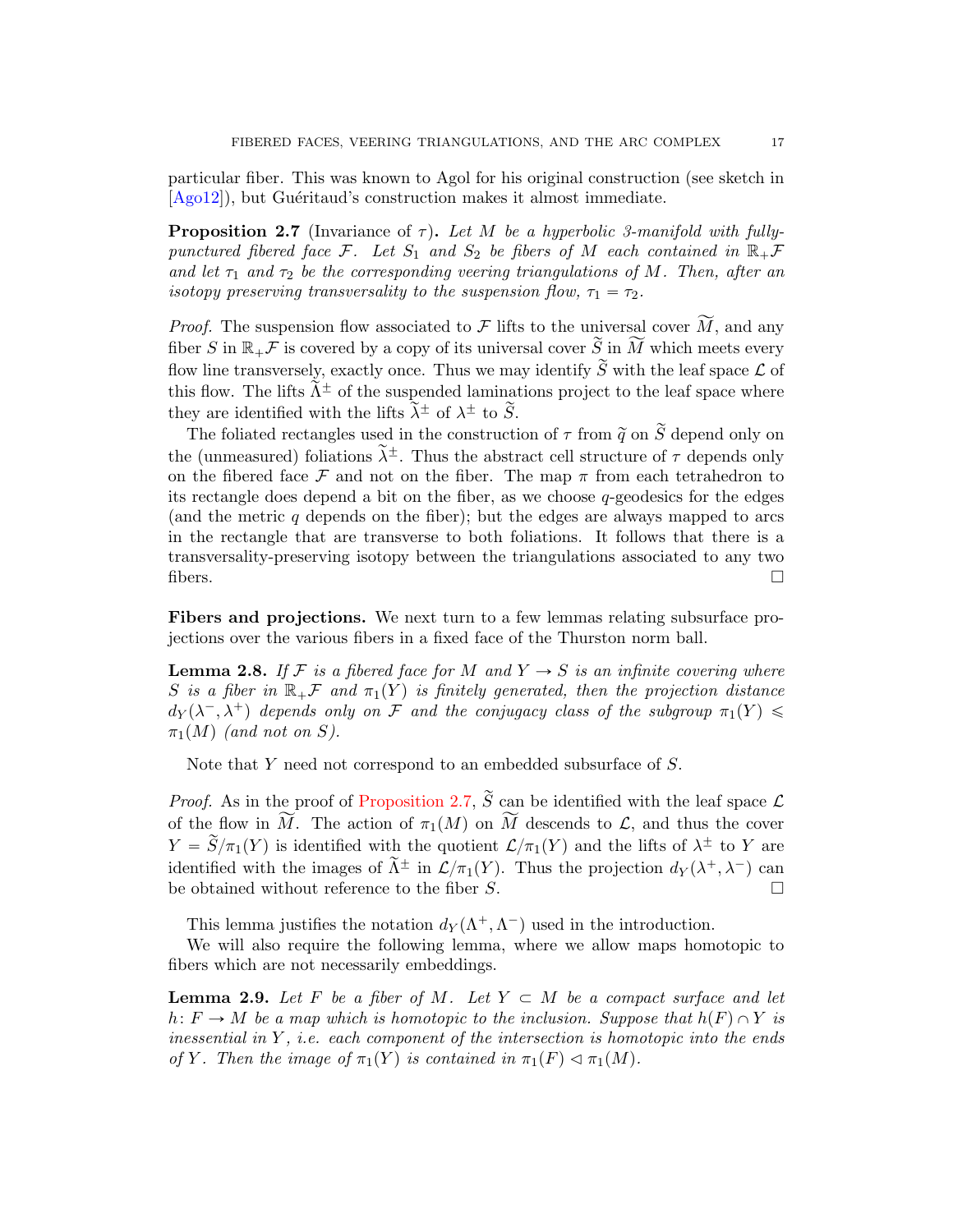*Proof.* Let  $\zeta$  be the cohomology class dual to F. Since  $h(F)$  meets Y inessentially, every loop in Y can be pushed off of  $h(F)$  so  $\zeta$  vanishes on  $\pi_1(Y)$ . But the kernel of  $\zeta$  in  $\pi_1(M)$  is exactly  $\pi_1(F)$ , so the image of  $\pi_1(Y)$  is in  $\pi_1(F)$ .

### 3. Sections and pockets of the veering triangulation

<span id="page-17-0"></span>In this section the surface  $X$  is fully-punctured. A section of the veering triangulation  $\tau$  is an embedding  $(X, T) \to (X \times \mathbb{R}, \tau)$  which is simplicial with respect to an ideal triangulation T of X, and is a section of the fibration  $\pi \colon X \times \mathbb{R} \to X$  (hence transverse to the vertical flow). By *simplicial* we mean that the map takes simplices to simplices. The edges of T are saddle connections of q that are also edges of  $\tau$ (i.e. those which span singularity-free rectangles), and indeed any triangulation by  $\tau$ -edges gives rise to a section. We will abuse terminology a bit by letting T denote both the triangulation and the section.

A *diagonal flip*  $T \to T'$  between sections is an isotopy that pushes T through a single tetrahedron of  $\tau$ , either above it or below it. Equivalently, if R is a maximal rectangle and Q its associated tetrahedron, the bottom two faces of Q might appear in  $T$ , in which case  $T'$  would be obtained by replacing these with the top two faces. This is an upward flip, and the opposite is a downward flip. We will refer to the transition as both a diagonal flip/exchange and a tetrahedron move, depending on the perspective.

An edge e of T can be flipped downward exactly when it is the tallest edge, with respect to  $q$ , among the edges in either of the two triangles adjacent to it. This makes e the top edge of a tetrahedron (i.e. the diagonal of a quadrilateral that connects the horizontal sides of the corresponding rectangle). Similarly it can be flipped upward when it is the widest edge among its neighbors. See [Figure 7.](#page-17-1)



<span id="page-17-1"></span>FIGURE 7. The edge  $e$  is upward flippable,  $g$  is downward flippable, and  $f$  is not flippable.

In particular it follows that every section has to admit both an upward and downward flip – simply find the tallest edge and the widest edge.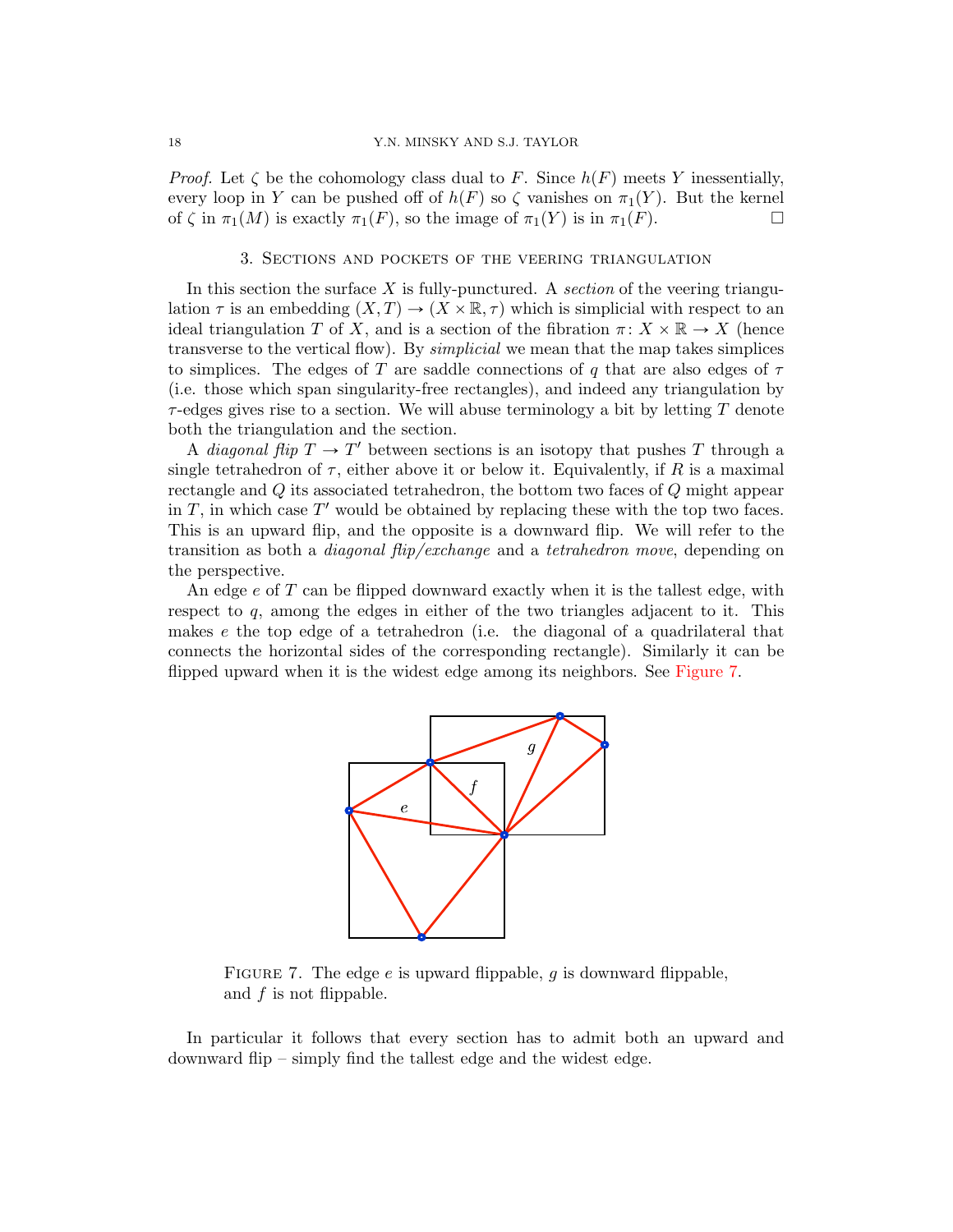However it is not a priori obvious that a section even exists. Guéritaud gives an argument for this and more:

<span id="page-18-2"></span>**Lemma 3.1** ( $[Gu\acute{e}15]$ ). There is a sequence of sections  $\cdots \rightarrow T_i \rightarrow T_{i+1} \rightarrow \cdots$  separated by upward diagonal flips, which sweeps through the entire manifold  $(X \times \mathbb{R}, \tau)$ . Moreover, when  $(X \times \mathbb{R}, \tau)$  covers the manifold  $(M, \tau)$ , this sequence is invariant by the deck translation Φ.

We remark that Agol had previously proven a version of [Lemma 3.1](#page-18-2) with his original definition of the veering triangulation [\[Ago11\]](#page-44-2).

For an alternative proof that sections exist, see the second proof of [Lemma 3.2.](#page-18-0) We remark that [Lemma 3.1](#page-18-2) does not give a complete picture of all possible sections of  $\tau$ . In this section we will establish a bit more structure.

For a subcomplex  $K \leq \tau$ , denote by  $T(K)$  the collection of sections T of  $\tau$ containing the edges of K. A necessary condition for  $T(K)$  to be nonempty is that  $\pi(K)$  is an embedded complex in X composed of  $\tau$ -simplices. We will continue to blur the distinction between K and  $\pi(K)$ .

Our first result states that the necessary condition is sufficient:

<span id="page-18-0"></span>**Lemma 3.2** (Extension lemma). Suppose that E is a collection of  $\tau$ -edges in X with pairwise disjoint interiors. Then  $T(E)$  is nonempty.

The second states that  $T(K)$  is always connected by tetrahedron moves. This includes in particular the case of  $T(\emptyset)$ , the set of all sections.

<span id="page-18-1"></span>**Proposition 3.3** (Connectivity). If K is a collection of  $\tau$ -edges in X with pairwise disjoint interiors, then  $T(K)$  is connected via tetrahedron moves.

**Finding flippable edges.** Let T be a section and let  $\sigma$  be an edge of  $\tau$ , which is not an edge of T. Any edge e of T crossing  $\sigma$  must do so from top to bottom  $(e > \sigma)$  or left to right  $(e < \sigma)$ , as in [Section 2.1,](#page-5-1) and we further note that all edges of T that cross  $\sigma$  do it consistently, all top-bottom or all left-right, since they are disjoint from each other.

<span id="page-18-3"></span>**Lemma 3.4.** Let T be a section and suppose that an edge  $\sigma$  of  $\tau$  is crossed by an edge e of T. If  $e > \sigma$ , then there is an edge of T crossing  $\sigma$  which is downward flippable. Similarly if  $e < \sigma$  then there is an edge of T crossing  $\sigma$  which is upward flippable.

*Proof.* Assuming the crossings of  $\sigma$  are top to bottom, let e be the edge crossing  $\sigma$ that has largest height with respect to q. Let  $D$  be a triangle of  $T$  on either side of e and let f be its tallest edge. Drawing the rectangle  $M$  in which  $D$  is inscribed [\(Figure 8\)](#page-19-0) one sees that R, the rectangle of  $\sigma$ , is forced to cross it from left to right. Hence, the edge f must also cross  $\sigma$ . Therefore,  $f = e$  by choice of e. It follows that e is a downward flippable edge.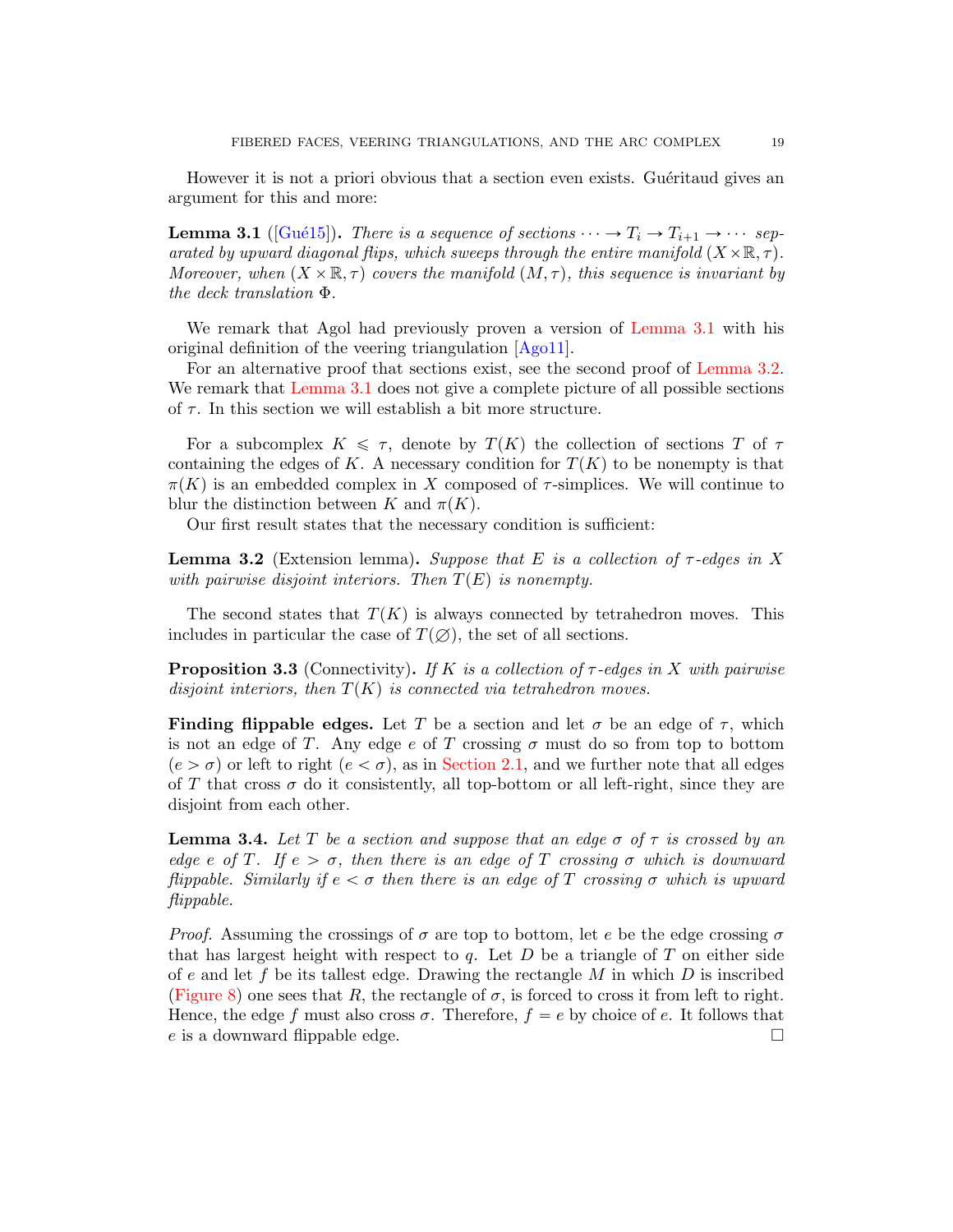

<span id="page-19-0"></span>FIGURE 8. The tallest T-edge crossing  $\sigma$  must also be tallest in its own triangles.

**Pockets.** Let  $T$  and  $T'$  be two sections and  $K$  their intersection, as a subcomplex in  $X\times\mathbb{R}$ . Because both sections are embedded copies of X transverse to the suspension flow, their union  $T \cup T'$  divides  $X \times \mathbb{R}$  into two unbounded regions and some number of bounded regions. Each bounded region  $U$  is a union of tetrahedra bounded by two isotopic subsurfaces of  $T$  and  $T'$ , which correspond to a component  $W$  of the complement of  $\pi(K)$  in X. The isotopy is obtained by following the flow, and if it takes the subsurface of  $T'$  upward to the subsurface of  $T$  we say that  $T$  lies above  $T'$  in U. We call U a pocket over W, and sometimes write  $U_W$ . We call W the base of the pocket  $U$ .

<span id="page-19-1"></span>**Lemma 3.5.** With notation as above, T lies above T' in the pocket  $U_W$  if and only if, for every edge e of T in W and edge e' of T' in W, if e and e' cross then  $e > e'$ .

Note that, for each edge  $e$  of  $T$  in  $W$  there is in fact an edge  $e'$  of  $T'$  in  $W$  which crosses  $e$ , since both  $T$  and  $T'$  are triangulations, with no common edges in  $W$ .

*Proof.* Suppose that T lies above  $T'$  in  $U_W$  and let e be an edge of T in W; hence, it is in the top boundary of U. Let Q be the tetrahedron of  $\tau$  for which e is the top edge. Via the local picture around  $e$  (see [Section 2.1](#page-5-1) and [Figure 4\)](#page-7-0), we see that  $Q$  lies locally below  $T$ . Its interior is of course disjoint from  $T$  and  $T'$  (and the whole 2- skeleton), hence it is inside U. Let  $e_1$  be the bottom edge of Q. Note  $e > e_1$ . If  $e_1$  is in T', stop (with  $e' = e_1$ ). Otherwise it is in the interior of U, and we can repeat with the tetrahedron for which  $e_1$  is the top edge. We get a sequence of steps terminating in some  $e'$  in  $T'$ , which must be in the boundary of U, and conclude  $e > e'$  (by the transitivity of  $\ge$  as in [Section 2.1\)](#page-5-1). Now from the paragraph before [Lemma 3.4,](#page-18-3) the same slope relation holds for every edge of  $T'$  crossing  $e$ , hence giving the first implication of the lemma. For the other direction, exchange the roles of  $T$  and  $T'$  in the proof.

**Connectedness of**  $T(K)$ . We can now prove [Proposition 3.3.](#page-18-1)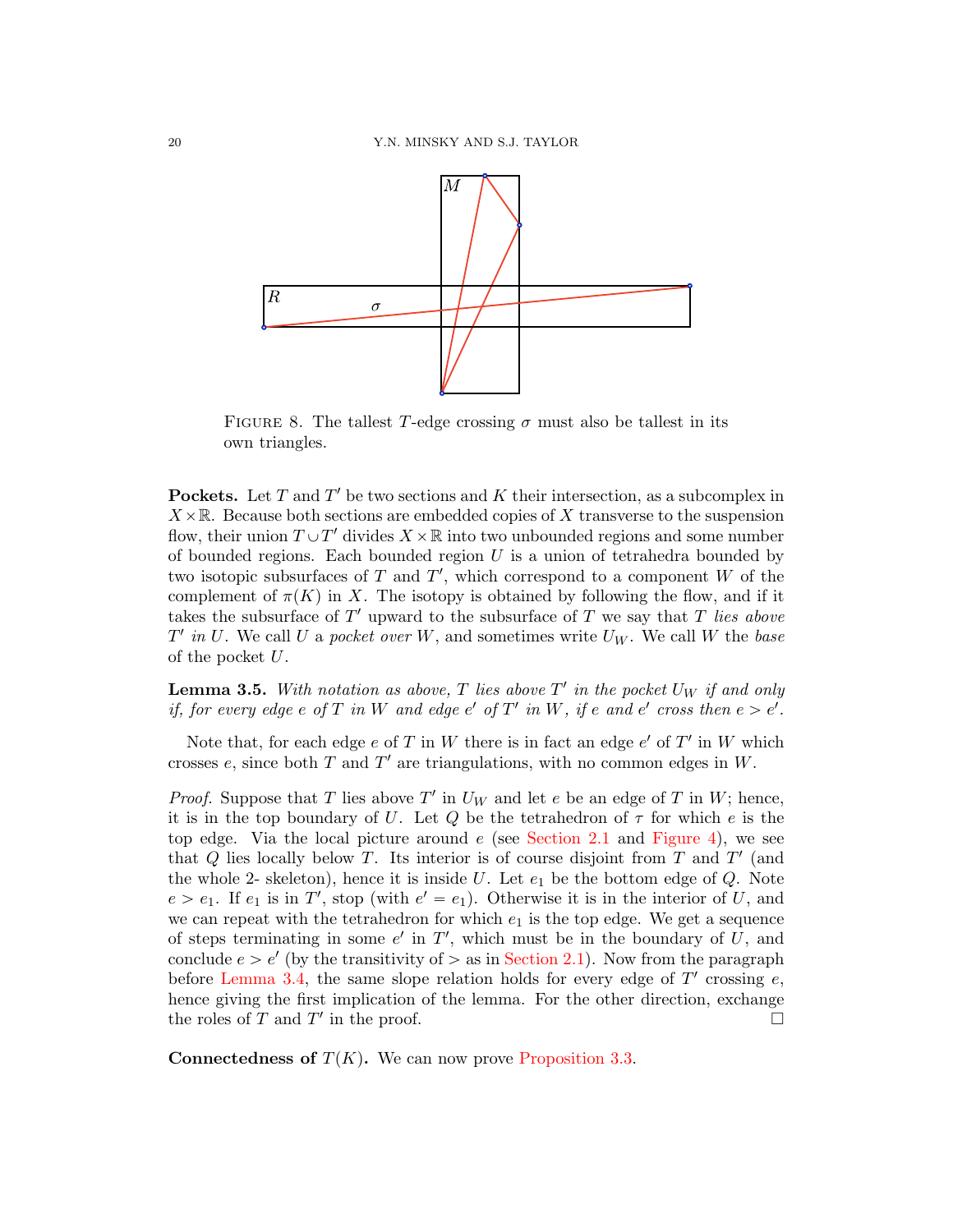*Proof.* Let us consider T, T' in  $T(K)$ . Let U be one of the pockets, and suppose T lies above  $T'$  in U. [Lemma 3.5](#page-19-1) together with [Lemma 3.4](#page-18-3) implies that T has a downward flippable edge  $e$  which crosses an edge of  $T'$  that is in W. In particular  $e$ itself is in W. Performing this flip we reduce the number of tetrahedra contained in pockets. Thus a finite number of moves will take T to T', without disturbing K.  $\Box$ 

As a consequence of [Proposition 3.3](#page-18-1) and its proof we have:

<span id="page-20-0"></span>**Corollary 3.6.** If K is a nonempty subcomplex of  $\tau$  and  $T(K) \neq \emptyset$ , then there are unique sections  $T^+(K)$  and  $T^-(K)$  in  $T(K)$  such that every  $T \in T(K)$  can be upward flipped to  $T^+(K)$  and downward flipped to  $T^-(K)$ .

*Proof.* First note that  $T(K)$  is finite: because  $\tau$  is locally finite at the edges, there are only finitely many choices for a triangle adjacent to  $K$ . We then enlarge  $K$ successively, noting that there is a bound on the number of triangles in a section. Thus there exists a section  $T^+$  in  $T(K)$  which is not upward flippable in  $T(K)$ . For any two sections  $T_1, T_2 \in T(K)$  there is a  $T_3 \in T(K)$  obtained as the union of the tops of the pockets of  $T_1$  and  $T_2$  and their intersection. Thus  $T_1$  is upward flippable unless  $T_1 = T_3$ , and similarly for  $T_2$ . This implies that  $T^+$  is the unique section in  $T(K)$  which is not upward flippable, and every other section is upward flippable to  $T^+$ . We define  $T^-$  analogously.

The section  $T^+(K)$  is called the top of  $T(K)$  and the section  $T^-(K)$  is called the bottom of  $T(K)$ . Note that any section obtained from  $T^+(K)$  by upward diagonal exchanges is not in  $T(K)$ .

Extension lemma. We conclude this section with two proofs of [Lemma 3.2.](#page-18-0)

Proof one. [Lemma 3.1](#page-18-2) gives us, in particular, the existence of at least one section  $T_0$  which is disjoint from  $E$ , which we may assume lies above every edge of  $E$ .

Then by [Lemma 3.4](#page-18-3) there is a downward flippable edge  $e$  in  $T_0$ . The tetrahedron involved in the move lies above  $E$ , so  $E$  still lies below (or is contained in) the new section  $T_1$ . We repeat this process, and at each stage every edge of E is either contained in  $T_i$  or crosses an edge of  $T_i$  and lies below it. Thus by [Lemma 3.4,](#page-18-3) unless  $E \subset T_i$  each  $T_i$  contains a downward flippable edge that is not contained in E.

Because  $\tau$  is locally finite at each edge, any sequence of downward flips is a proper sweepout of the region below  $T_0$ , and hence must eventually meet every edge of  $\tau$ below  $T_0$ . Thus we may continue until every edge of E lies in  $T_i$ . .

Proof two. Our second proof does not use [Lemma 3.1,](#page-18-2) and in particular it gives an independent proof of the existence of sections.

Let  $D$  be a component of the complement of  $E$  which is not a triangle. Let  $e$ be an edge of  $\partial D$  and consider the collection of  $\tau$ -tetrahedra adjacent to e. These contain a sequence  $Q_-, Q_1, \ldots Q_m, Q_+$ , as in [Figure 4,](#page-7-0) where  $Q_-$  is the tetrahedron with e as its top edge,  $Q_+$  is the tetrahedron with e as its bottom edge, and the rest are adjacent to e on the same side as  $D$  (if  $D$  meets e on two sides we just choose one). Two successive tetrahedra in this sequence share a triangular face. We claim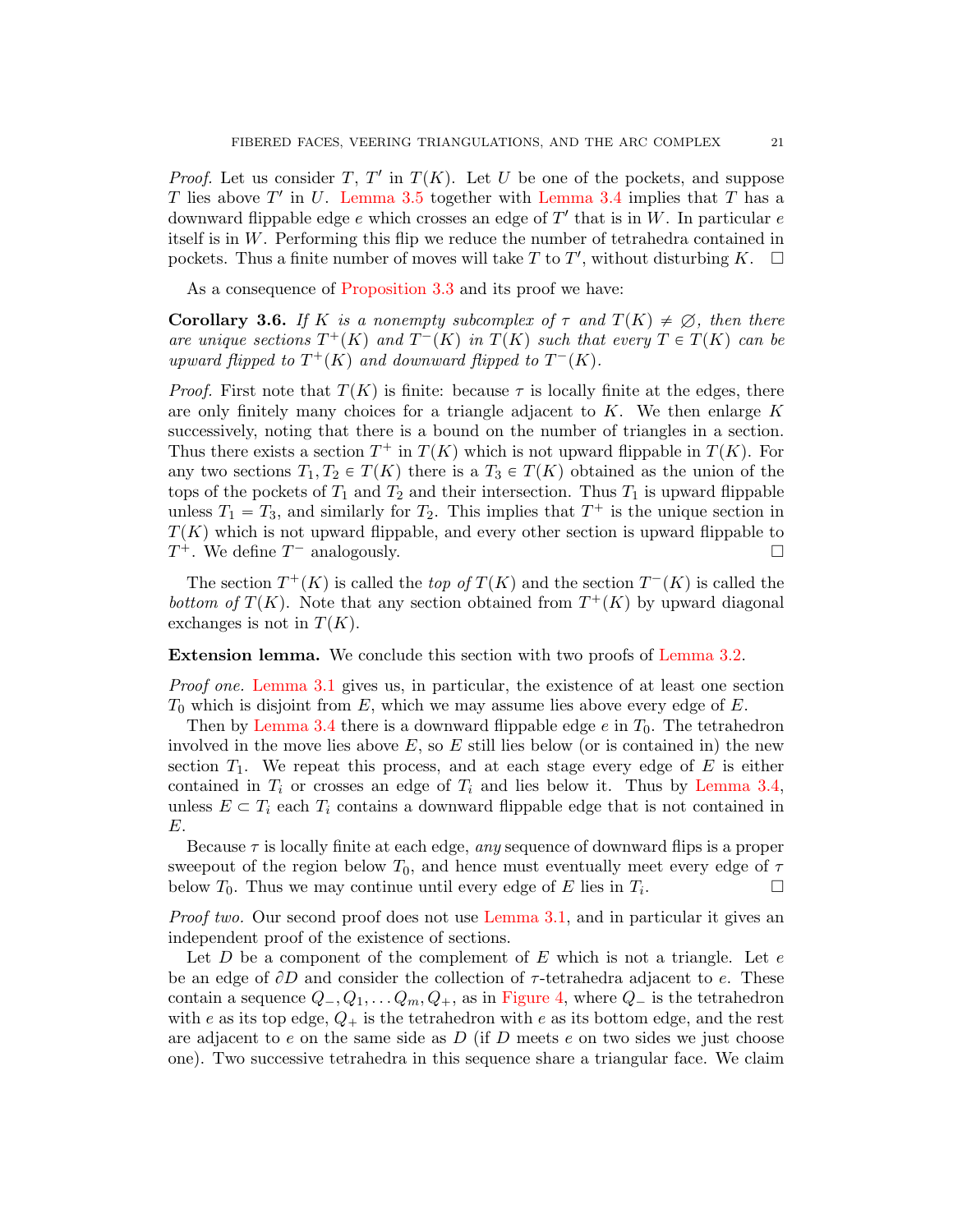that one of these faces must be contained in  $D$ . Equivalently we claim that one of the triangles is not crossed by any edge of  $E$ .

Since each tetrahedron  $Q$  is inscribed in a singularity free rectangle  $R$ , if an edge  $f$ of  $E$  crosses any edge of  $Q$  its rectangle crosses all of  $R$ . It follows immediately, since the edges of  $E$  have disjoint interiors, that they consistently cross  $R$  all vertically, or all horizontally. Because successive tetrahedra in the sequence share a face it follows inductively that, if all the faces are crossed by  $E$ , then they are all consistently crossed horizontally, or all vertically.

However,  $Q_{-}$  can only be crossed vertically by E (since E does not cross e). Similarly  $Q_+$  can only be crossed horizontally. It follows that there must be a triangular face F that is not crossed by E. Thus F is contained in D. Since D is not a triangle, at least one edge of  $F$  passes through the interior of  $D$ . We add this edge to E and proceed inductively.

### 4. Rectangle and triangle hulls

<span id="page-21-0"></span>In this section we discuss a number of constructions that associate a configuration of  $\tau$ -edges to a saddle connection of the quadratic differential q. These will be used later to show that subsurfaces with large projection are compatible with the veering triangulation in the appropriate sense. As a byproduct of our investigation, we prove the (to us) unexpected result [\(Theorem 1.4\)](#page-2-1) that the edges of the veering triangulation form a totally geodesic subgraph of the curve and arc graph of  $X$ .

We emphasize that in [Section 4.1](#page-21-1) and [Section 4.2,](#page-23-0) the surface  $X$  is not necessarily fully-punctured. Thus by  $\tau$  we mean the veering triangulation associated to the fully-punctured surface  $X \setminus \text{sing}(q)$ . We will say that a saddle connection of X is a  $\tau$ -edge if its interior is an edge of this veering triangulation. In particular this means that its lift to  $X$  spans a singularity-free rectangle.

<span id="page-21-1"></span>4.1. Maximal rectangles along a saddle connection. Let  $\sigma$  be a saddle connection, for the moment in the completed universal cover X<sup> $\dot{X}$ </sup>. Consider the set  $\mathcal{R}(\sigma)$ of all rectangles which are maximal with respect to the property that  $\sigma$  passes through a diagonal. Thus each  $R \in \mathcal{R}(\sigma)$  contains singularities in at least two edges. Let  $h(R)$  be the convex hull in R of the singularities in the boundary of R and let  $h^{(1)}(R)$ denote its 1-skeleton (see [Figure 9\)](#page-22-0).

Let

$$
\mathbf{r}(\sigma) = \bigcup \{ h^{(1)}(R) : R \in \mathcal{R}(\sigma) \}.
$$

See [Figure 10](#page-22-1) for an example. Note that all the saddle connections in  $r(\sigma)$  are edges of  $\tau$  — each of these arcs spans a singularity-free rectangle by construction. Moreover,  $\mathbf{r}(\sigma) = {\sigma}$  if  $\sigma$  is itself a  $\tau$ -edge.

The following lemma will play an important role throughout this paper.

<span id="page-21-2"></span>**Lemma 4.1.** If saddle connections  $\sigma_1$  and  $\sigma_2$  have no transversal intersections then neither do  $\mathbf{r}(\sigma_1)$  and  $\mathbf{r}(\sigma_2)$ .

Proof. Say that two rectangles meet crosswise if their interiors intersect, and no corners of one are in the interior of the other. Note that when two distinct rectangles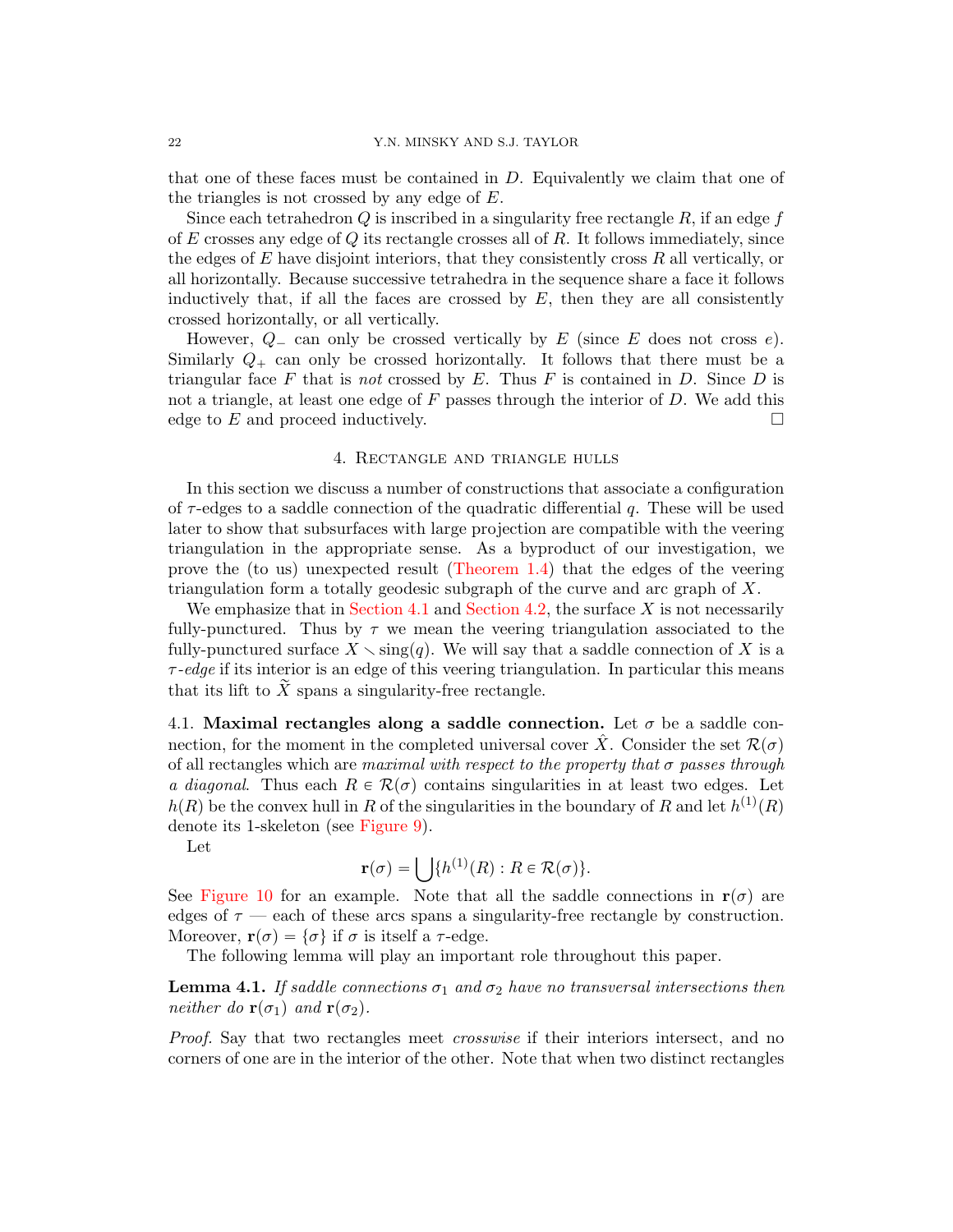

<span id="page-22-0"></span>FIGURE 9. The eight possible (up to symmetry) convex hulls  $h(R)$ , assuming at most one singularity per leaf of  $\lambda^{\pm}$ . The saddle connection  $\sigma$  is in blue.



<span id="page-22-1"></span>FIGURE 10. Example of  $r(\sigma)$  (in red)

meet crosswise, any two of their diagonals intersect. We say that the rectangles meet properly crosswise if they also do not share any corners, in which case any two diagonals intersect in the interior.

Let  $\tau_1$  and  $\tau_2$  be saddle connections in  $\mathbf{r}(\sigma_1)$  and  $\mathbf{r}(\sigma_2)$ , respectively, and suppose that they intersect transversely. Hence their spanning rectangles  $Q_1$  and  $Q_2$  must cross as in [Figure 3.](#page-6-1) Assume that  $Q_1$  is the taller and  $Q_2$  the wider.

Now let  $R_1$  and  $R_2$  be the rectangles of  $\mathcal{R}(\sigma_1)$  and  $\mathcal{R}(\sigma_2)$  containing  $Q_1$  and  $Q_2$ , respectively. Because of the singularities in the corners of  $Q_1$  and  $Q_2$ ,  $R_2$  is no taller than  $Q_1$  and  $R_1$  is no wider than  $Q_2$ . Hence  $R_1$  and  $R_2$  meet crosswise. (See [Figure 11\)](#page-23-1).

If they met properly crosswise then  $\sigma_1$  and  $\sigma_2$  would have an interior intersection, which is a contradiction. Hence  $R_1$  and  $R_2$  share a corner c. But the edges meeting at c would have to pass through boundary edges of  $Q_1$  and  $Q_2$ . Those edges already have the singularities of  $\tau_1$  and  $\tau_2$ , and so c cannot be a singularity. Thus if c is the intersection of the diagonals contained in  $\sigma_1$  and  $\sigma_2$  it would be in the interior of both saddle connections, again a contradiction.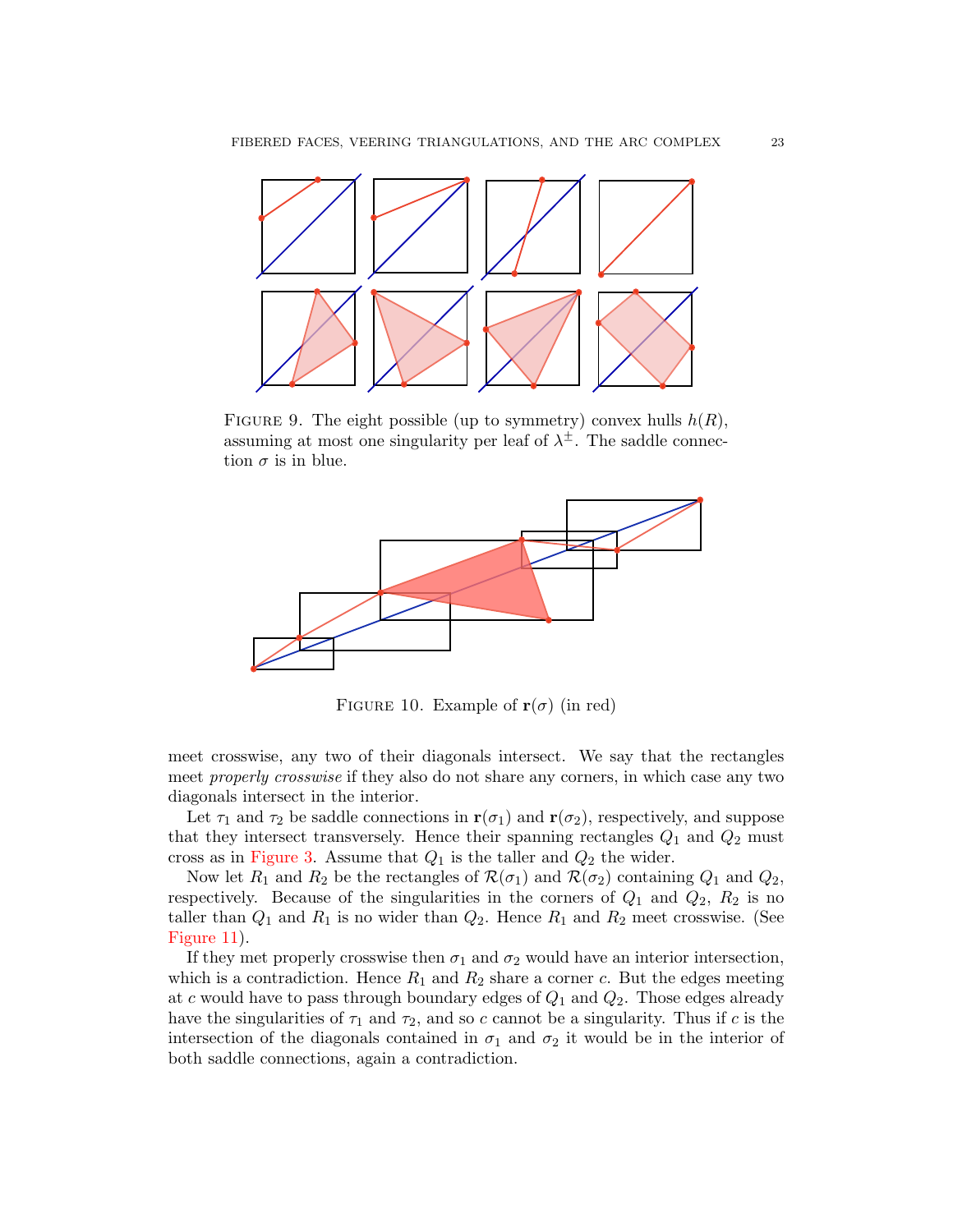

<span id="page-23-1"></span>Figure 11. Three examples of the crossing pattern. The rectangles  $R_1$  and  $R_2$  are in blue,  $\tau_1$  and  $\tau_2$  are in red, and  $Q_1$  and  $Q_2$  are shaded. In  $(i)$  and  $(ii)$  the crossing is proper. In  $(iii)$  the corner c is shared.

We conclude that  $\tau_1$  and  $\tau_2$  cannot cross.

An immediate consequence of [Lemma 4.1](#page-21-2) is that we can carry out the construction downstairs: If  $\sigma$  is a saddle connection in  $\bar{X}$  we can construct  $r(\hat{\sigma})$  for each of its lifts  $\hat{\sigma}$  to  $\hat{X}$ , and the lemma tells us none of them intersect transversally. Thus the construction projects downstairs to give a collection of  $\tau$ -edges with disjoint interior. Moreover if K is any collection of saddle connections with disjoint interiors then  $r(K)$ makes sense as a subcomplex of  $\tau$  supported on some section by [Lemma 3.2.](#page-18-0) Hence, we will continue to use  $\mathbf{r}(\cdot)$  to denote the corresponding map on saddle connections of X. We remark that although  $r(\cdot)$  takes collections of saddle connections with disjoint interiors to collections of  $\tau$ -edges with disjoint interiors, it may do so with multiplicity.

<span id="page-23-0"></span>4.2. Triangle hulls. Now let us consider a similar operation that uses right triangles instead of rectangles, and associates to a transversely oriented saddle connection in the universal cover a homotopic path of saddle connections.

If  $\sigma$  is a saddle connection in  $\hat{X}$  equipped with a transverse orientation, let  $\mathcal{T}(\sigma)$ denote the collection of Euclidean right triangles which are maximal with respect to the property that they are attached along the hypotenuse to  $\sigma$  along the side given by its transverse orientation. A triangle t in  $\mathcal{T}(\sigma)$  must have exactly one singularity in each of its legs, and so their convex hull  $h(t)$  is a single saddle connection. The set  $\mathcal{T}(\sigma)$  must be finite, and its hypotenuses cover  $\sigma$  in a sequence of non-nested intervals, ordered by their left (or right) endpoints. See [Figure 12.](#page-24-0) Let  $t(\sigma)$  be the union of segments  $h(t)$  for  $t \in \mathcal{T}(\sigma)$ .

<span id="page-23-2"></span>**Lemma 4.2.** Either  $t(\sigma) = \sigma$  or  $\sigma \cup t(\sigma)$  is the boundary of an embedded Euclidean polygon  $P(\sigma)$  in  $\hat{X}$  which is foliated by arcs of  $\lambda^{\pm}$ .

*Proof.* Suppose that t and t' are triangles of  $\mathcal{T}(\sigma)$  and  $p \in t \cap t'$  is in the interior of t. Let l and l' be the vertical line segments in t and  $t'$ , respectively, joining p to the respective hypotenuses ( $l'$  could be a single point). If l and l' leave p in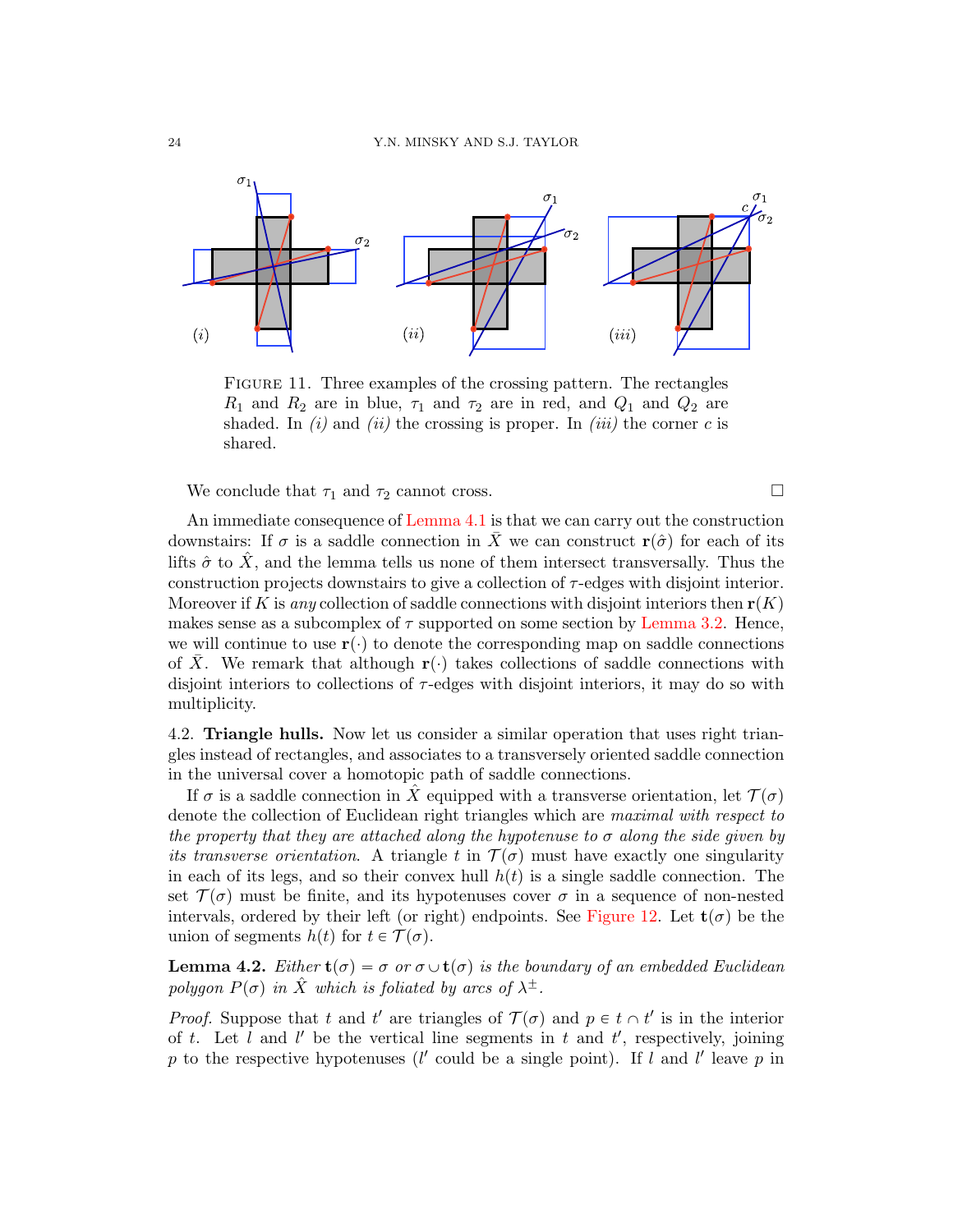

<span id="page-24-0"></span>FIGURE 12. An example of  $t(\sigma)$  and  $P(\sigma)$ .

opposite directions then  $l \cup l'$  is a vertical geodesic connecting two points of  $\sigma$ , which contradicts the uniqueness of geodesics in X. If they leave  $p$  in the same direction but are not equal, then their difference is a vertical geodesic with endpoints on  $\sigma$ , again a contradiction.

We conclude that if  $t$  and  $t'$  intersect they do so on a common subarc of their hypotenuses. This subarc spans a (nonmaximal) right triangle which is exactly  $t \wedge t'$ .

Now given  $t \in \mathcal{T}(\sigma)$ , the vertical and horizontal legs of t each contain a single singularity of  $\hat{X}$ ; denote these singularities by  $v_t$  and  $h_t$ , respectively. By construction of  $\mathcal{T}(\sigma)$ , there is a unique triangle  $t' \in \mathcal{T}(\sigma)$  such that  $h_{t'} = v_t$ , unless  $v_t$  is an endpoint of  $\sigma$ . Hence, given an orientation on  $\sigma$ , the edges of  $\mathbf{t}(\sigma)$  come with a natural ordering induced by moving along  $\sigma$ . By our observations above, we see that  $\mathbf{t}(\sigma)$  is an embedded arc and meets  $\sigma$  only at its endpoints. Since X<sup> $\dot{X}$ </sup> is contractible,  $\sigma$  and  $\mathbf{t}(\sigma)$  must be homotopic and hence cobound a disk  $P(\sigma)$ . In fact this disk is foliated by both  $\lambda^+$  and  $\lambda^-$ , as we can see by noting that each edge of  $\mathbf{t}(\sigma)$  cobounds a vertical (similarly a horizontal) strip with a segment in  $\sigma$ . Hence  $P(\sigma)$  admits an isometry to a polygon in  $\mathbb{R}^2$ .

Let us define a map  $\mathbf{t}^+_\sigma : \sigma \to \mathbf{t}(\sigma)$  (resp.  $\mathbf{t}^-_\sigma$ ) which is the result of pushing the points of  $\sigma$  along the vertical (resp. horizontal) foliation to the other side of  $P(\sigma)$ .

If  $f: I \to \hat{X}$  is an embedding of an oriented 1-manifold I that parametrizes some union of saddle connections, we let

<span id="page-24-1"></span>
$$
(1) \t t+f: I \to \hat{X}
$$

be the map that sends each  $p \in I$  to  $\mathbf{t}^+_{\sigma}(f(p))$ , where  $\sigma$  is the saddle connection containing  $f(p)$  with transverse orientation induced by the orientation on I. By composing with covering maps we can use the same notation for the resulting operation in quotients  $\hat{X}_Y$  or  $\bar{X}$ .

<span id="page-24-2"></span>Unlike the rectangle hulls, the edges of  $t(\sigma)$  are not necessarily  $\tau$ -edges. (See the upper-right red saddle connection in [Figure 12.](#page-24-0)) Moreover, the t-version of [Lemma 4.1](#page-21-2) is in general not true. That is, the image of t may not project to an embedded complex in X since  $\sigma_1$  and  $\sigma_2$  can be disjoint while  $t(\sigma_1)$  and  $t(\sigma_2)$  cross. However, we do have the following: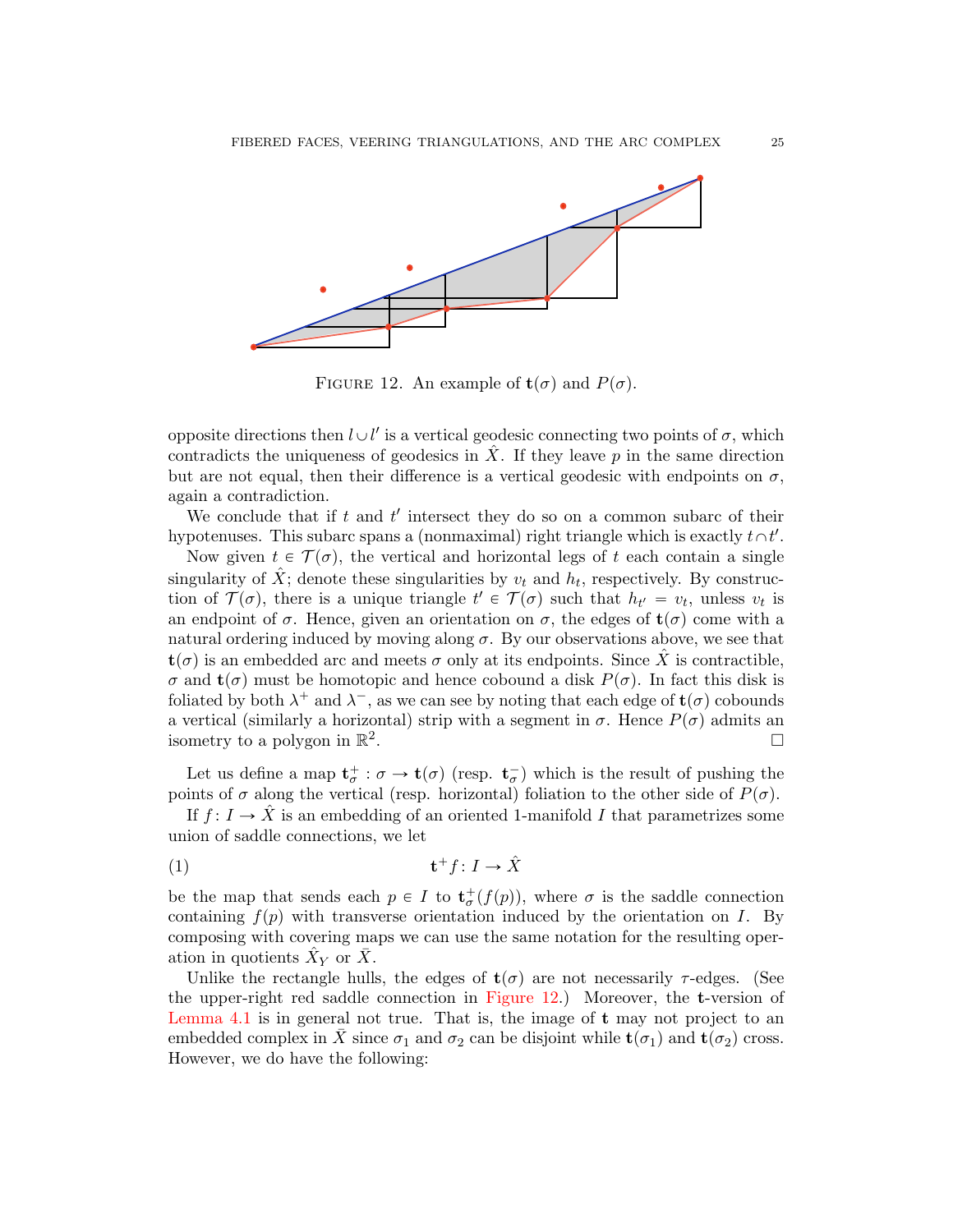**Lemma 4.3.** Let  $\sigma, \sigma'$  be saddle connections in  $\hat{X}$  with disjoint interiors. Let l be an arc of  $\lambda^+$  with endpoints on  $\sigma$  and  $\sigma'$ , and give  $\sigma$  and  $\sigma'$  the transverse orientation pointing toward the interior of l. Then the polygons  $P(\sigma)$  and  $P(\sigma')$  of  $\hat{X}$  (from [Lemma 4.2\)](#page-23-2) have disjoint interiors.

*Proof.* Suppose towards a contradiction that there is a point  $p$  which is in the interior of each of the polygons  $P = P(\sigma)$  and  $P' = P(\sigma')$ . Since P and P' are foliated by  $\lambda^+$ , let m and m' be the arcs of  $\lambda^+$  which are properly embedded in P and P' respectively, and pass through p. Orient m so that it begins in  $\sigma$ , and m' so that it terminates in  $\sigma'$ . These orientations agree at p: if they did not we would obtain a contradiction by applying Gauss-Bonnet to the circuit passing through  $m, \sigma, l, \sigma'$ and  $m'$ .

Thus, the union  $J = m \cup m'$  is an interval in a leaf of  $\lambda^+$  with endpoints on  $\sigma$ and  $\sigma'$ , with p in the interior of  $m \cap m'$ . (If p were in l already then we would have  $J = l$ .) Orienting J as  $[y, y']$  where  $y \in \sigma$  and  $y' \in \sigma'$ , we can write  $m = [y, x]$  and  $m' = [x', y'],$  where  $x = J \cap \mathbf{t}(\sigma)$  and  $x' = J \cap \mathbf{t}(\sigma')$ . These points appear, in order along J, as  $y, x', p, x, y'$ .



<span id="page-25-0"></span>FIGURE 13. The point p cannot lie in the interior of both  $P(\sigma)$  and  $P(\sigma')$ .

Let t and t' be the triangles of  $\mathcal{T}(\sigma)$  and  $\mathcal{T}(\sigma')$  containing x and x', respectively. Then  $p \in t \cap t'$ . Let  $\kappa$  and  $\kappa'$  be the saddle connections of  $\mathbf{t}(\sigma)$  and  $\mathbf{t}(\sigma')$  spanning t and t', respectively (See [Figure 13\)](#page-25-0). The fact that the endpoints of  $\kappa$  and  $\kappa'$  are disjoint from the intersection of t and t' implies that  $\kappa \cap J$ , which is x, lies below  $\kappa' \cap J$ , which is x'. This contradicts the ordering of the points in J.

4.3. Retractions in A. In this subsection, X is fully-punctured. Let  $\mathcal{A}(\tau) \subset \mathcal{A}(X)$ be the span of the vertices of  $A(X)$  which are represented by edges of  $\tau$ . We will construct a *coarse 1-Lipschitz retraction* from  $A(X)$  to  $A(\tau)$ . By this, we mean a coarse map which takes diameter  $\leq 1$  sets to diameter  $\leq 1$  sets and restricts to the identity on the 0-skeleton of  $\mathcal{A}(\tau) \subset \mathcal{A}(X)$ .

First, let  $\mathcal{SC}(q) \subset \mathcal{A}(X)$  be the arcs of X which can be realized by saddle connections of q. Hence,  $\mathcal{A}(\tau) \subset \mathcal{SC}(q) \subset \mathcal{A}(X)$ . For any  $a \in \mathcal{A}(X)$  define  $s(a) \subset \mathcal{SC}(q)$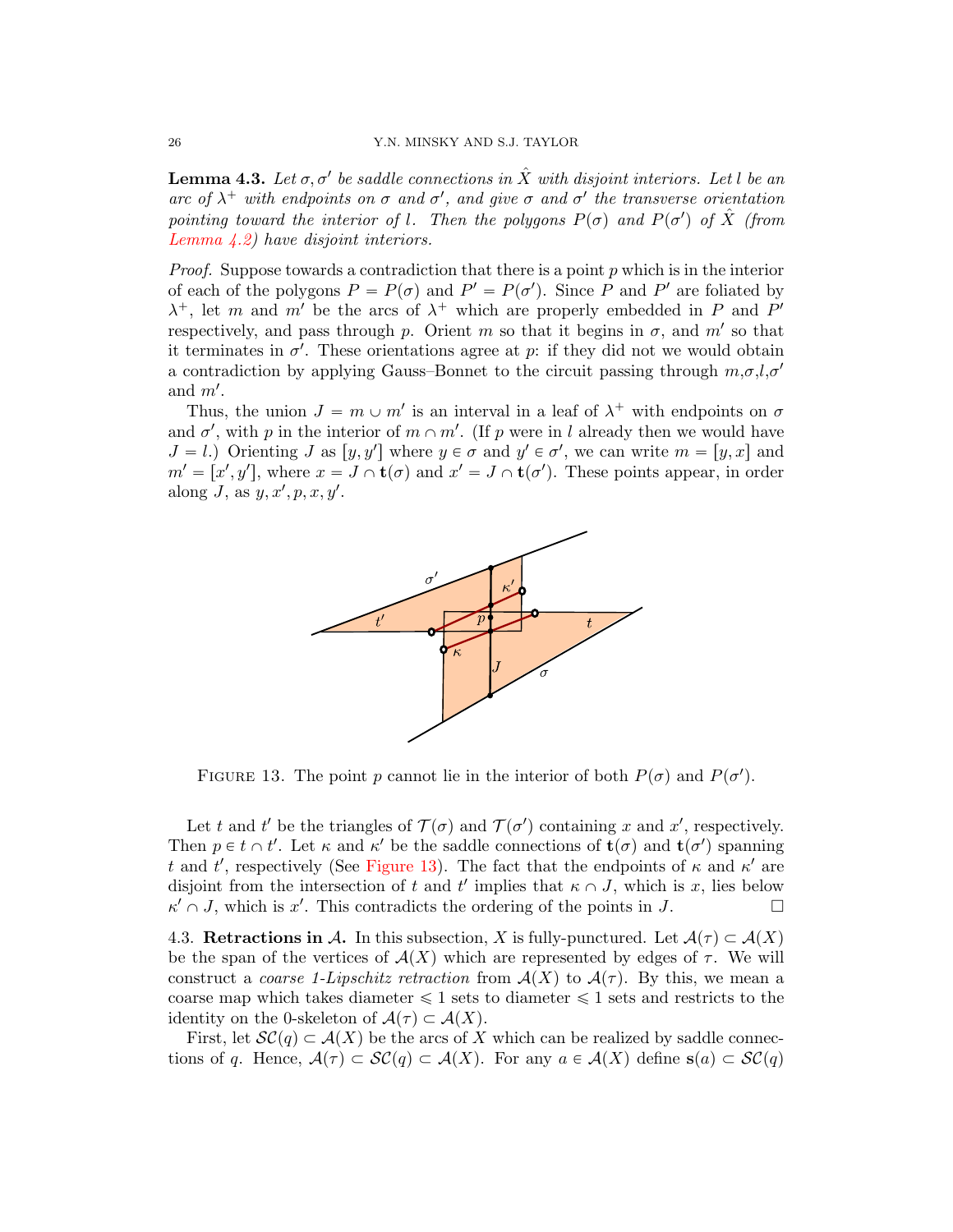as follows: If  $a_q$  is the q-geodesic representative of a in  $\overline{X}$ , then let  $s(a)$  be the set of saddle connections of q composing  $a_q$ . If a is a cylinder curve of q, then we take  $s(a)$  to be the set of saddle connections appearing in the boundary of the maximal cylinder of a. Note that if  $a \in \mathcal{A}(X)$  is itself represented by a saddle connection of q, then  $s(a) = \{a\}.$ 

The following lemma shows that s is well-defined and is a coarse 1-Lipschitz retraction, in the above sense.

<span id="page-26-1"></span>**Lemma 4.4.** For adjacent vertices  $a, b \in A(X)$ , the vertices of  $s(a)$  and  $s(b)$  are pairwise adjacent or equal.

*Proof.* Recall that adjacency of vertices in  $\mathcal{A}(X)$  corresponds to disjointness of their hyperbolic geodesic representative, and for vertices realized by saddle connections, this corresponds to the lack of transverse intersection of their interiors. But if any arcs of  $s(a)$  and  $s(b)$  have crossing interiors, [Corollary 2.4](#page-11-0) implies that the hyperbolic geodesic representatives of a and b must cross as well. The lemma follows.  $\Box$ 

Combining this lemma with [Lemma 4.1](#page-21-2) gives us the proof of [Theorem 1.4,](#page-2-1) which we restate here in somewhat more precise language:

**[Theorem 1.4](#page-2-1)** (Geodesically connected theorem). Let  $(X, q)$  be fully punctured with associated veering triangulation  $\tau$ . The composition  $\mathbf{r} \circ \mathbf{s}: A(X) \to A(\tau)$  is a coarse 1–Lipschitz retraction in the sense that it takes diameter  $\leq 1$  sets to diameter  $\leq 1$ sets, and is the identity on the 0-skeleton of  $A(\tau)$ . Hence, any two vertices in  $A(\tau)$ are joined by a geodesic of  $A(X)$  that lies in  $A(\tau)$ .

*Proof.* [Lemma 4.4](#page-26-1) says that  $s : \mathcal{A}(X) \to \mathcal{SC}(q)$  is a coarse 1-Lipschitz retraction. [Lemma 4.1,](#page-21-2) interpreted as a statement about the arc and curve complexes, says the same for  $\mathbf{r} : \mathcal{SC}(q) \to \mathcal{A}(\tau)$ . The theorem follows.

## 5. Projections and compatible subsurfaces

<span id="page-26-0"></span>In this section we show that if  $Y \subset X$  is a compact essential subsurface of large projection distance  $d_Y(\lambda^+, \lambda^-)$ , then Y has particularly nice representations with respect to, first, the quadratic differential q and, second, the veering triangulation  $\tau$ . We emphasize that in this section, the surface  $X$  is not necessarily fully-punctured.

5.1. Projection and q-compatibility. Recall the q-convex hull map  $\hat{\iota}_q: Y \to \bar{X}_Y$ constructed in [Lemma 2.6.](#page-14-0) We say that Y is q-compatible if  $\hat{\iota}_q$  is an embedding of  $Y' = Y \setminus \partial_0 Y$ , as in part (6) of [Lemma 2.6.](#page-14-0) (Recall that  $\partial_0 Y$  maps to completion points of  $\widetilde{\mathcal{P}}_Y$ ). This condition implies a little more:

<span id="page-26-2"></span>**Lemma 5.1.** If  $Y \subset X$  is q-compatible, then

- (1) the projection  $\iota_q: Y \to \overline{X}$  of  $\hat{\iota}_q$  to  $\overline{X}$  is an embedding from  $\text{int}(Y)$  into X which is homotopic to the inclusion, and
- (2)  $\hat{\iota}_q(\partial'Y)$  does not pass through points of  $\mathcal{P}_Y$ .

Recall that  $\partial' Y = \partial Y \setminus \partial_0 Y$ .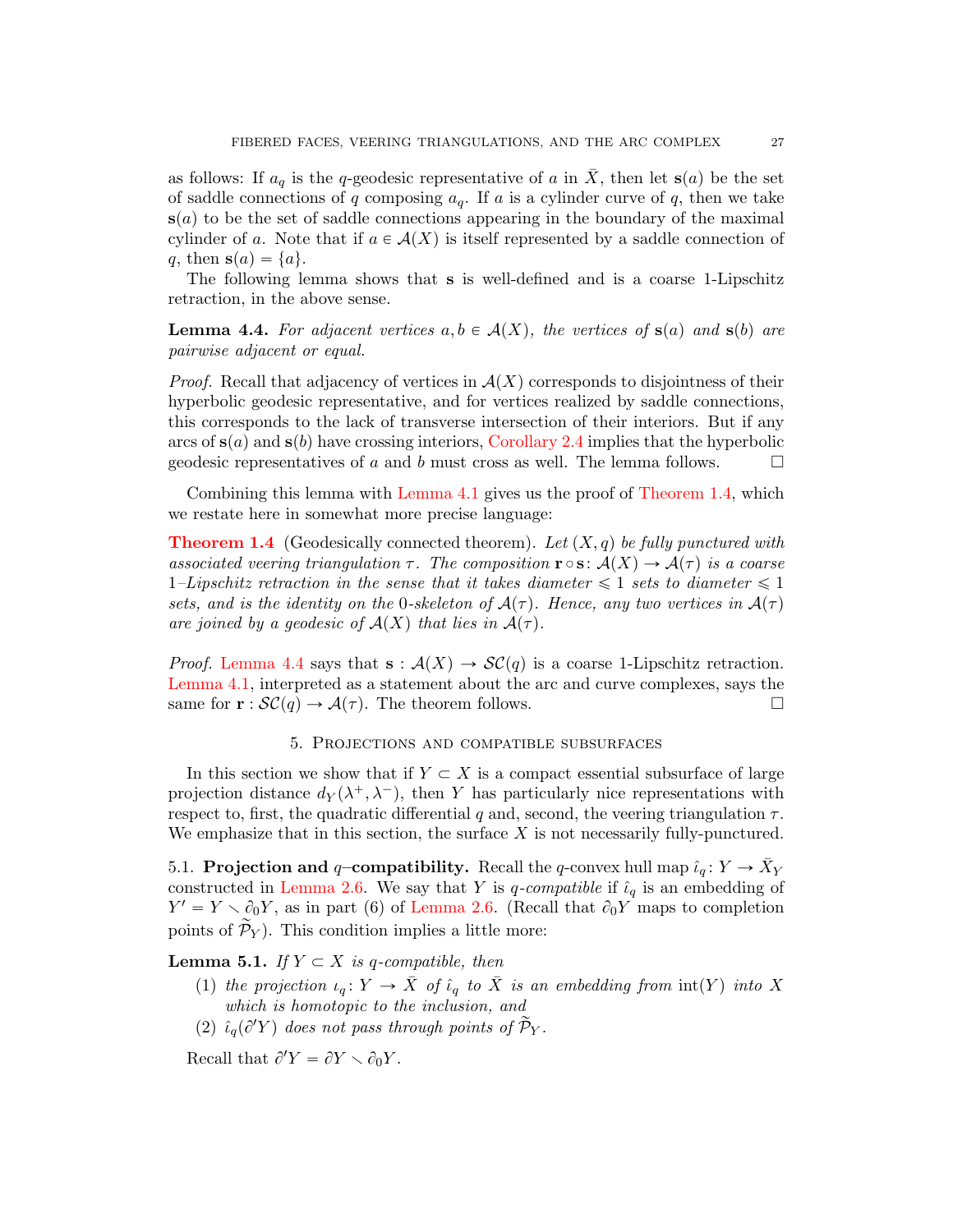

FIGURE 14. The image of a q-compatible subsurface Y in  $\bar{X}_Y$  under  $\hat{\iota}_q$ . Open circles are points of  $\mathcal{P}_Y$  (corresponding to the image of  $\partial_0 Y$ ) and dots are singularities not contained in  $\mathcal{P}_Y$ . The ideal boundary of  $X_Y$  is in blue.

*Proof.* Recall from [Lemma 2.6](#page-14-0) that  $q$ -compatibility of Y is equivalent to the statement that the interior of the q-hull  $\text{CH}_q(\Lambda) \subset X$  is a disk (i.e. it is not pinched along singularities or saddle connections).

If  $\iota_q: \text{int}(Y) \to X$  fails to be an embedding, then it must be that for some deck transformation g of the universal covering  $\tilde{X} \to X$  the interiors of  $\text{CH}_q(\Lambda)$ and  $g \cdot \text{CH}_q(\Lambda)$  are distinct and overlap. But then it follows immediately from [Corollary 2.4](#page-11-0) that the distinct hyperbolic convex hulls  $\text{CH}(\Lambda)$  and  $q \cdot \text{CH}(\Lambda)$  overlap, contradicting that  $Y$  is a subsurface of  $X$ . This proves part (1).

For part (2), let  $\beta$  be a component of  $\partial_0 Y$ . Since  $\hat{\iota}_q$  embeds  $Y \setminus \partial_0 Y$ , a collar neighborhood U of  $\beta$  in Y maps to a neighborhood V of the puncture  $p = \hat{\iota}_q(\beta)$ . Now if  $\gamma$  is a component of  $\partial' Y$ , q-compatibility again implies its image must avoid  $V \setminus p$ . Since  $\hat{\iota}_q(\gamma)$  cannot equal p, it must be disjoint from it.

Note that Y is a q-compatible annulus if and only if the core of Y is a cylinder curve in X. In this case, the corresponding open flat cylinder in X is  $\iota_q(\text{int}(Y))$ . In general, if Y is q-compatible then one component of  $X \setminus \partial_q Y$  is an open subsurface isotopic to the interior of Y; this is the image  $\iota_q(\text{int}(Y))$  and is denoted  $\text{int}_q(Y)$ .

The following proposition shows that mild assumptions on  $d_Y(\lambda^+, \lambda^-)$  imply that  $Y$  is q-compatible.

<span id="page-27-0"></span>**Proposition 5.2** (q-Compatibility). Let  $Y \subset X$  be an essential subsurface.

If Y is non-annular and  $d_Y(\lambda^+, \lambda^-) > 0$ , then Y is q-compatible.

If Y is an annulus and  $d_Y(\lambda^+, \lambda^-) > 1$ , then Y is q-compatible. In this case,  $int_a(Y)$  is a flat cylinder.

*Proof.* We treat the non-annular case first. Suppose that  $d_Y(\lambda^+, \lambda^-) > 0$ .

Recall from [Section 2.3](#page-8-1) that we have identified  $\widetilde{X}$  with  $\mathbb{H}^2$ , set  $\Lambda \subset \partial \mathbb{H}^2$  to be the limit set of  $\Gamma = \pi_1(Y)$ , set  $\Omega = \partial \mathbb{H}^2 \setminus \Lambda$ , and defined  $\hat{\mathcal{P}}_Y \subset \Lambda$  to be the set of parabolic fixed points of  $\pi_1(Y)$ . Note that  $\hat{\mathcal{P}}_Y = \Lambda \cap \hat{\mathcal{P}}$ . Further recall from part (6) of [Lemma 2.6](#page-14-0) that the map from Y' to  $\text{CH}_q(X_Y)$  is an embedding, provided the interior of  $\text{CH}_q(\Lambda)$  is a disk. Since  $\text{CH}_q(\Lambda)$  is the result of deleting the interior of the side  $\mathcal{D}_l$  from  $\hat{X}$  for each hyperbolic geodesic line l in  $\partial \text{CH}(\Lambda)$ , it suffices to show that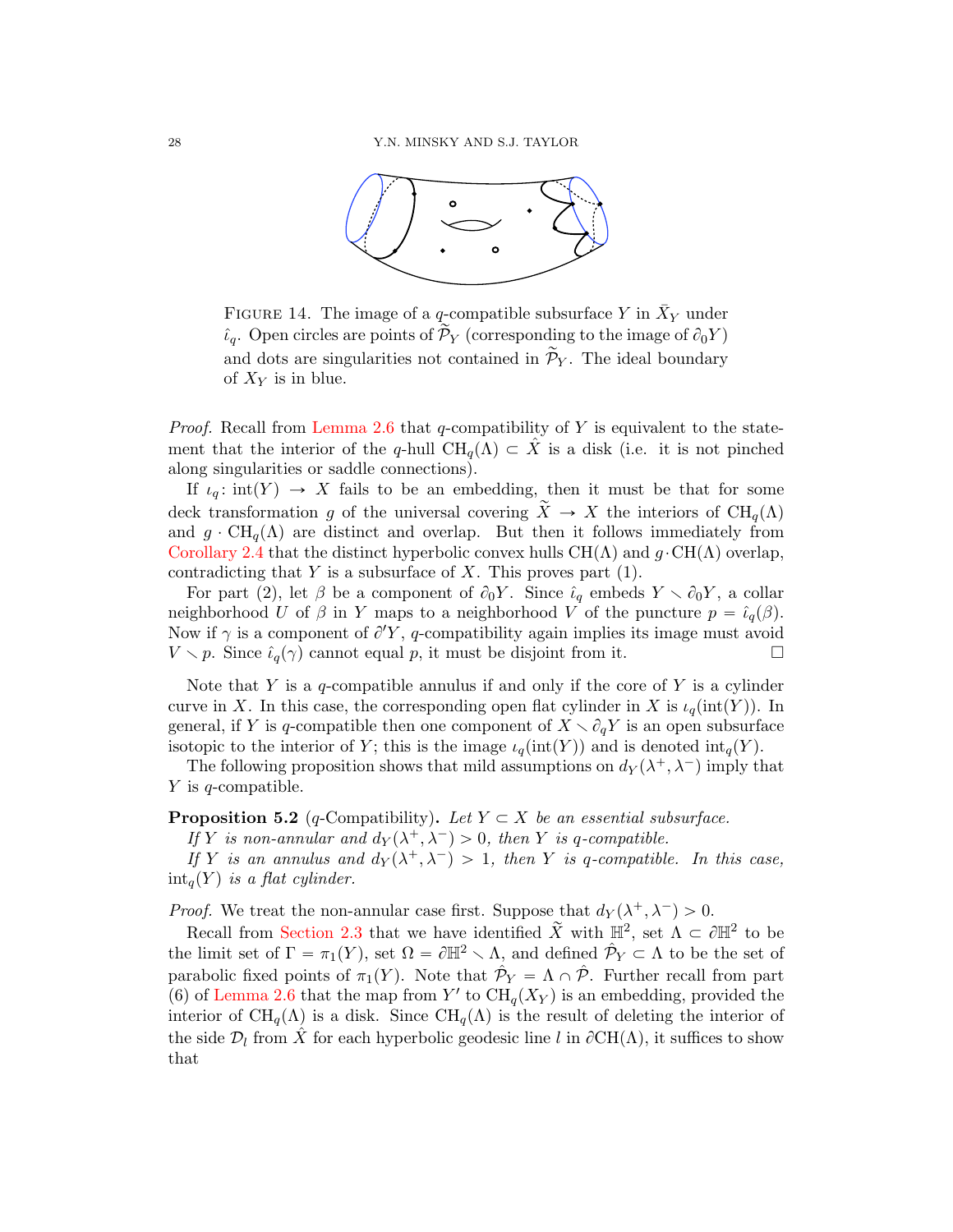- (1) for each geodesic line l in  $\partial CH(\Lambda)$ , the interior of the corresponding qgeodesic  $l_q$  does not meet  $\partial \mathbb{H}^2 \setminus \mathcal{D}_l$ , and
- (2) if l and l' are distinct geodesic lines in  $\partial CH(\Lambda)$  then  $l_q$  and  $l'_q$  do not meet in  $\widetilde{X}$ .

First suppose that condition (1) is violated for some geodesic line l in  $\partial CH(\Lambda)$ and point  $\hat{p} \in \partial \mathbb{H}^2 \setminus \mathcal{D}_l$ . Set p to be the image of  $\hat{p}$  in  $\bar{X}_Y$ . Letting  $\gamma$  be the boundary component of  $\partial' Y$  that is the image of l in  $X_Y$ , we see that the image of  $l_q$  in  $\bar{X}_Y$ , which equals  $\gamma_q = \hat{\iota}_q(\gamma)$ , passes through the point p.

Since  $l_q$  is a geodesic in  $\hat{X}$ , we see that  $\hat{p}$  is a completion point and so either  $\hat{p} \in \hat{\mathcal{P}}_Y$  or  $\hat{p} \in \hat{\mathcal{P}} \smallsetminus \hat{\mathcal{P}}_Y$ .

Assume that  $\hat{p} \in \hat{\mathcal{P}}_Y$ . Then  $p \in \tilde{\mathcal{P}}_Y$  corresponds to a puncture of Y. Recall that by [Lemma 2.6,](#page-14-0) the image of the open side  $\mathcal{D}_{l}^{o} = \text{int}(\mathcal{D}_{l} \cap \tilde{X})$  in  $X_{Y}$  is either an open annulus or a disjoint union of open disks; in either case, set  $A_{\gamma}$  equal to the component which contains p in its boundary. The angle at p in  $A_{\gamma}$  between the incoming and outgoing edges of  $\gamma_q$  is at least  $\pi$ , which implies that  $A_\gamma$  contains a horizontal and a vertical ray  $l^-, l^+$  emanating from p. [\(Figure 15.](#page-28-0))



<span id="page-28-0"></span>FIGURE 15. When  $\hat{\iota}_q(\partial Y)$  passes through a point of  $\widetilde{\mathcal{P}}_Y$ ,  $d_Y(\lambda^+, \lambda^-) = 0.$ 

These rays are proper q-geodesic lines in  $X<sub>Y</sub>$  (because p is a puncture, not a point of  $X_Y$ ), and hence by [Lemma 2.5](#page-13-0) represent vertices of  $\pi_Y(\lambda^-)$  and  $\pi_Y(\lambda^+)$ , respectively. Further, since the rays only intersect within the annulus or disk  $A_{\gamma}$ and Y is itself nonannular, we see that  $l^-$  and  $l^+$  in fact represent the same point in  $\mathcal{A}(Y)$ . (Actually, if A does not contain a flat cylinder, then the interiors of  $l^-$  and  $l^+$  are disjoint as we show below). Either way, it follows that

$$
d_Y(\lambda^+, \lambda^-) = 0,
$$

a contradiction.

Next assume that  $\hat{p} \in \hat{\mathcal{P}} \setminus \hat{\mathcal{P}}_Y$ . Since  $\hat{p} \notin \mathcal{D}_l \cap \partial \mathbb{H}^2$  we may set A to be the component of the image of  $\mathcal{D}_l^{\circ}$  in  $X_Y$  which contains  $p \in \hat{X}_Y$  in its boundary. As before, the angle subtended by  $\gamma_q$  at x in the boundary of A is at least  $\pi$  (see [Figure 16\)](#page-29-0). A pair of rays  $l^{\pm}$  emanating from x into A are properly embedded lines and again represent the same vertex of  $\mathcal{A}(Y)$ , giving us  $d_Y(\lambda^+, \lambda^-) = 0$ .

We conclude that condition  $(1)$  is satisfied.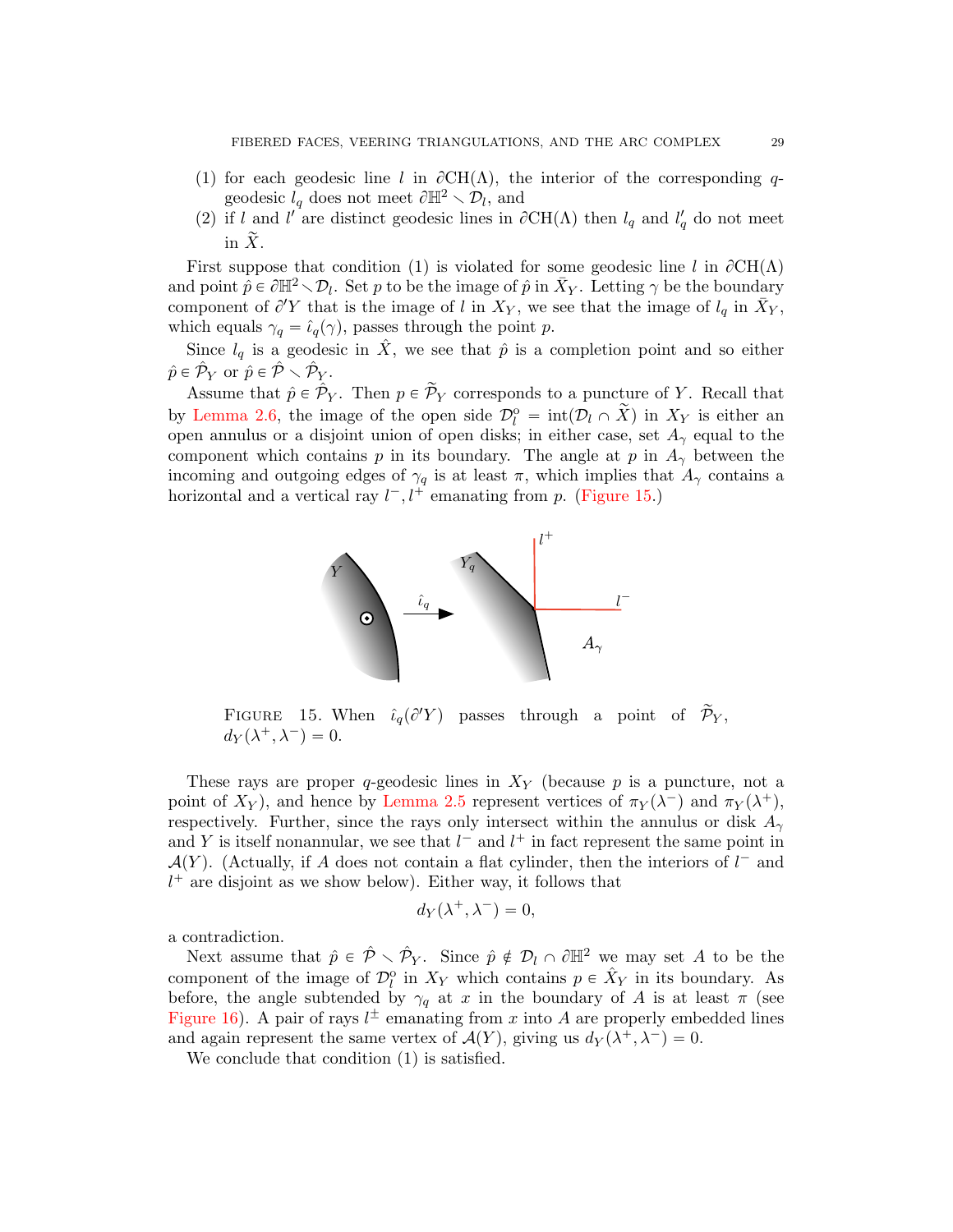

<span id="page-29-0"></span>FIGURE 16.  $Y_q$  is pinched at a completion point.

Next suppose that geodesics l and l' in the boundary of CH( $\Lambda$ ) violate (2), i.e.  $l_q$ and  $l'_q$  meet in  $\tilde{X}$ . Let  $\tilde{I} = l_q \cap l'_q \subset \hat{X}$  which, since  $\hat{X}$  is CAT(0), is a connected subset of each of  $l_q, l'_q$ . In general, the intersection in  $\hat{X}$  of two q-geodesic lines is either a single singularity (possibly a completion point) or a union of saddle connections. Because  $l_q$  and  $l'_q$  meet in  $\tilde{X}, \tilde{I}$  contains either a saddle connection or a singularity which is not a completion point. Let  $\gamma, \gamma', \gamma_q, \gamma'_q, I$ , be the images in  $\bar{X}_Y$  of  $l, l', l_q, l'_q, \tilde{I}$ , respectively.

Suppose first that I contains a saddle connection  $\sigma$ . In this case, let A be the component of the image of the open side  $\mathcal{D}_l^{\text{o}}$  in  $X_Y$  which contains  $\sigma$  in its boundary, and define A' similarly. (Note that it is possible that  $A = A'$  and that A and A' meet along other saddle connections and singularities besides  $\sigma$ , but this will not change the discussion.)

Any point of  $\sigma$  is crossed by a pair  $l^+, l^-$  of leaves of  $\lambda^+, \lambda^-,$  which as proper arcs of  $X_Y$  determine the same vertex of  $\mathcal{A}(Y)$ . Hence, we conclude once again that  $d_Y(\lambda^+, \lambda^-) = 0.$ 



FIGURE 17.  $Y_q$  is pinched along a saddle connection.

Finally, suppose that I contains a singularity x in  $X<sub>Y</sub>$  (i.e. x is not a completion point). Again, set A to be the component of the image of  $\mathcal{D}_l^{\text{o}}$  in  $X_Y$  which contains x in its boundary and A' to be the component of the image of  $\mathcal{D}_{l'}^{\text{o}}$  in  $X_Y$  which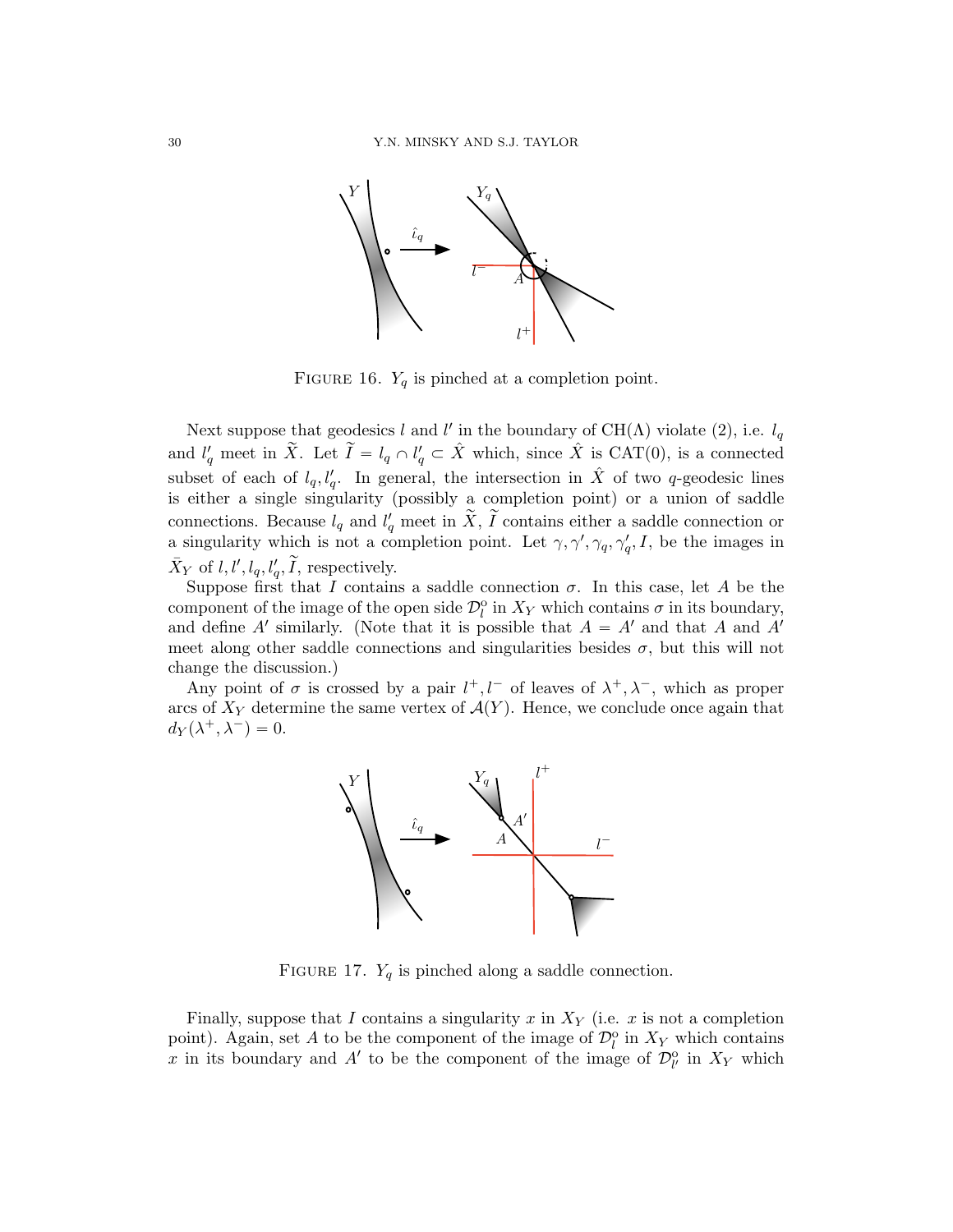contains x in its boundary. As before, there is an angle of at least  $\pi$  on the A side of  $\gamma_q$  and on the A' side of  $\gamma'_q$ , so we can find pairs of rays  $r_0^{\pm}$  emanating from x on the A side, and  $r_1^{\pm}$  emanating on the A' side (see [Figure 18\)](#page-30-0). The unions  $l^+ = r_0^+ \cup_x r_1^+$ and  $l^- = r_0^- \cup_x r_1^-$  are generalized leaves of  $\lambda^+$  and  $\lambda^-$ , respectively, and again determine the same point in  $\mathcal{A}(Y)$  so we conclude that  $d_Y(\lambda^+, \lambda^-) = 0$ .



<span id="page-30-0"></span>FIGURE 18.  $Y_q$  is pinched at a singularity which is not a completion point.

We conclude that if Y is nonannular and  $d_Y(\lambda^+, \lambda^-) > 0$ , then Y is q-compatible.

When  $Y$  is an annulus, almost the same argument applies. The difference is that the arcs  $l^{\pm}$  we obtain are not homotopic with fixed endpoints, and so do not determine the same vertex of  $\mathcal{A}(Y)$ . However, in each case we will show they have disjoint interiors, concluding  $d_Y(l^+, l^-) \leq 1$ , and so

$$
d_Y(\lambda^+, \lambda^-) \leq 1.
$$

To see this, let  $\gamma$  denote the core of Y and let  $\gamma_q$  be a geodesic representative in  $\bar{X}_Y$ . Supposing that  $\text{int}_q(Y)$  is not a flat annulus, we first claim the following: For any singular point p crossed by  $\gamma_q$ , if  $l^+$  and  $l^-$  are rays of  $\lambda^+$  and  $\lambda^-$ , respectively, meeting with angle  $\pi/2$  at p, then the interiors of  $l^+$  and  $l^-$  do not meet.

To establish the claim, assume that the interiors of  $l^{\pm}$  meet and refer to [Figure 19.](#page-31-0) Let  $A_{\gamma}$  be the complementary region of  $\gamma_q$  in  $\bar{X}_Y$  containing  $p'$ , the interior intersection of  $l^{\pm}$ . If  $A_{\gamma}$  is a disk, then the claim follows immediately from the uniqueness of geodesics in a CAT(0) space. Hence, we may assume that  $A_{\gamma}$  is an annulus. Let  $l_{\epsilon}^{+}$  be leaf of  $\lambda^{+}$  parallel to  $l^{+}$  and slightly displaced to the interior of  $A_{\gamma}$ , so that the region R bounded by  $\gamma_q$  and the segments of  $l^-$  and  $l_{\epsilon}^+$  is an annulus. The total curvature of the  $l-l_{\epsilon}^+$  boundary of R is 0 since it is straight except for two right turns of opposite signs, and the total curvature of  $\gamma_q$  as measured from inside R is nonpositive (since each singularity on  $\gamma_q$  subtends at least angle  $\pi$  within R). Since  $\chi(R) = 0$  and the Gaussian curvature in R (including singularities) is nonpositive, the Gauss–Bonnet theorem implies that the total curvature of  $\partial R$  is nonnegative. This implies that the total curvature of  $\gamma_q$  is 0, which means that  $\gamma_q$  bounds a flat cylinder, contradicting our assumption. This establishes the claim.

We now return to the proof of the proposition. First suppose that  $\gamma_q$  passes through a completion point x of  $\bar{X}_Y$ . Then, just as in [Figure 16,](#page-29-0) we can find a pair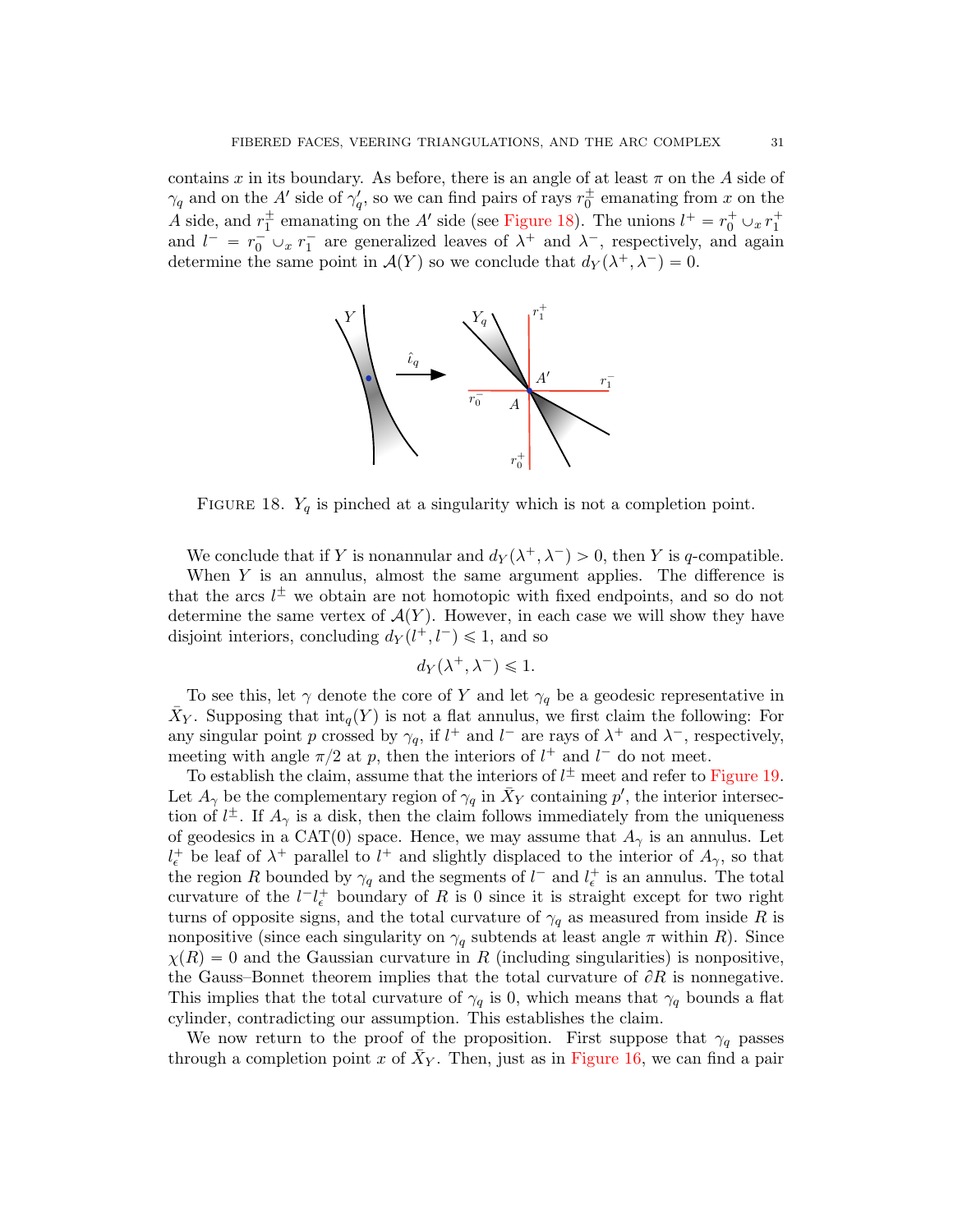

<span id="page-31-0"></span>FIGURE 19. The q-geodesic  $\gamma_q$  is the black hexagon. An interior intersection between  $l^+$  and  $l^-$  contradicts the Gauss–Bonnet theorem.

of rays  $l^{\pm}$  emanating from x into  $A_{\gamma}$ . By the claim above, the interiors of these rays do not meet and so  $d_Y(\lambda^+, \lambda^-) \leq 1$  as desired.

Finally, suppose that  $\gamma_q$  remains in  $X_Y$ , i.e. it does not pass through any completion points. It must still pass through a singularity  $x$ , and we note that the total angle at x is at least  $3\pi$ . Recall that  $\gamma_q$  subtends at least angle  $\pi$  at x to either of its sides and we note that some side of  $\gamma$  sees angle at least  $3\pi/2$  at x. Let A denote this side of  $\gamma_q$  and let A' denote the other side. Note that  $A \neq A'$  since  $X_Y$  is an annulus which  $\gamma_q$  separates. The angle of  $3\pi/2$  tells us there are at least 3 rays of  $\lambda^{\pm}$  emanating into A. Now choose rays  $r_0^{\pm}$  of  $\lambda^{\pm}$  emanating from x on the A' side. Because the 3 (or more) rays of  $\lambda^{\pm}$  emanating from x into A alternate between  $\lambda^{+}$ and  $\lambda^-$ , we can choose from them two rays  $r_1^{\pm}$  of  $\lambda^{\pm}$  such that  $r_0^+, r_1^+, r_1^-, r_0^-$  are listed in the cyclic ordering of directions at  $x$  (either clockwise or counterclockwise). The generalized leaves  $l^+ = r_0^+ \cup_x r_1^+$  and  $l^- = r_0^- \cup_x r_1^-$  then represent arcs in the projections  $\pi_Y(\lambda^+)$  and  $\pi_Y(\lambda^-)$  and after a slight perturbation these leaves have disjoint interiors. Hence, again we see that  $d_Y(\lambda^+, \lambda^-) \leq 1$ .

We conclude that if Y is an annulus with  $d_Y(\lambda^+, \lambda^-) \geq 1$  then Y is q-compatible.  $\Box$ 

5.2. Projections and  $\tau$ -compatibility. We now show how to associate to a subsurface Y of large projection a representative of Y which is "simplicial" with respect to the veering triangulation. This will later be used to prove that such a subsurface induces a pocket of the veering triangulation  $\tau$ .

Informally, we start with a q-compatible subsurface  $Y \subset X$  and homotope  $\hat{\iota}_q$  by pushing  $\partial_q Y$  onto  $\tau$ -edges (this process is depicted locally in [Figure 21\)](#page-33-0). Formally, this is done in two steps using the map  $\mathbf{t}(\cdot)$  described in [Section 4.2,](#page-23-0) although some care must be taken in order to ensure that the resulting object gives an embedded representative of  $\text{int}(Y)$ .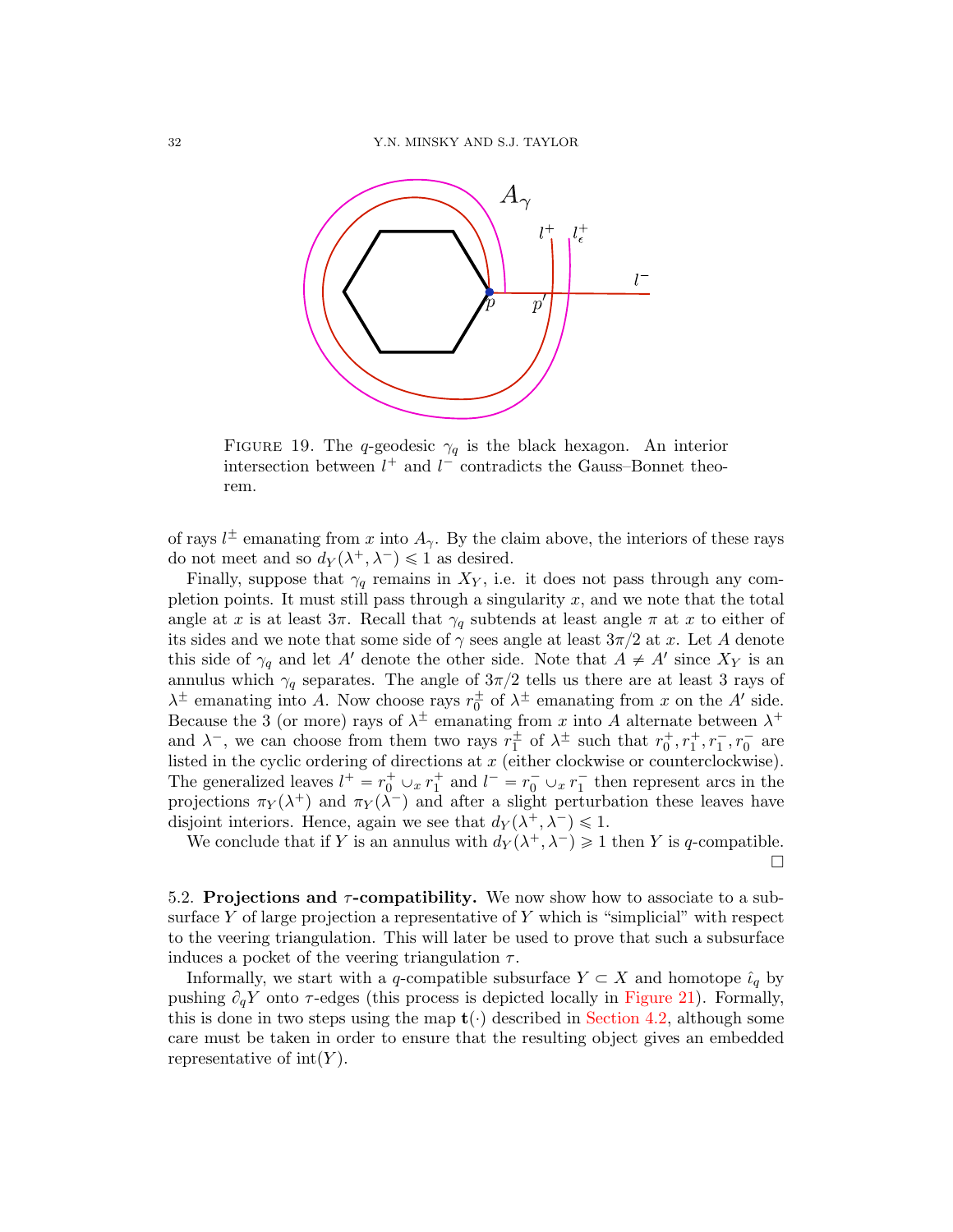Call a subsurface  $Y \subset X$   $\tau$ -compatible if the map  $\hat{\iota}_q : Y \to \bar{X}_Y$  is homotopic rel  $\partial_0 Y$  to a map  $\hat{\iota}_{\tau} : Y \to \bar{X}_Y$  which is an embedding on  $Y' = Y \setminus \partial_0 Y$  such that

- (1)  $\hat{\iota}_{\tau}$  takes each component of  $\partial'Y = \partial Y \setminus \partial_0 Y$  to a simple curve in  $\bar{X}_Y \setminus \tilde{\mathcal{P}}_Y$ composed of a union of  $\tau$ -edges and
- (2) the map  $\iota_{\tau}: Y \to \bar{X}$  obtained by composing  $\hat{\iota}_{\tau}$  with  $\bar{X}_Y \to \bar{X}$  restricts to an embedding from  $\text{int}(Y)$  into X.

We will show that when  $d_Y(\lambda^-, \lambda^+)$  is sufficiently large, the subsurface Y is  $\tau$ compatible and in this case we set  $\partial_{\tau}Y = \iota_{\tau}(\partial'Y)$  which is a collection of  $\tau$ -edges with disjoint interiors. We call  $\partial_{\tau}Y$  the  $\tau$ -boundary of Y and consider it as a 1complex of  $\tau$ -edges. Similar to the situation of a  $q$ -compatible subsurface, if Y is  $\tau$ -compatible then one component of  $X \setminus \partial_{\tau} Y$  is an open subsurface isotopic to the interior of Y; this is the image  $\iota_{\tau}(\text{int}(Y))$  and is denoted  $\text{int}_{\tau}(Y)$ .

<span id="page-32-0"></span>**Theorem 5.3** ( $\tau$ -Compatibility). Let  $Y \subset X$  be an essential subsurface.

- (1) If Y is nonannular and  $d_Y(\lambda^+, \lambda^-) > 0$ , then Y is  $\tau$ -compatible.
- (2) If Y is an annulus and  $d_Y(\lambda^+, \lambda^-) > 1$ , then Y is  $\tau$ -compatible.

*Proof.* Suppose that  $d_Y(\lambda^+, \lambda^-) > 0$  if Y is nonannular and  $d_Y(\lambda^+, \lambda^-) > 1$  other-wise. By [Proposition 5.2,](#page-27-0) Y is q-compatible and so  $\hat{\iota}_q : Y \to \overline{X}_Y$  is an embedding on Y'. Let  $Y_q$  denote its image. We first suppose that Y is not an annulus.

Give  $\partial' Y$  the transverse orientation pointing into Y. For any saddle connection  $\sigma$ in  $\hat{\iota}_q(\partial Y)$  and any triangle  $t \in \mathcal{T}(\sigma)$  pointing into Y (see [Section 4.2](#page-23-0) for definitions), note that the singularities of  $\bar{X}_Y$  in  $\partial t$  are not completion points of  $\bar{X}_Y$ , that is they do not correspond to punctures of  $X$ . This is because any completion point lying in t is the endpoint of leaves  $l^{\pm}$  of  $\lambda^{\pm}$  whose initial segments lie in t. These leaves correspond to essential proper arcs of  $X_Y$  which are homotopic giving  $d_Y(\lambda^-, \lambda^+) =$ 0, a contradiction.

Similarly, we can conclude that for each saddle connection  $\sigma$  in  $\hat{\iota}_q(\partial Y)$  and any  $t \in \mathcal{T}(\sigma)$  pointing into Y, the triangle t is entirely contained in  $Y_q$ . Otherwise, similar to the proof of [Proposition 5.2,](#page-27-0) we find leaves  $l^+$  and  $l^-$  in  $\bar{X}_Y$  whose intersection with  $Y_q$  is contained in t and hence whose projections to  $\mathcal{A}(Y)$  are equal. See the left side of [Figure 20.](#page-33-1) Since  $d_Y(\lambda^+, \lambda^-) > 0$  this is impossible.

Hence, the map  $\mathbf{t}^+(\hat{\iota}_q|_{\partial'Y})$  (as defined in [\(1\)](#page-24-1) in [Section 4.2\)](#page-23-0) is homotopic to  $\hat{\iota}_q|_{\partial'Y}$ in  $\overline{X}_Y \setminus \overline{\mathcal{P}}_Y$  by pushing across the polygonal regions given by [Lemma 4.2](#page-23-2) along leaves of  $\lambda^+$ . This extends to a homotopy of  $\hat{\iota}_q$  to a map  $\hat{\iota}' : Y \to \bar{X}_Y$  which we claim is still an embedding. (Note that, in the case that X is fully-punctured,  $i' = \hat{i}_q$ , since all singularities of fully-punctured surfaces are completion points.)

To prove that  $\hat{\iota}'$  is an embedding, let C be a component of the preimage of  $\hat{\iota}_q(Y')$ in X<sup>o</sup> (using the notation of [Section 2.3,](#page-8-1) C is a translate of  $\text{CH}_q(\Lambda)$ ). If  $\alpha$  is a geodesic segment in  $\partial C$ , the triangles used in the hull construction are attached to  $\alpha$  and are contained in C. If such a triangle t intersects a triangle t' from a different segment  $\alpha'$ , they overlap as in the right side of [Figure 20.](#page-33-1) Any two arcs  $l^+, l^-$  of  $\lambda^+$  and  $\lambda^-$  passing through a point in the overlap must intersect both  $\alpha$  and  $\alpha'$ . These arcs are at distance 0 in  $\mathcal{A}(Y)$ , since they can be isotoped to each other rel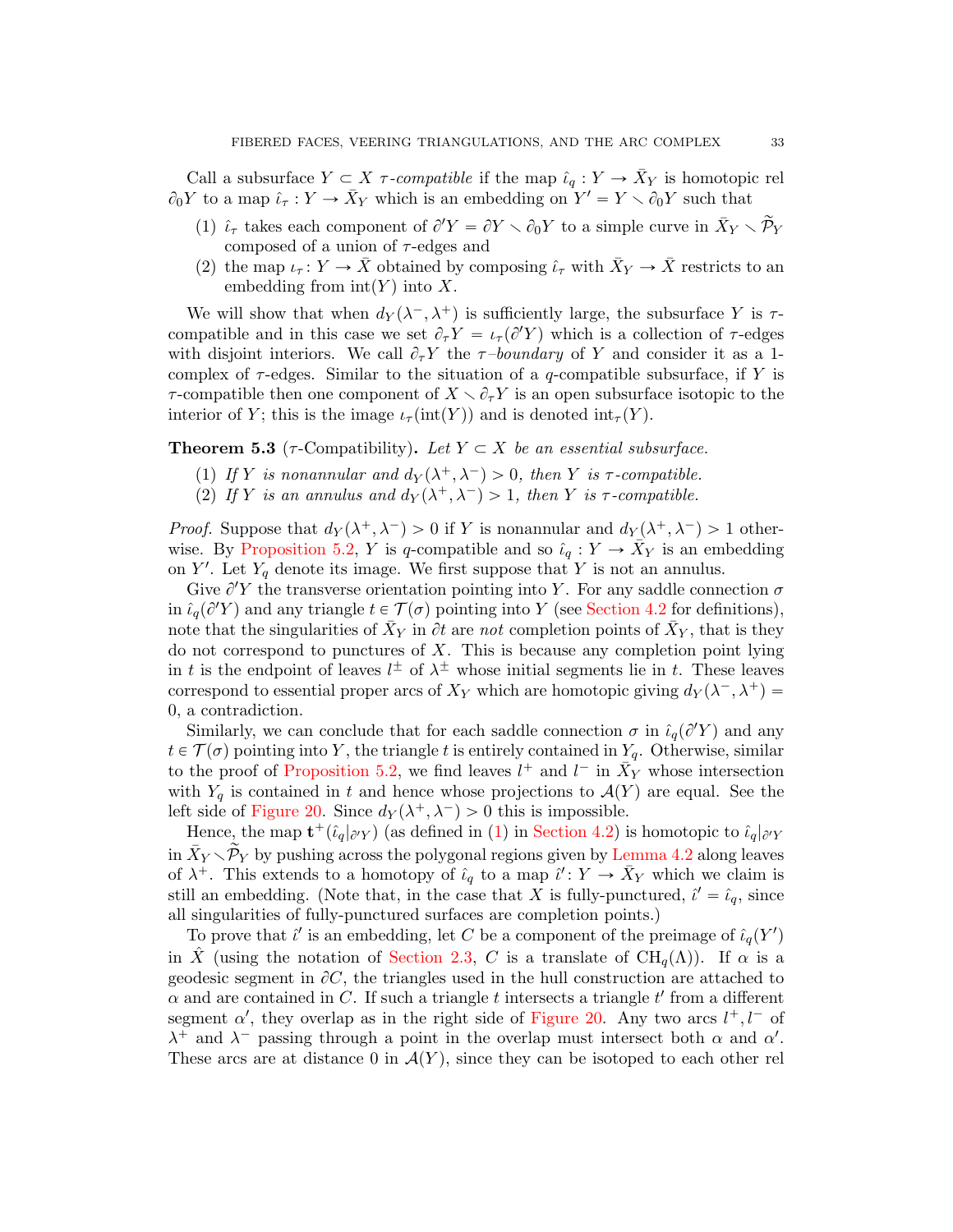$\partial Y$ . Hence  $d_Y(\lambda^-, \lambda^+) = 0$ , contradicting the hypothesis. Therefore, t, t' cannot overlap.



<span id="page-33-1"></span>FIGURE 20. Left: If  $t \in \mathcal{T}(\sigma)$  (in red) is not contained in  $Y_q$  then  $d_Y(\lambda^+, \lambda^-) = 0$ . Right: An overlap of two hull triangles. Any completion point in the boundary of a hull triangle does not correspond to a puncture in  $\widetilde{\mathcal{P}}_{Y}$ .

We conclude that the polygonal regions of our homotopy are embedded and disjoint, and thus the homotopy can be chosen so that  $\hat{\iota}'$  is an embedding. Since the image of  $\hat{i}'$  is contained in the image of  $\hat{i}_q$ , we apply [Lemma 5.1](#page-26-2) to get that the projection  $\iota' : Y \to \overline{X}$  restricts to an embedding on  $\text{int}(Y)$ .

Now orient  $\partial' Y$  in the opposite direction, pointing out of the surface, and apply t again, this time to  $\ell'(\partial'Y)$ . The triangles in the construction now extend outside the surface, and the result of the operation is the rectangle hull  $\mathbf{r}(\mathbf{t}(\hat{i}_q(\partial Y))),$  which is therefore composed of  $\tau$ -edges. Using the homotopy pushing  $\hat{i}'|_{\partial'Y}$  outward along leaves of  $\lambda^+$  to  $\mathbf{t}^+(\hat{\iota}'|_{\partial'Y})$  (again using [Lemma 4.2\)](#page-23-2) we obtain our final map  $\hat{\iota}_{\tau}$ . See [Figure 21.](#page-33-0) It remains to show that  $\tilde{\iota}_{\tau}: Y \to \bar{X}_Y$  has the required properties. To prove this, let us recapitulate the construction in the universal cover.



<span id="page-33-0"></span>FIGURE 21. An inner t followed by outer t yields  $\tau$ -edges. This locally depicts the homotopy from  $\hat{\iota}_q$  to  $\hat{\iota}_\tau$ .

As before, let  $C = \text{CH}_q(\Lambda)$ . The map  $\hat{\iota}'$  lifts to a  $\pi_1(Y)$ -equivariant homeomorphism  $C \to C'$ , where  $C'$  is obtained by giving each saddle connection  $\kappa$  in the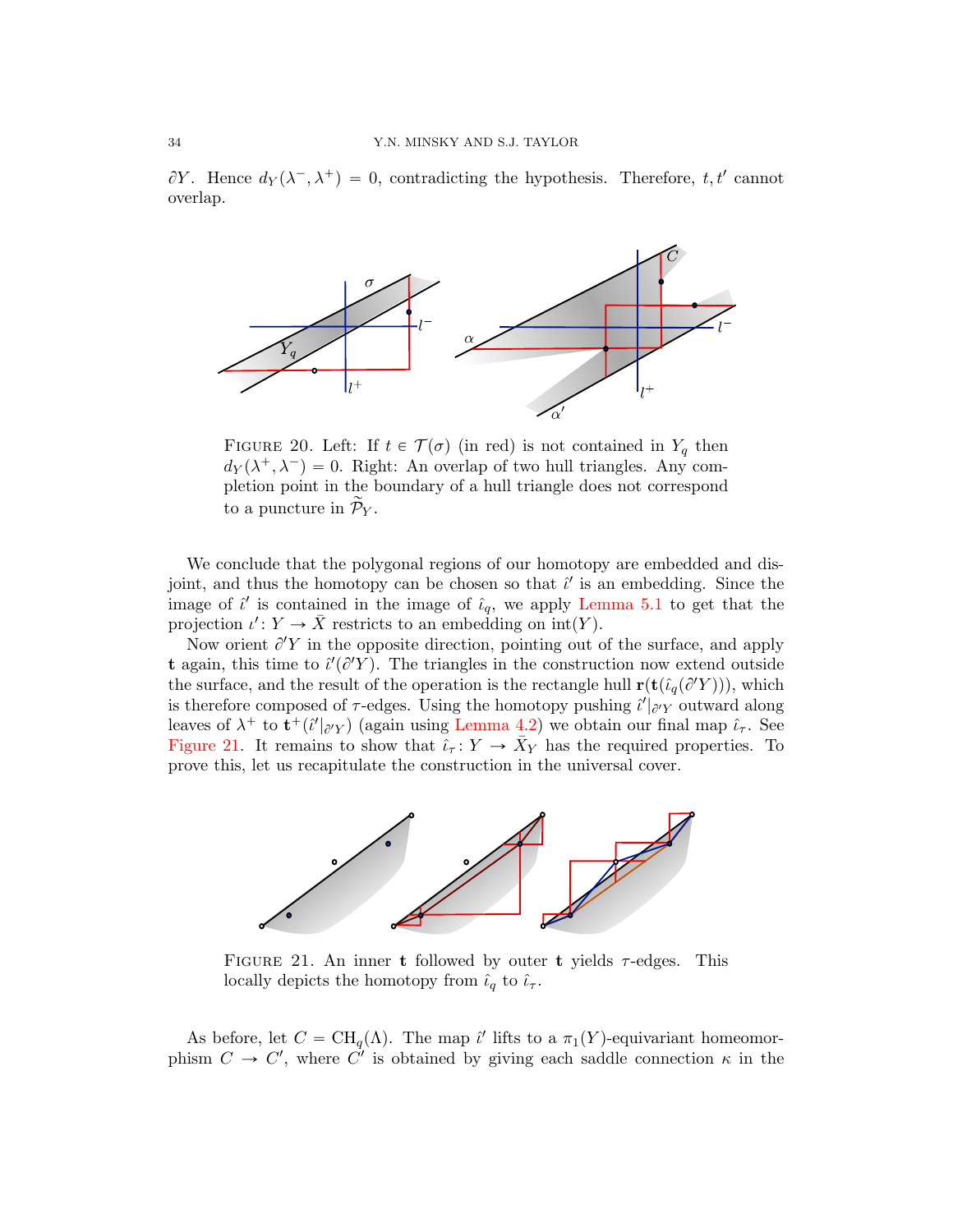boundary of C the transverse orientation pointing into C and removing the polygons  $P(\kappa)$  given in [Lemma 4.2.](#page-23-2) This map is equivariantly homotopic to the identity by pushing along leaves of the vertical foliation.

The outward step of our construction then pushes back along leaves of the vertical foliation to obtain a  $\pi_1(Y)$ -equivariant map  $C' \to C_{\tau} \subset \hat{X}$ , so that the composition  $C \to C' \to C_{\tau}$  is a lift of the map  $\hat{\iota}_{\tau} \colon Y' \to \bar{X}_{Y}$ . To show that  $\hat{\iota}_{\tau} \colon Y' \to \bar{X}_{Y}$  is an embedding, it suffices to show that the composition  $C \to C_{\tau}$  is a homeomorphism.

For every non-singular point  $p \in \partial C$  there is an arc  $n_p$  in  $\lambda^+$  such that the For every non-singular point  $p \in \partial C$  there is an arc  $n_p$  in  $\lambda^+$  such that the deformation of C to  $C_{\tau}$  is supported on the union  $\bigcup n_p$ , and preserves each  $n_p$ . Thus to show that  $C \to C_{\tau}$  is a homeomorphism it suffices to show that  $n_p \cap n_{p'} = \emptyset$ for each  $p \neq p'$  in  $\partial C$ . The interior pieces,  $n_p \cap C$ , are already disjoint for distinct points, by our construction. Thus if  $n_p$  intersects  $n_{p'}$  their union is an interval J in a leaf of  $\lambda^+$  with some subinterval between p and p' lying outside C. This contradicts the convexity of C.

To show that  $\iota_{\tau}$  is an embedding when restricted to int(Y), it suffices to check that the interior of  $C_{\tau}$  is disjoint from all its translations under the entire deck group  $\pi_1(X)$ . To see this, take  $g \in \pi_1(X)$  so that  $C_{\tau}$  and  $g \cdot C_{\tau}$  are distinct and intersect. Since  $\iota'$ : int $(Y) \to X$  is an embedding, C' and  $g \cdot C'$  meet only along their boundary. Further, if  $\sigma$  is a saddle connection in  $\partial C' \cap \partial (g \cdot C')$ , then  $\sigma$  is the hypotenuse of a singularity-free triangle pointing into  $C'$  as well as one pointing into  $g \cdot C'$ . Hence,  $\sigma$  is a  $\tau$ -edge and so is fixed under the map  $C' \to C_{\tau}$ .

Now if the interiors of  $C_{\tau}$  and  $g \cdot C_{\tau}$  intersect there must be saddle connections  $\sigma, \kappa \subset \partial C'$  such that  $P(\sigma)$  and  $P(g \cdot \kappa)$  have intersecting interiors. (Here,  $\sigma, \kappa$  are oriented out of C'.) By the previous paragraph,  $\sigma$  and  $g \cdot \kappa$  are distinct. As C' and  $g \cdot C'$  meet only along their boundary,  $\sigma$  and  $g \cdot \kappa$  have disjoint interiors and any arc l of  $\lambda^+$  joining  $\sigma$  to  $g \cdot \kappa$  within  $P(\sigma) \cup P(g \cdot \kappa)$  lives outside of  $C'$  and  $g \cdot C'$ . In particular, the chosen transverse orientations on  $\sigma$  and  $g \cdot \kappa$  point to the interior of l. However, by [Lemma 4.3,](#page-24-2) in this situation, the interiors of  $P(\sigma)$  and  $P(q \cdot \kappa)$  do not intersect. It follows that  $\iota_{\tau} : \text{int}(Y) \to X$  is an embedding.

It only remains to prove property (1) of the definition of  $\tau$ -compatible. Since  $\hat{\iota}_{\tau}: Y' \to \bar{X}_Y$  is an embedding, it follows that  $\hat{\iota}_{\tau}|_{\partial'Y}$  is an embedding, and its image does not meet  $\widetilde{P}_Y$  by the same argument used to prove item (2) of [Lemma 5.1.](#page-26-2) By construction the image  $\hat{\iota}_{\tau}(\partial'Y)$  is composed of  $\tau$ -edges.

<span id="page-34-0"></span>Now suppose that Y is an annulus. Then  $\hat{\iota}_q(Y)$  is the (nondegenerate) maximal flat cylinder of  $\bar{X}_Y$  by [Proposition 5.2.](#page-27-0) Choosing the inward-pointing orientation for  $\partial Y$ , we claim that  $\mathbf{t}^+(\hat{\iota}_q|_{\partial Y}) = \hat{\iota}_q|_{\partial Y}$ : Otherwise, there must be a saddle connection  $\sigma$  on the boundary of the flat annulus  $\hat{\iota}_q(Y)$ , and a triangle t pointing into the annulus with hypotenuse on  $\sigma$ , which encounters a singularity or puncture x on the other side of the annulus. The picture is similar to the left side of [Figure 20.](#page-33-1) A variation on the Gauss–Bonnet argument in the annulus case of [Proposition 5.2](#page-27-0) then produces vertical and horizontal leaves passing through  $x$  which have disjoint representatives, and hence  $d_Y(\lambda^+, \lambda^-) \leq 1$ . Thus the inward step of the process is the identity, and the outward step and the rest of the proof proceed just as in the nonannular case.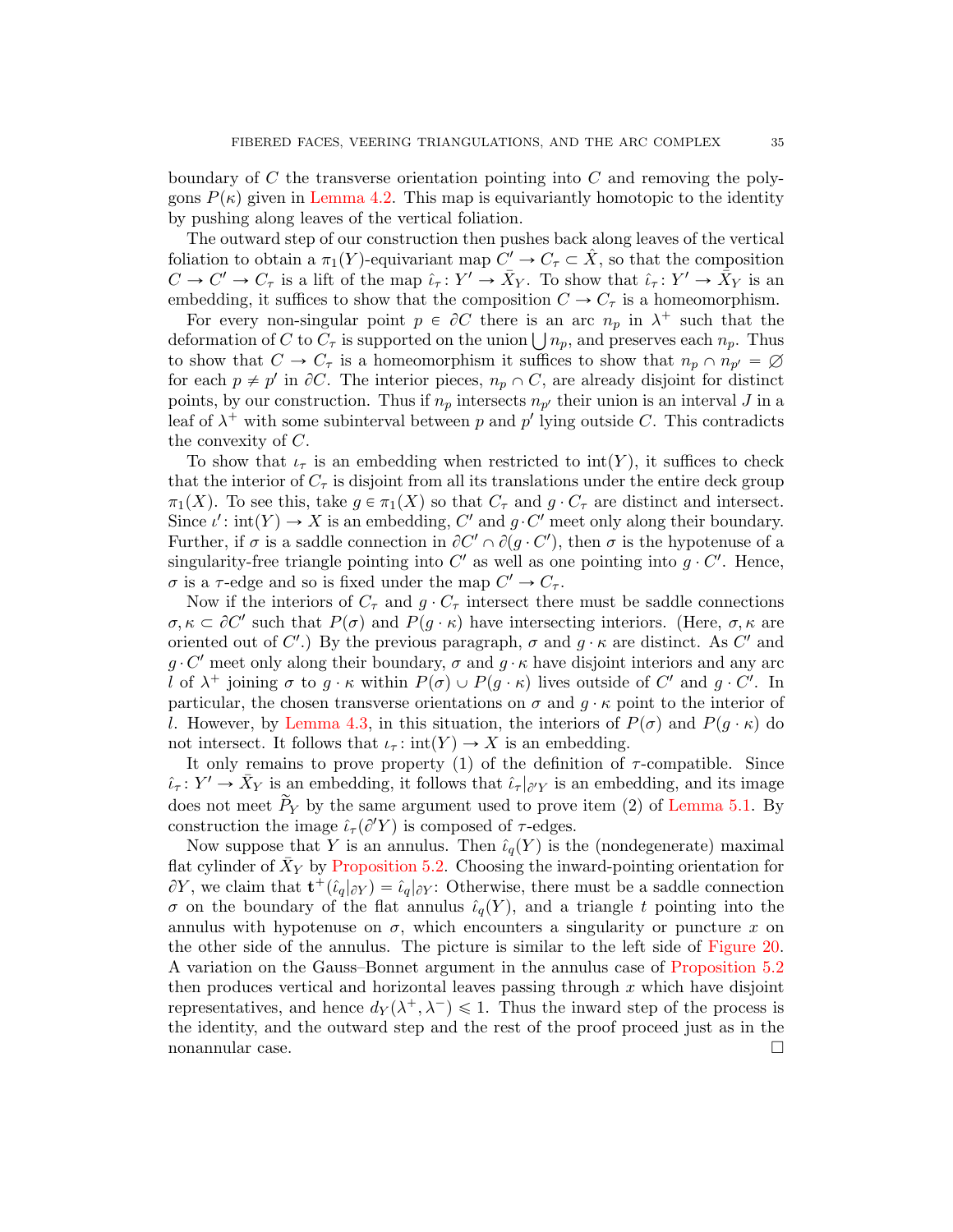**Remark 5.4.** From the proof of [Theorem 5.3,](#page-32-0) we record the fact that if  $X$  is fully-punctured and Y satisfies the hypotheses of [Theorem 5.3,](#page-32-0) then  $\mathbf{t}^+(\hat{\iota}_q|_{\partial Y}) = \hat{\iota}_q|_{\partial Y}$ and  $\iota' = \hat{\iota}_q$ . Hence, in this case we have that  $\partial_{\tau} Y = \mathbf{r}(\partial_q Y)$ .

# <span id="page-35-0"></span>6. Embedded pockets of the veering triangulation and bounded **PROJECTIONS**

In this section, let X be fully-punctured with respect to the foliations  $\lambda^{\pm}$  of a pseudo-Anosov  $f: X \to X$ , and let M be the mapping torus. Recall that every fiber associated to the fibered face  $\mathcal F$  of X must also be fully-punctured because they are transverse to the same suspension flow, and hence that  $\mathcal F$  is a fully-punctured fibered face.

We now prove our two main theorems on the structure of subsurface projections in a fully-punctured fibered face, [Theorem 1.1](#page-1-1) and [Theorem 1.2.](#page-1-0) The main tools in the proof are the structure and embedding theorems for pockets associated with high-distance subsurfaces, which we develop below. Recall that  $\text{diam}_z(\cdot)$  denotes the diameter of  $\pi_Z(\cdot)$  in  $\mathcal{A}(Z)$  and that subsurfaces Y and Z overlap if, up to isotopy, they are neither disjoint nor nested.

6.1. Projections and  $\tau$ -compatible subsurfaces. We begin by discussing projection to  $\tau$ -compatible subsurfaces.

<span id="page-35-1"></span>**Lemma 6.1.** Let Y and Z be  $\tau$ -compatible subsurfaces of X and let  $K \subset X$  be a disjoint collection of saddle connections which correspond to edges from  $\tau$ . Then

- (1) If K meets  $\text{int}_{\tau}(Y)$ , then  $\pi_Y(K) \neq \emptyset$ , and  $\text{diam}_Y(\pi_Y(K)) \leq 1$ .
- (2) If Y and Z are disjoint, then so are  $\text{int}_{\tau}(Y)$  and  $\text{int}_{\tau}(Z)$ .
- (3) If Y and Z overlap, then  $\text{diam}_Z(\partial Y \cup \partial_\tau Y) \leq 1$ .
- (4) The subsurface  $\text{int}_{\tau}(Y)$  is in minimal position with the foliations  $\lambda^{\pm}$ . In particular, the arcs of  $\text{int}_{\tau}(Y) \cap \lambda^{\pm}$  agree with the arcs of  $\pi_Y(\lambda^{\pm})$ .

*Proof.* For item (1), the main point is to show that an edge of K that meets  $int_{\tau}(Y)$ lifts to an essential edge in  $\bar{X}_Y$ . This is true for edges meeting  $\text{int}_q(Y)$ , using the local CAT(0) geometry of  $\bar{X}_Y$  and the fact that  $\hat{\iota}_q(Y')$  is a locally convex embedding.

Thus it will suffice to show that any  $\tau$ -edge e meeting  $\text{int}_{\tau}(Y)$  must also meet  $\text{int}_{q}(Y)$ . Suppose, on the contrary, that e meets  $\text{int}_{\tau}(Y)$  but not  $\text{int}_{q}(Y)$ . Then e meets the interior of a polygon  $P(\sigma)$  where  $\sigma$  is an outward-oriented saddle connection in  $\partial_q Y$  (recall from [Remark 5.4](#page-34-0) that, since X is fully-punctured, the inner t step in the construction of  $\hat{\iota}_{\tau}$  is the identity, and the outer **t** is in fact a rectangle hull). Let R be the singularity-free rectangle spanned by  $e$ . If  $e$  is contained in  $P(\sigma)$  then R can be extended to a rectangle whose diagonal lies in  $\sigma$ , and hence e is one of the edges of  $\mathbf{r}(\sigma)$ ; but this contradicts the assumption that e meets  $\text{int}_{\tau}(Y)$ . Thus e crosses some edge f of  $r(\sigma)$ . However, f is contained in a singularity-free triangle whose hypotenuse lies along  $\sigma$  and so  $\sigma$  must cross the rectangle R either top-to-bottom or side-to-side. In either case, we see that e crosses  $\sigma \subset \partial_q Y$ , a contradiction. We conclude that if a  $\tau$ -edge meets int<sub> $\tau$ </sub>(Y), then it also meets int<sub>q</sub>(Y) and hence has a well-defined projection to Y. The diameter bound in item  $(1)$  is then immediate since K is a disjoint collection of essential arcs of  $\mathcal{A}(X)$ .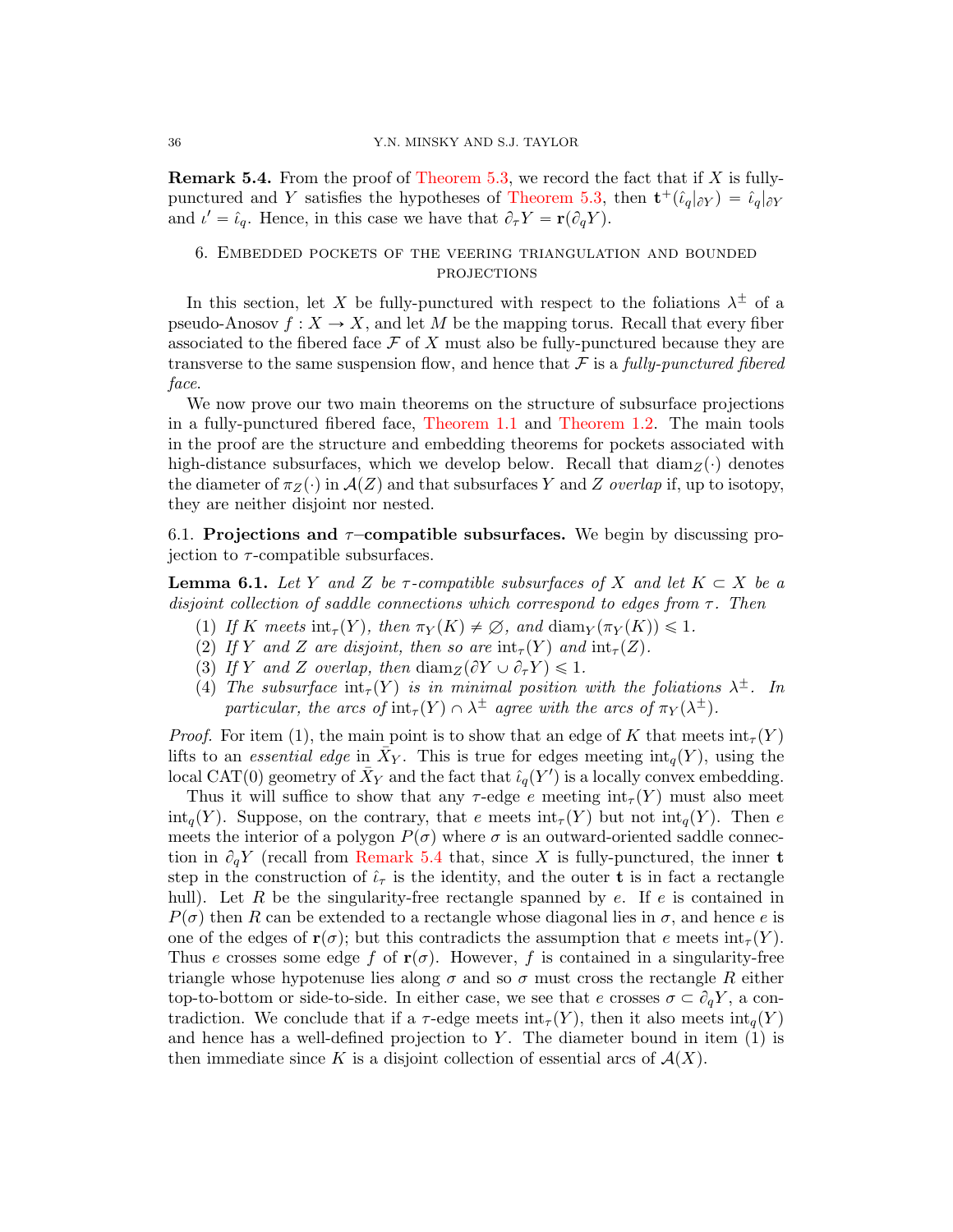For item (2), first note that when Y and Z are disjoint subsurfaces of X, the interiors  $\text{int}_q(Y)$  and  $\text{int}_q(Z)$  are also disjoint. This follows from [Corollary 2.4](#page-11-0) and the q-hulls construction in [Lemma 2.6.](#page-14-0) More precisely, let  $\Lambda_Y$  and  $\Lambda_Z$  be the limit sets of Y and Z in  $\partial \mathbb{H}^2$  (using our identifications from [Section 2.3\)](#page-8-1). Since Y and Z do not intersect,  $\Lambda_Y$  and  $\Lambda_Z$  do not link in  $\partial \mathbb{H}^2$  and so  $\text{CH}_q(\Lambda_Y)$  and  $\text{CH}_q(\Lambda_Z)$ have disjoint interiors by [Corollary 2.4.](#page-11-0) This implies that  $\text{int}_q(Y)$  and  $\text{int}_q(Z)$  are disjoint in X.

To obtain  $\text{int}_{\tau}(Y)$  from  $\text{int}_{q}(Y)$  we append to each saddle connection  $\sigma$  in  $\partial_q Y$ the (open) polygon  $P(\sigma)$ , where  $\sigma$  is oriented out of Y. We obtain  $\text{int}_{\tau}(Z)$  from  $\text{int}_q(Z)$  by the same construction. Since  $\text{int}_q(Y)$  and  $\text{int}_q(Z)$  are disjoint in X, it suffices to show that  $P(\sigma)$  and  $P(\kappa)$  have disjoint interiors, where  $\sigma \subset \partial_{\sigma} Y$  and  $\kappa \subset \partial_q Z$ . If  $\sigma = \kappa$ , then this saddle connection spans a singularity-free rectangle and  $P(\sigma) = \sigma = \kappa = P(\kappa)$ . Otherwise,  $\sigma$  and  $\kappa$  have disjoint interiors and [Lemma 4.3](#page-24-2) implies that  $P(\sigma)$  and  $P(\kappa)$  have disjoint interiors, as required. This proves item (2).

Since  $\text{int}_{\tau}(Y)$  is an embedded representative of the interior of Y,  $\partial Y$  has a representative disjoint from the collection of saddle connections in  $\partial_{\tau}Y$ . Hence  $\dim_Z(\partial Y \cup \partial_\tau Y) \leq 1$ , proving item (3). For item (4), first note that the subsurface  $\text{int}_q(Y)$  is in minimal position with the foliations  $\lambda^{\pm}$ . This is immediate from the local CAT(0) geometry in  $\bar{X}_Y$  and the fact that  $\lambda^{\pm}$  are geodesic: any bigon in  $\bar{X}_Y$  between  $\hat{\iota}_q(\partial'Y)$  and a leaf of  $\lambda^{\pm}$  would lift to a bigon in  $\hat{X}$  bounded by two geodesic segments, a contradiction to uniqueness of geodesics in  $\hat{X}$ . The statement for  $\int f(r)$  then follows from the fact that the homotopy from  $\partial_q Y$  to  $\partial_{\tau} Y$  can be taken to move either along vertical or along horizontal leaves, using either  $t^+$  or  $t^-$ as in the proof of [Theorem 5.3.](#page-32-0)  $\Box$ 

6.2. Pockets for a  $\tau$ -compatible subsurface. Suppose that  $Y \subset X$  is  $\tau$ –compatible. By [Corollary 3.6,](#page-20-0) the set  $T(\partial_\tau Y)$  of sections containing  $\partial_\tau Y$  contains a top and a bottom section, denoted  $T^+ = T^+(\partial_\tau Y)$  and  $T^- = T^-(\partial_\tau Y)$ , which between them bound a number of pockets. See [Section 3](#page-17-0) for terminology related to sections and pockets. Our assumption on  $d_Y(\lambda^-, \lambda^+)$  will imply that one of these pockets is isotopic to a thickening of  $Y$ , as explained in the following proposition:

<span id="page-36-0"></span>**Proposition 6.2** (Pockets in  $\tau$ ). Let  $(X, q)$  be fully-punctured and  $Y \subset X$  and essential nonannular subsurface.

- (1) If  $d_Y(\lambda^-, \lambda^+) > 0$  then  $d_Y(T^+, \lambda^+) = d_Y(T^-, \lambda^-) = 0$ .
- (2) If  $d_Y(\lambda^-,\lambda^+) > 2$  then  $T^+$  and  $T^-$  bound a pocket  $U_Y$  whose interior is isotopic to a thickening of  $\text{int}(Y)$ .

When Y is an annulus,

- (1) If  $d_Y(\lambda^-, \lambda^+) > 1$  then  $d_Y(T^+, \lambda^+) = d_Y(T^-, \lambda^-) = 1$ .
- (2) If  $d_Y(\lambda^-,\lambda^+) > 4$  then  $T^+$  and  $T^-$  bound a pocket  $U_Y$  whose interior is isotopic to a thickening of  $\text{int}(Y)$ .

<span id="page-36-1"></span>Proof. Begin with the following lemma: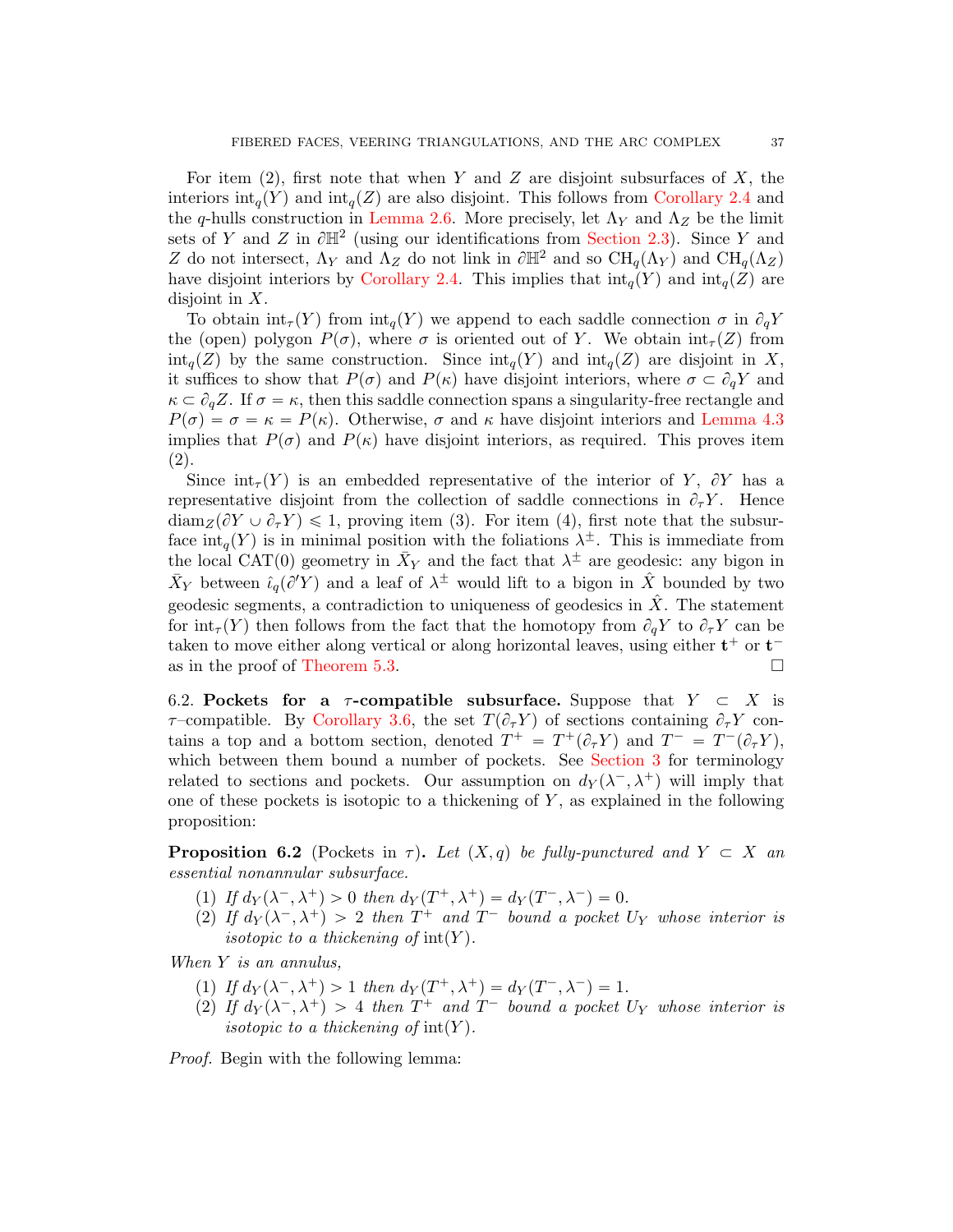**Lemma 6.3.** Suppose that  $Y \subset X$  is  $\tau$ -compatible, let e be an edge of  $\partial_{\tau}Y$  and let f be a  $\tau$ -edge crossing e with  $f > e$ . Then  $d_Y(f, \lambda^+) \leq 1$  if Y is an annulus and  $d_Y(f, \lambda^+) = 0$  otherwise. Similarly if  $f < e$  then the same statement holds for  $d_Y(f, \lambda^-).$ 



<span id="page-37-0"></span>FIGURE 22. Local picture near the  $\tau$ -edge e of  $\partial_{\tau}Y$  with  $\text{int}_{\tau}(Y) \subset X$ shaded. When  $f > e$ , the edge  $l^+$  of Q represents  $\pi_Y(\lambda^+)$  and is disjoint from  $f$ . Note that  $Q$  is *immersed* in  $X$ .

The key idea of the proof is pictured in [Figure 22.](#page-37-0) Here it is shown that if  $f$ crosses  $e \subset \partial_{\tau} Y$  with  $f > e$ , then some component of the intersection of f with  $\text{int}_{\tau}(Y)$  is disjoint from some arc in  $\pi_Y(\lambda^+)$ . However, the spanning rectangle Q for f is immersed in  $X$  (rather than necessarily embedded). To handle this issue, we work in the cover  $\tilde{X}$ .

*Proof.* Let  $C^{\circ}$  be a component of the preimage of  $\text{int}_{\tau}(Y)$  under  $\widetilde{X} \to X$  and choose a saddle connection  $\tilde{e}$  in the boundary of  $C^{\circ}$  which projects to e. Further, let  $\tilde{f}$  be any lift of f which crosses  $\tilde{e}$ . Since f is a  $\tau$ -edge,  $\tilde{f}$  spans a singularity-free rectangle  $\widetilde{Q}$  whose immersed image in X we denote by Q.

Every  $\tau$ -edge which crosses  $\widetilde{Q}$  does so either top to bottom or side to side. Since  $f > e$ ,  $\tilde{e}$  must cross  $\tilde{Q}$  from side to side (see [Section 3\)](#page-17-0). Since all  $\tau$ -edges in  $\partial C^{\circ}$  are disjoint, they all must cross  $\tilde{Q}$  from side to side.

Since  $\text{int}_{\tau}(Y)$  is in minimal position with  $\lambda^+$  [\(Lemma 6.1\)](#page-35-1),  $C^{\circ}$  intersects each leaf of the vertical foliation in a connected set. Together these observations imply that  $\widetilde{Q} \cap C^{\circ}$  is a single polygon  $\widetilde{B}$ , bounded by at least one edge crossing  $\widetilde{Q}$  from side to side (which we have called  $\tilde{e}$ ). See [Figure 23.](#page-38-0)

**Claim.**  $\widetilde{B}$  embeds in  $\text{int}_{\tau}(Y)$  under the covering  $\widetilde{X} \to X$ .

*Proof of claim.* Since  $\widetilde{B} \subset C^{\circ}$ , the image of  $\widetilde{B}$  is contained in  $\text{int}_{\tau}(Y)$ . Suppose that  $x, y \in \tilde{B}$  map to the same point in  $\text{int}_{\tau}(Y)$ , and denote by  $l_x$  and  $l_y$  the vertical leaf segments in  $\widetilde{X}$  starting at x and y, respectively, and continuing to  $\widetilde{e}$ . Since  $\widetilde{B}$  is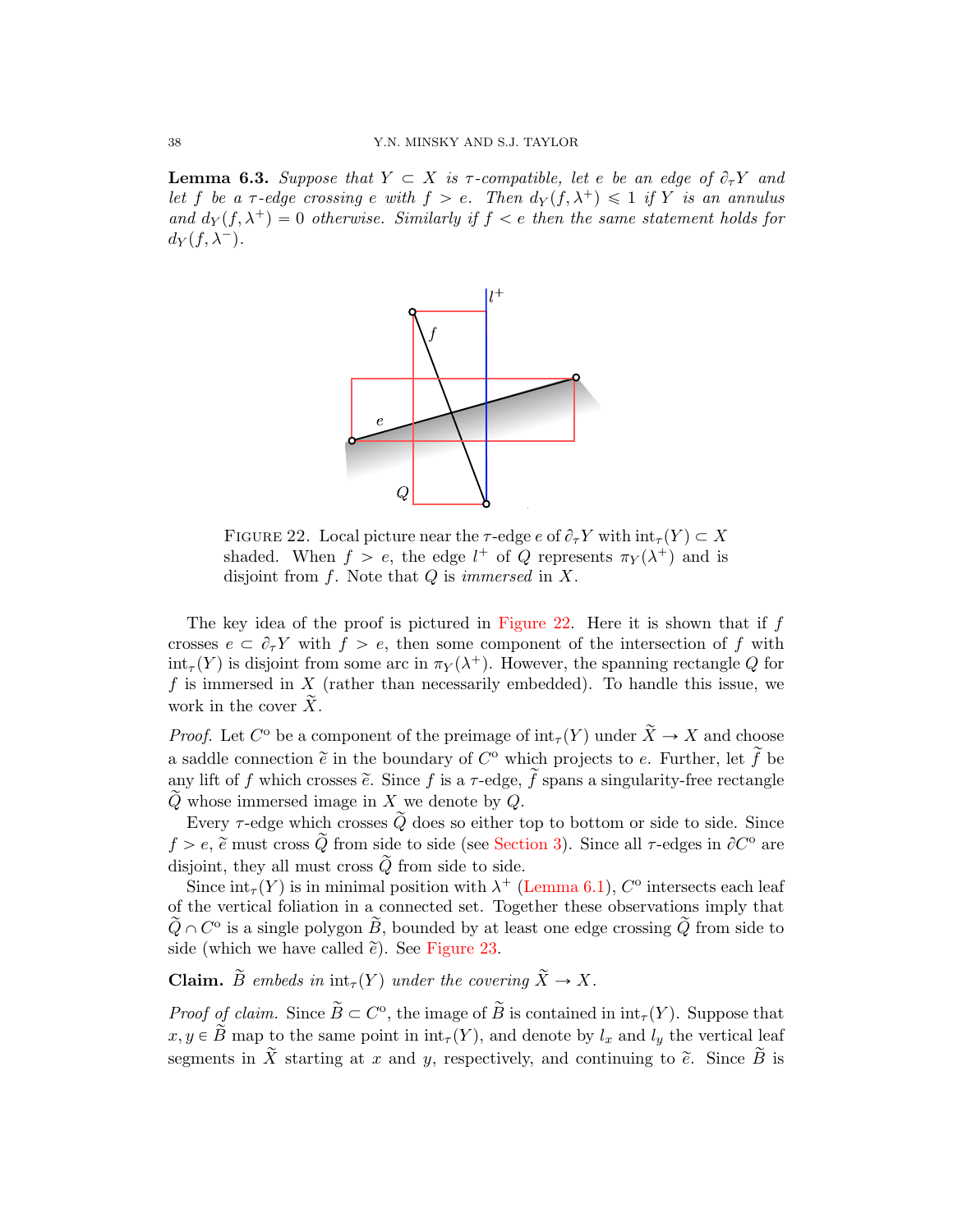

<span id="page-38-0"></span>FIGURE 23. The 3 possibilities for  $\tilde{B}$ . The lightly shaded region is part of  $C^{\circ}$  in  $\widetilde{X}$ .

convex,  $l_x, l_y \subset \tilde{B}$ . Suppose that  $l_x$  is no longer than  $l_y$  and let  $l'_y$  be the subsegment of  $l_y$  with length equal to that of  $l_x$ . Then  $l_x$  and  $l'_y$  are identified under the map  $\widetilde{X} \to X$ . But the identification of  $\partial l_x \setminus \{x\} \subset \widetilde{e}$  and  $\partial l_y' \setminus \{y\} \subset \widetilde{B} \cup \widetilde{e} \subset C^{\circ} \cup \widetilde{e}$ gives a contradiction, unless  $x = y$ : the edge  $\tilde{e}$  is mapped injectively into X with image  $e \subset \partial_{\tau} Y$  disjoint from the image of  $C^{\circ}$ , which is  $\text{int}_{\tau} (Y)$ .

Let  $\tilde{s}$  be the vertex of  $\tilde{f}$  which is on the same side of  $\tilde{e}$  as  $\tilde{B}$ . Let  $\tilde{l}$  be the vertical side of  $\tilde{Q}$  starting at  $\tilde{s}$ .

Let B be the image of B in X. By the claim, B is a singularity-free quadrilateral in X whose interior is contained in  $\text{int}_{\tau}(Y)$ . The images in X of  $\tilde{f} \cap \tilde{B}$  and  $\tilde{l} \cap \tilde{B}$  are therefore disjoint proper arcs in  $\text{int}_{\tau}(Y)$ , which by [Lemma 6.1](#page-35-1) are representatives of  $\pi_Y(f)$  and  $\pi_Y(\lambda^+)$ , respectively. Moreover, these arcs are properly homotopic in  $\text{int}_{\tau}(Y)$  by a homotopy supported in B.

Hence, when Y is nonannular, we conclude that  $d_Y(f, \lambda^+) = 0$ . If Y is an annulus, we project the picture to the annular cover  $X_Y$ , where we note that the image l of l, continued to infinity, cannot intersect f without meeting  $Q$ , and hence  $e$ , again. Since l can only meet  $\partial_q Y$  once in the annular cover, we conclude it is disjoint from f and so  $d_Y(f, \lambda^+) = 1$ .

The case  $f < e$  is similar, so [Lemma 6.3](#page-36-1) is proved.

We return to the proof of [Proposition 6.2.](#page-36-0) Let  $Y$  be nonannular. Note that by definition the only upward-flippable edges in  $T^+$  must lie in  $\partial_\tau Y$ . Let e be such an edge and consider the single flip move that replaces e with an edge f. Then  $f > e$ , so by [Lemma 6.3,](#page-36-1)  $d_Y(f, \lambda^+) = 0$ . On the other hand f and e are diagonals of a quadrilateral made of edges of  $T^+$ , at least one of which,  $e'$ , gives the same element of  $\mathcal{A}(Y)$  as f. Hence  $d_Y(T^+,\lambda^+) = 0$ .

If Y is an annulus, we note that  $e'$  and the vertical leaf in the proof of [Lemma 6.3](#page-36-1) give adjacent vertices of  $\mathcal{A}(Y)$ , so  $d_Y(T^+,\lambda^+) \leq 1$ . Note that  $d_Y(T^+,\lambda^+) \neq 0$ because no leaf of the foliation  $\lambda^+$  has both its endpoints terminating at completion points.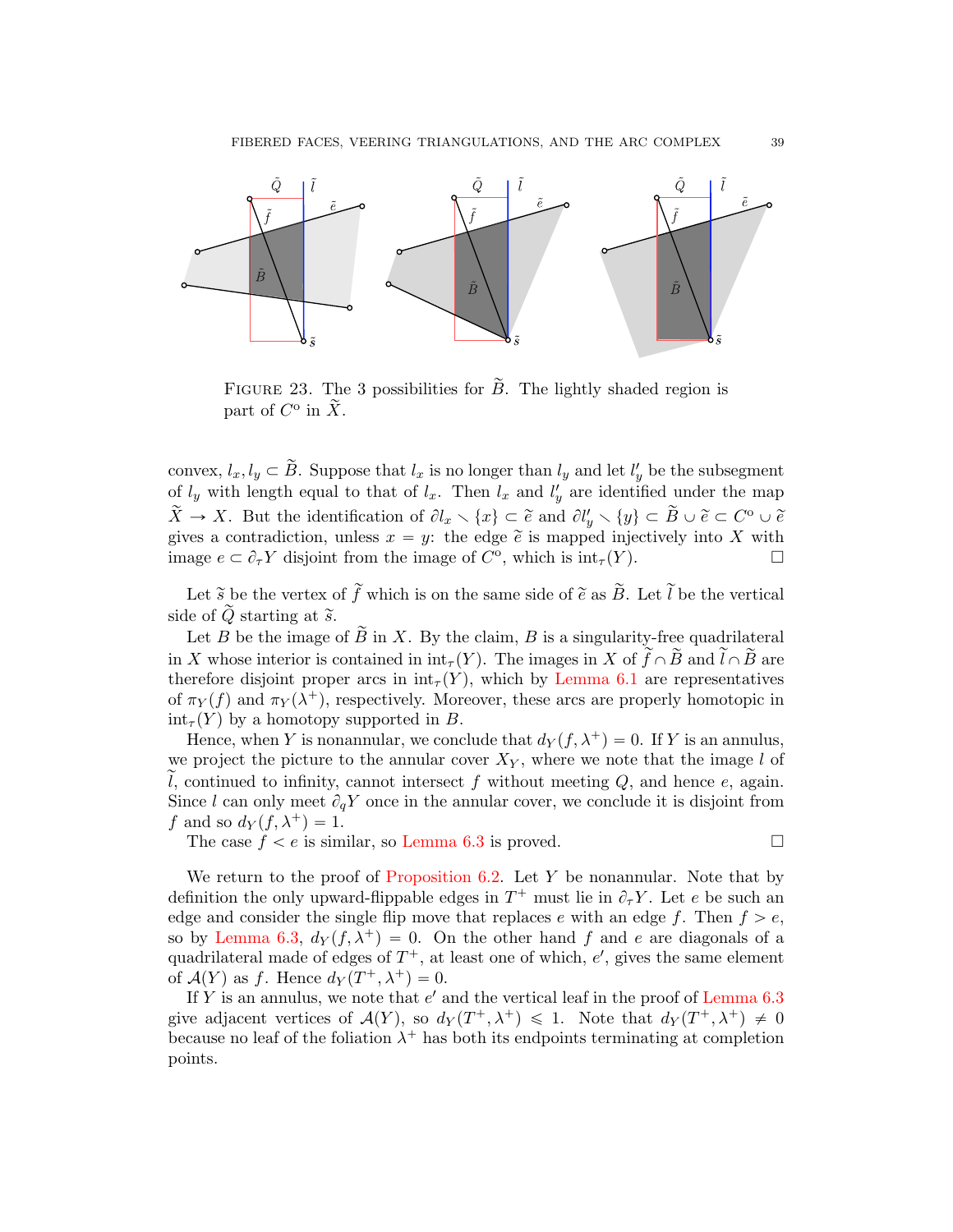To prove the statements about pockets, let K be the common edges of  $T^+$  and  $T^-$ , viewed as a subcomplex of X. If  $\text{int}_{\tau}(Y)$  contains an edge of K then from the triangle inequality, together with the first part of the proposition, we obtain  $d_Y(\lambda^+, \lambda^-) \leq 2$  when Y is nonannular, and  $d_Y(\lambda^+, \lambda^-) \leq 4$  when Y is an annulus. By our hypotheses this does not happen, so we conclude that  $T^+, T^- \in T(\partial_\tau Y)$ have no common edges contained in  $\text{int}_{\tau}(Y)$ . Hence  $T^+$  and  $T^-$  bound a pocket  $U_Y$ whose base is  $\text{int}_{\tau}(Y)$ . This completes the proof.

6.3. Isolated pockets and projection bounds. Let X be a fiber in  $\mathbb{R}_+$ , and let Y be a  $\tau$ -compatible subsurface of X such that  $d_Y(\lambda^-, \lambda^+) > 4$ . An *isolated* pocket for Y in  $(X \times \mathbb{R}, \tau)$  is a subpocket  $V = V_Y$  of  $U_Y$  with base  $\text{int}_{\tau}(Y)$  such that

(1) For each edge e of V which is not contained in  $\partial_{\tau}Y$ ,

$$
d_Y(e, \lambda^+) \ge 3
$$
 and  $d_Y(e, \lambda^-) \ge 3$ 

if  $Y$  is nonannular, and

$$
d_Y(e, \lambda^+) \ge 4
$$
 and  $d_Y(e, \lambda^-) \ge 4$ 

if  $Y$  is an annulus.

(2) Denoting by  $V^{\pm}$  the top and bottom of V with their induced triangulations,

$$
d_Y(V^-, V^+) \ge 1.
$$

Note that condition (2) guarantees that  $\text{int}(V_Y) \cong \text{int}_{\tau}(Y) \times (0, 1)$  is still a pocket just as in [Proposition 6.2.](#page-36-0) The next lemma shows that for Y with  $d_Y(\lambda^-, \lambda^+)$ sufficiently large, Y has an isolated pocket with  $d_Y(V^-, V^+)$  roughly  $d_Y(\lambda^-, \lambda^+)$ .

<span id="page-39-0"></span>**Lemma 6.4.** Suppose that Y is a nonannular subsurface of X with  $d_Y(\lambda^-, \lambda^+) > 8$ . Then Y has an isolated pocket V with  $d_Y(V^-, V^+) \ge d_Y(\lambda^-, \lambda^+) - 8$ .

If Y is an annulus with  $d_Y(\lambda^-, \lambda^+) > 10$ , then Y has an isolated pocket V with  $d_Y(V^-, V^+) \geq d_Y(\lambda^-, \lambda^+) - 10.$ 

*Proof.* Let  $c = 4$  if Y is an annulus and  $c = 3$  otherwise, and assume that  $d_Y(\lambda^+, \lambda^-)$  $2c + 2$ . Since the pocket  $U = U<sub>Y</sub>$  is connected [\(Proposition 3.3\)](#page-18-1), there is a sequence of sections  $T^- = T_0, T_1, \ldots, T_N = T^+$  in  $T(\partial_\tau Y)$  such that  $T_{i+1}$  differs from  $T_i$  by an upward diagonal exchange. From [Proposition 6.2,](#page-36-0) we know that  $d_Y(T^-, \lambda^-) \leq 1$ and  $d_Y(T^+,\lambda^+) \leq 1$ . Let  $0 < a < N$  be largest integer such that  $d_Y(T_{a-1},\lambda^-) < c$ ; hence  $d_Y(T_i, \lambda^-) \geq c$  for all  $i \geq a$ . Now let  $b < N$  be the smallest integer greater than a such that  $d_Y(T_{b+1}, \lambda^+) < c$ ; then  $d_Y(T_i, \lambda^+) \geq c$  for all  $a \leq i \leq b$ .

Note that these indices exist since  $d_Y(\lambda^-, \lambda^+) \geq 2c + 1$ .

Now let V be the pocket between  $T_a$  and  $T_b$  with base contained in  $\text{int}_{\tau}(Y)$  and note that V is a subpocket of U. Any edge e of V not contained in  $\partial_{\tau}Y$  is contained in a section  $T_i \in T(\partial_\tau Y)$  for  $a \leqslant i \leqslant b$ . Since we have  $d_Y(T_i, \lambda^{\pm}) \geqslant c$ , we have  $d_Y(e, \lambda^{\pm}) \geq c$ . Thus it only remains to get a lower bound on  $d_Y(V^+, V^-)$ .

The triangle inequality (and diameter bound on  $T_a$  and  $T_b$ ) gives

$$
d_Y(V^-, V^+) = d_Y(T_a, T_b) \ge d_Y(\lambda^-, \lambda^+) - 2c - 2 \ge 1.
$$

This implies that  $\text{int}_{\tau}(Y)$  is the base of V and completes the proof.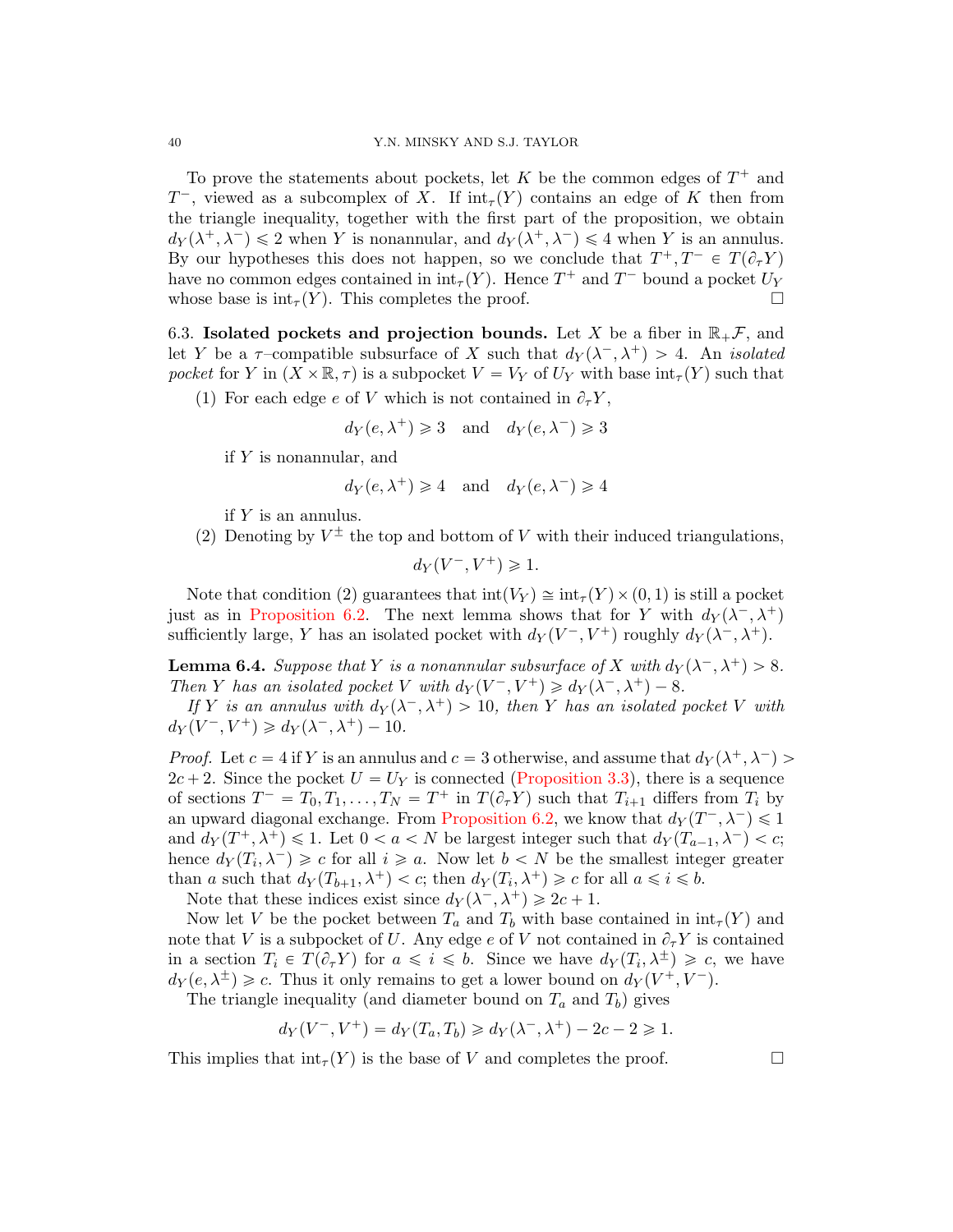The following proposition shows that isolated pockets coming from either disjoint or overlapping subsurfaces of X have interiors which do not meet.

<span id="page-40-0"></span>**Proposition 6.5** (Disjoint pockets). Suppose that Y and Z are subsurfaces of X with isolated pockets  $V_Y$  and  $V_Z$ . Then, up to switching Y and Z, either Y is nested in Z, or the isolated pockets  $V_Y$  and  $V_Z$  have disjoint interiors in  $X \times \mathbb{R}$ .

*Proof.* If the subsurfaces Y and Z are disjoint, then  $\text{int}_{\tau}(Y)$  and  $\text{int}_{\tau}(Z)$  are also disjoint by [Lemma 6.1.](#page-35-1) Hence, the maximal pockets  $U_Y$  and  $U_Z$  have disjoint interiors by definition.

Now suppose that Y is not an annulus. We claim that if Y and Z overlap then either

$$
d_Y(\partial_\tau Z, \lambda^+) \leq 1
$$
 or  $d_Y(\partial_\tau Z, \lambda^-) \leq 1$ .

To see this, first note that there is some edge f contained in  $\text{int}_{\tau}(Z)$  such that f crosses some edges of  $\partial_{\tau}Y$ . Otherwise, every triangulation of  $\text{int}_{\tau}(Z)$  by  $\tau$ -edges would contain edges from  $\partial_{\tau} Y$ . But then applying this to  $T^{\pm}(\partial_{\tau} Z)$  and using [Propo](#page-36-0)[sition 6.2,](#page-36-0) we would have that

$$
d_Z(\lambda^-,\lambda^+) \leq 2 + \operatorname{diam}_Z(\partial_\tau Y) \leq 3,
$$

contradicting our assumption on the subsurface  $Z$ . Now if  $f$  intersects an edge  $e$  of  $\partial_{\tau} Y$  and  $f > e$ , then by [Lemma 6.3,](#page-36-1)  $d_Y(\partial_{\tau} Z, \lambda^+) \leq d_Y(\partial_{\tau} Z, f) \leq 1$ . If  $f < e$  then [Lemma 6.3](#page-36-1) gives  $d_Y(\partial_\tau Z, \lambda^-) \leq d_Y(\partial_\tau Z, f) \leq 1$ .

Now suppose that e is an edge of  $U_Y \cap U_Z$  which is not contained in  $\partial_{\tau} Y \cup \partial_{\tau} Z$ . Then e, as a  $\tau$ -edge in X, is disjoint from  $\partial_{\tau}Z$  and so  $d_Y(e, \lambda^+) \leq 2$  or  $d_Y(e, \lambda^-) \leq 2$ . Hence e cannot be contained in  $V_Y$ . We conclude that  $V_Y \cap V_Z \subset \partial_\tau Y \cup \partial_\tau Z$ . This completes the proof when Y is not an annulus.

When  $Y$  is an annulus, then a similar argument using the annular case of Lemma  $6.3$ shows that if  $Y$  and  $Z$  overlap then either

$$
d_Y(\partial_\tau Z, \lambda^+) \leq 2
$$
 or  $d_Y(\partial_\tau Z, \lambda^-) \leq 2$ .

Hence, if e is an edge of  $U_Y \cap U_Z$  which is not contained in  $\partial_\tau Y \cup \partial_\tau Z$ , then  $d_Y(e, \lambda^{\pm}) \leq 3$ . So again e cannot be contained in  $V_Y$  and we conclude that  $V_Y \cap V_Z \subset$  $\partial_{\tau} Y \cup \partial_{\tau} Z$  as required.

We next prove that isolated pockets embed into the fibered manifold  $M$ . This is [Theorem 1.3,](#page-2-0) which we restate here in more precise language.

**[Theorem 1.3](#page-2-0)** (Embedding the pocket). Suppose Y is a subsurface of a fullypunctured fiber X with  $d_Y(\lambda^-, \lambda^+) > \beta$ , where  $\beta = 8$  if Y is nonannular and  $\beta = 10$ if Y is an annulus. Then Y has an isolated pocket  $V_Y$  in  $X \times \mathbb{R}$ , and the covering map  $X \times \mathbb{R} \to M$  restricts to an embedding of the subcomplex  $V_Y \to M$ .

*Proof.* Let  $\Phi$  be the simplicial isomorphism of  $X \times \mathbb{R}$  induced by f as in [Theorem 2.1.](#page-5-2) Note that if T is a section of  $\tau$ , then  $\Phi(T)$  is the section of  $\tau$  whose corresponding triangulation of X is  $f(T)$ . Hence,  $\Phi(T(\partial_\tau Y)) = T(\partial_\tau f(Y))$ .

By [Lemma 6.4,](#page-39-0) Y has an isolated pocket  $V = V_Y$ . Note that V embeds into M if and only if it is disjoint from its translates  $V_i = \Phi^i(V)$  for each  $i \neq 0$ . By the remark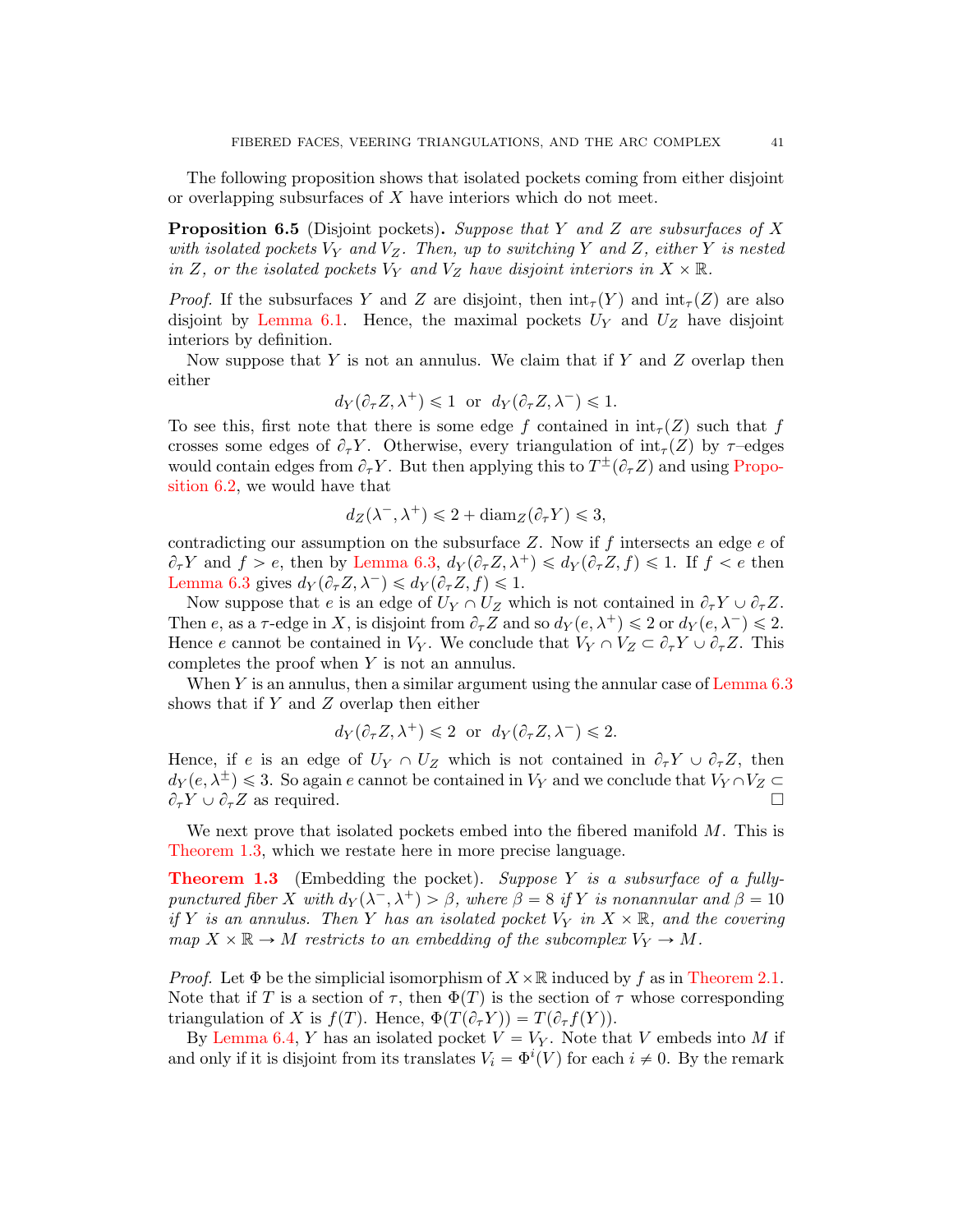above, each  $V_i$  is itself an isolated pocket for the subsurface  $Y_i = f^i(Y)$ , and any two of these subsurfaces are either disjoint or overlap in  $X$ . Hence, by [Proposition 6.5](#page-40-0) the isolated pockets  $V_i$  are disjoint as required.  $\Box$ 

We will now prove [Theorem 1.1,](#page-1-1) whose statement we recall here:

**[Theorem 1.1](#page-1-1)** Let M be a hyperbolic 3-manifold with fully-punctured fibered face F and veering triangulation  $\tau$ . For any subsurface W of any fiber of F,

$$
\alpha \cdot (d_W(\lambda^-,\lambda^+) - \beta) < |\tau|,
$$

where  $|\tau|$  is the number of tetrahedra in  $\tau$ ,  $\alpha = 1$  and  $\beta = 10$  when W is an annulus and  $\alpha = 3|\chi(W)|$  and  $\beta = 8$  when W is not an annulus.

*Proof.* Suppose that W is any nonannular subsurface of any fiber F in  $\mathbb{R}_+$ F. We may assume that  $d_W(\lambda^-, \lambda^+) > 8$ . Then [Lemma 6.4](#page-39-0) implies that W has an isolated pocket  $V_W$  in  $(F \times \mathbb{R}, \tau)$  such that  $d_W(V_W^-, V_W^+) \ge d_Y(\lambda^-, \lambda^+) - 8$ . By [Theorem 1.3,](#page-2-0) the isolated pocket  $V_W \subset (F \times \mathbb{R}, \tau)$  embeds into  $(M, \tau)$ . Hence  $|V_W| \leq |\tau|$ , where  $|V_W|$  denotes the number of tetrahedra of  $V_W$ . Now each tetrahedron of  $V_W$  corresponds to a diagonal exchange between the triangulations  $V_W^-$  and  $V_W^+$  of  $W_\tau$  and each diagonal exchange replaces a single edge of the triangulation. There are at least  $3|\chi(W)| + 1$  non-boundary edges to each triangulation of W, and the diameter in  $\mathcal{A}(W)$  of an ideal triangulation is 1, so we conclude

(2) 
$$
|\tau| \ge |V_W| = \#\{\text{diagonal exchanges from } V_W^- \text{ to } V_W^+\}
$$

$$
> 3|\chi(W)| \cdot d_W(V^-, V^+)
$$

$$
\ge 3|\chi(W)| \cdot (d_W(\lambda^-, \lambda^+) - 8).
$$

This completes the proof when W is nonannular.

When  $W$  is an annulus, we use the annular case of [Lemma 6.4](#page-39-0) to obtain an isolated pocket  $V_W$  in  $(F \times \mathbb{R}, \tau)$  such that  $d_W(V_W^-, V_W^+) \ge d_Y(\lambda^-, \lambda^+) - 10$ . Noting that a triangulation of the annulus contains at least 2 (non-boundary) edges, the same argument implies that

$$
|\tau| \ge |V_W| = \#\{\text{diagonal exchanges from } V_W^- \text{ to } V_W^+\}
$$
  
>  $d_W(V^-, V^+)$   
 $\ge d_W(\lambda^-, \lambda^+) - 10,$ 

as required.  $\Box$ 

6.4. Sweeping through embedded pockets. We are now ready to prove [Theo](#page-1-0)[rem 1.2,](#page-1-0) whose statement we reproduce below. This theorem relates subsurfaces of large projections among different fibers of a fixed face.

**[Theorem 1.2](#page-1-0)** Let M be a hyperbolic 3-manifold with fully-punctured fibered face F and suppose that S and F are each fibers in  $\mathbb{R}_+$ F. If W is a subsurface of F, then either W is isotopic along the flow to a subsurface of S, or

$$
3|\chi(S)| \ge d_W(\lambda^-,\lambda^+) - \beta,
$$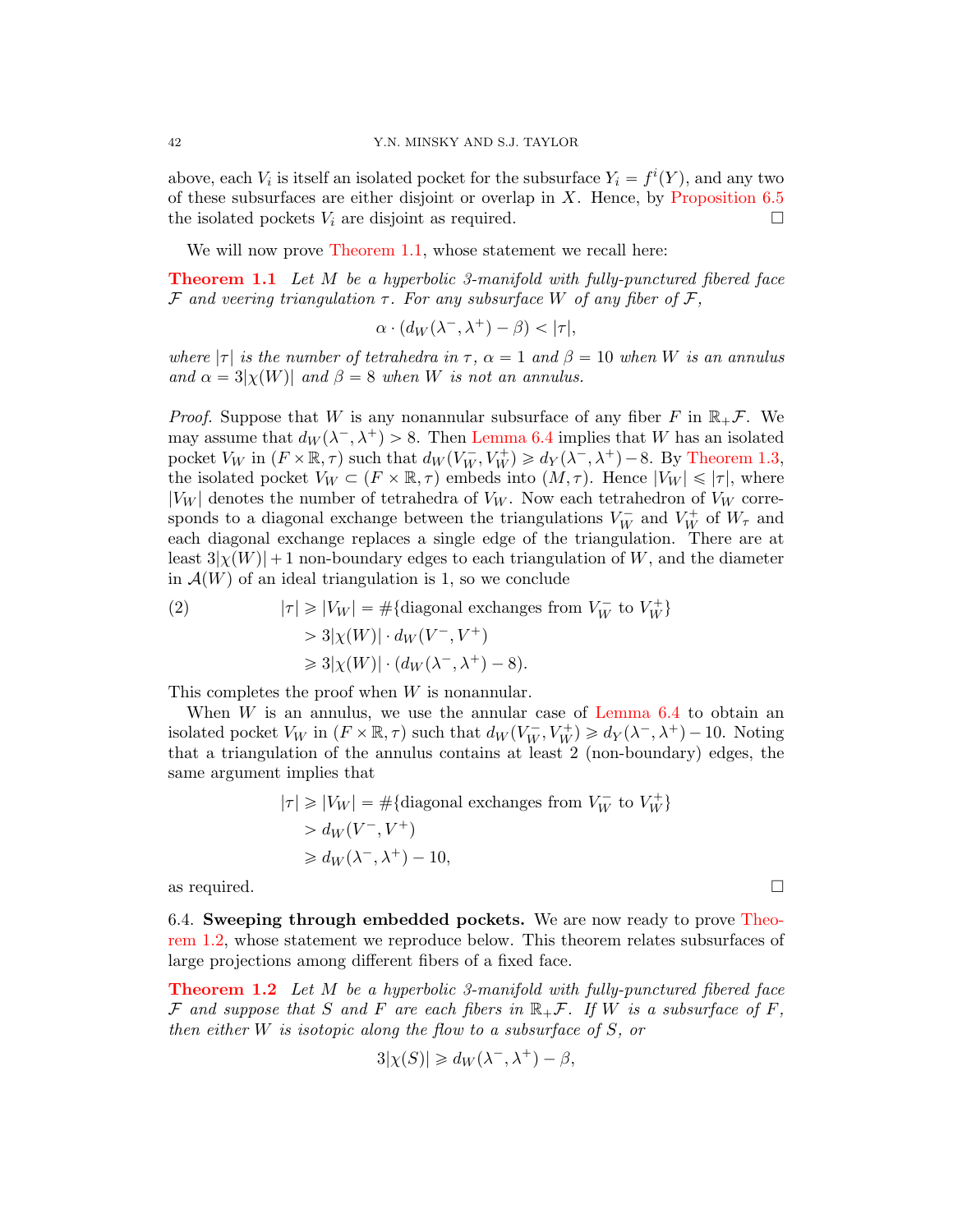where  $\beta = 10$  if W is an annulus and  $\beta = 8$  otherwise.

Recall from [Lemma 2.8](#page-16-1) that we can identify  $d_W(\lambda^+, \lambda^-)$  with  $d_W(\Lambda^+, \Lambda^-)$ , agreeing with the statement given in the introduction.

We will require the following lemma, which essentially states that immersed subsurfaces with large projection are necessarily covers of subsurfaces. Recall that in [Section 2.2](#page-7-1) we defined the distance  $d_W(\lambda^+, \lambda^-)$  when W is a compact core of a cover  $X_{\Gamma} \to X$  corresponding to a finitely generated subgroup  $\Gamma \leq \pi_1(X)$ .

<span id="page-42-0"></span>**Lemma 6.6** (Immersion to cover). Suppose that  $(X, q)$  is a fully-punctured surface. Let  $\Gamma$  be a finitely generated subgroup of  $\pi_1(X)$  and let W be a compact core of the cover  $X_{\Gamma} \to X$ . If W is nonannular and  $d_W(\lambda^-, \lambda^+) > 4$  or if W is an annulus and  $d_W(\lambda^-, \lambda^+) > 6$ , then there is a subsurface Y of X such that  $W \to X$  is homotopic to a finite cover  $W \to Y \subset X$ .

In particular,  $\Gamma$  is a finite index subgroup of  $\pi_1(Y)$ .

*Proof.* Suppose that  $d_W(\lambda^-, \lambda^+) > 4$  if W is nonannular and  $d_W(\lambda^-, \lambda^+) > 6$ if W is an annulus. Let  $p: X \to X$  be a finite cover to which  $W \to X$  lifts to an embedding  $W \to \dot{X}$  (this exists since surface groups are LERF [\[Sco78\]](#page-45-9)), and identify W with its image in X. Lift q along with the veering triangulation to  $(X \times \mathbb{R}, \tau)$ . By [Theorem 5.3,](#page-32-0) W is a  $\tau$ -compatible subsurface of  $\check{X}$ , and by [Theorem 5.3](#page-32-0) and [Proposition 3.3,](#page-18-1)  $T_{\check{X}}(\partial_{\tau}W)$  is nonempty and connected. To prove the lemma, we show that  $\text{int}_{\tau}(W) \to X$  covers a subsurface of X. For this, it suffices to prove that each edge of  $p^{-1}(p(\partial_\tau W))$  is disjoint from  $\mathrm{int}_{\tau}(W)$ . Indeed, since W is  $\tau$ compatible, one component of  $\check{X} \setminus \partial_{\tau}W$  is  $\text{int}_{\tau}(W)$ . If  $p^{-1}(p(\partial_{\tau}W))$  is disjoint from  $\text{int}_{\tau}(W)$ , then  $\text{int}_{\tau}(W)$  is also a component of  $\check{X} \setminus p^{-1}(p(\partial_{\tau}W))$ . As components of  $\check{X}\setminus p^{-1}(p(\partial_\tau W))$  cover components of  $X\setminus p(\partial_\tau W)$ , this will show that  $\mathrm{int}_\tau(W)\to X$ covers a subsurface of X.

Hence, we must show that each edge of  $p^{-1}(p(\partial_{\tau}W))$  is disjoint from  $\text{int}_{\tau}(W)$ . This is equivalent to the statement that no edge of  $p^{-1}(p(\partial_\tau W))$  crosses  $\partial_\tau W$  nor is contained in  $\text{int}_{\tau}(W)$ .

First suppose that W is not an annulus. If  $\check{T}$  is a section of  $(\check{X} \times \mathbb{R}, \tau)$  with an edge f such that  $f > e$  for an edge e of  $\partial_{\tau}W$ , then [Lemma 6.3](#page-36-1) implies that  $d_W(\dot{T}, \lambda^+) = 0$ . Similarly if  $f < e$  then  $d_W(\dot{T}, \lambda^-) = 0$ . Hence, if T is any section of  $(X \times \mathbb{R}, \tau)$  such that  $d_W(T, \lambda^{\pm}) \geq 1$ , then its lift  $\tilde{T} = p^{-1}(T)$  to  $\check{X}$  must contain the edges of  $\partial_{\tau}W$  and so  $\check{T} \in T_{\check{X}}(\partial_{\tau}W)$ . Moreover, such a section T of  $(X \times \mathbb{R}, \tau)$  with  $d_W(T, \lambda^{\pm}) \geq 1$  must exist. This is because by [Lemma 3.1,](#page-18-2) we may sweep through  $X \times \mathbb{R}$  with sections going from near  $\lambda^-$  to near  $\lambda^+$ . If all sections were to have  $d_W$ -distance 0 from either  $\lambda^-$  or  $\lambda^+$ , then there would be a pair  $T, T'$  differing by a single diagonal exchange such that  $d_W(T, \lambda^-) = d_W(T', \lambda^+) = 0$ . But this would imply that  $d_W(\lambda^-, \lambda^+) \leq 2$ , contradicting our assumption on distance.

Putting these facts together, we conclude that there exists a section T of  $(X\times\mathbb{R}, \tau)$ with  $d_W(T, \lambda^{\pm}) \geq 1$ , and that for each such section

$$
p^{-1}(T) \in T_{\check{X}}(p^{-1}(p(\partial_{\tau}W))).
$$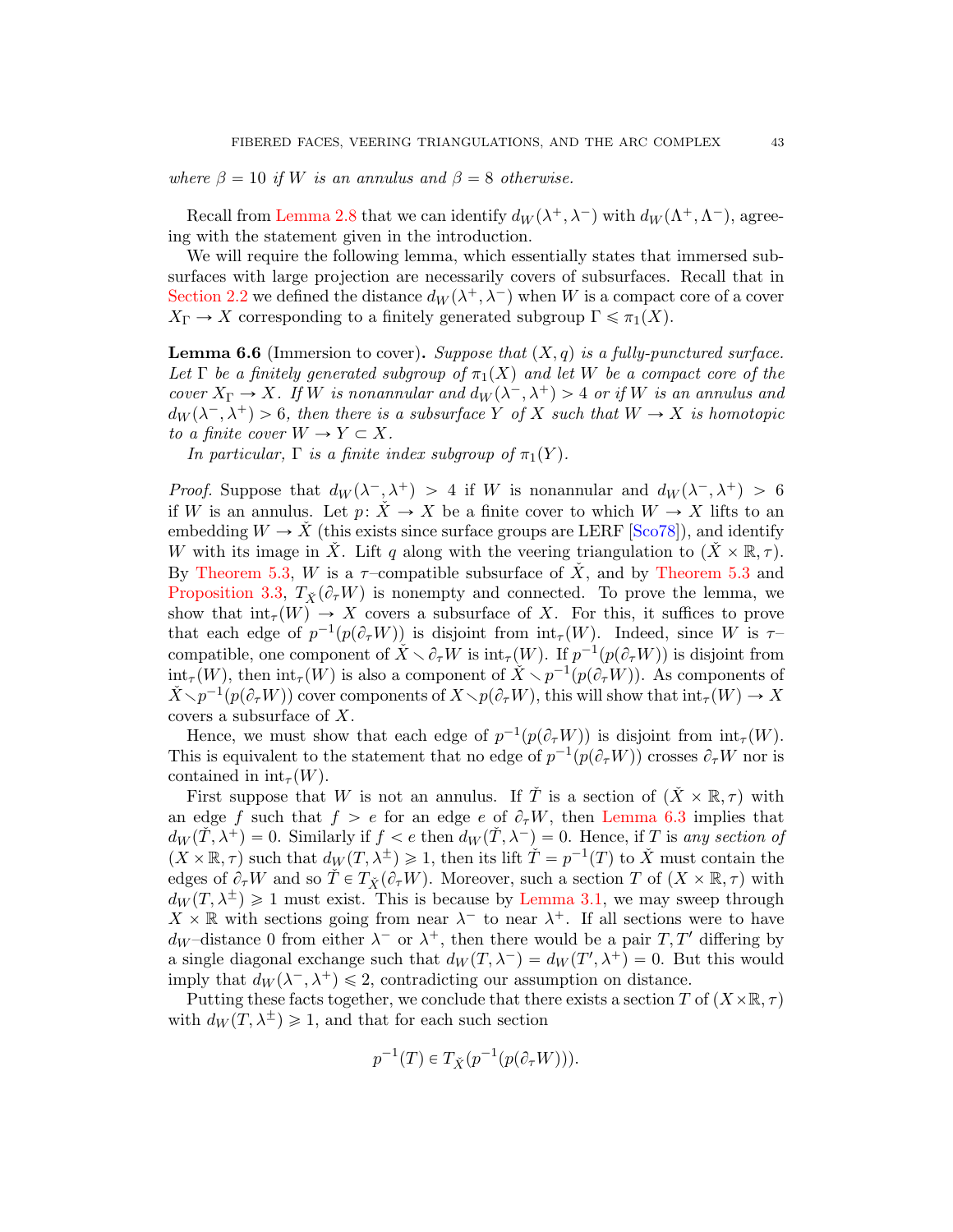Note that this in particular implies that no edge of  $p^{-1}(p(\partial_{\tau}W))$  crosses an edge of  $\partial_{\tau}W.$ 

We claim now that no edge  $e$  in  $p^{-1}(p(\partial_\tau W))$  can be contained in  $\text{int}_{\tau}(W)$ . Such an edge would have a well-defined projection to  $\mathcal{A}(W)$  and would necessarily appear in each section of  $T_{\check{X}}(p^{-1}(p(\partial_{\tau}W)))$  (by definition of  $T_{\check{X}}(\cdot)$ ). Using our conclusion from above, this would imply that  $d_W(p^{-1}(T), e) = 0$  whenever  $d_W(T, \lambda^{\pm}) \geq 1$ . But just as before, by sweeping through  $X \times \mathbb{R}$  with sections going from near  $\lambda^-$  to near  $\lambda^+$ , we produce sections  $T_1, T_2$  with  $d_W(T_1, \lambda^-) = d_W(T_2, \lambda^+) = 1$ . Since each of these sections' preimage in  $\check{X}$  contains the edge e, we get that  $d_W(\lambda^{\pm}, e) \leq 2$ , which contradicts our hypothesis that  $d_W(\lambda^+, \lambda^-) > 4$ .

This shows that no edge of  $p^{-1}(p(\partial_\tau W))$  can meet  $\text{int}_{\tau}(W)$  and completes the proof when  $W$  is nonannular. When  $W$  is an annulus, one proceeds exactly as above using the annular version of [Lemma 6.3.](#page-36-1)

*Proof of [Theorem 1.2.](#page-1-0)* We may assume that  $W$  is a subsurface of  $F$  such that  $d_W(\lambda^-, \lambda^+) > \beta.$ 

First suppose that  $\pi_1(W)$  is contained in  $\pi_1(S)$ . Then by [Lemma 6.6,](#page-42-0) there is a subsurface Y of S such that, up to conjugation in  $\pi_1(S)$ ,  $\pi_1(W) \leq \pi_1(Y)$ is a finite index subgroup; let  $n \geq 1$  denote this index. If  $\eta_F \colon \pi_1(M) \to \mathbb{Z}$  is the homomorphism representing the cohomology class dual to F, then  $\eta_F|\pi_1(Y)$ vanishes on the index n subgroup  $\pi_1(W)$ . Since Z is torsion-free we must have that  $\eta$  vanishes on  $\pi_1(Y)$  and hence  $\pi_1(Y)$  is contained in  $\pi_1(F)$ . However, since the fundamental group of an embedded subsurface, in this case  $W \subset F$ , can not be nontrivially finite-index inside another subgroup of  $\pi_1(F)$ , we see that  $n = 1$  and  $\pi_1(W) = \pi_1(Y)$ . That W is isotopic along the flow in M to  $Y \subset S$  can be seen by lifting W and Y to the cover  $S \times \mathbb{R} \to M$ .

Hence, we may suppose by [Lemma 2.9](#page-16-2) that the image of any  $S \to M$  homotopic to the fiber S intersects any isotope of  $W \subset F$  essentially. Since  $d_W(\lambda^-, \lambda^+) > \beta$ , W has a nonempty isolated pocket  $V_W \subset F \times \mathbb{R}$  which simplicially embeds into  $(M, \tau)$  by [Theorem 1.3.](#page-2-0) Let  $\{W_i\}$  denote a sequence of sections of  $V_W$  from  $V_W^-$  to  $V_W^+$  with  $W_{i+1}$  differing from  $W_i$  by an upward diagonal flip. Also, fix a simplicial map  $f: S \to (M, \tau)$  which is obtained by composing a section of  $(S \times \mathbb{R}, \tau)$  with the covering map  $S \times \mathbb{R} \to M$ .

Note that for each i,  $f(S)$  meets at least one edge of the interior of  $W_i$ . Otherwise, the image of S in M misses the interior of  $W_i$  contradicting our assumption. In fact, even more is true: Call a component c of  $f(S) \cap W_i$  removable if the triangles of  $f(S)$  incident to the edges of c lie locally to one side of  $W_i$  in M. If c is removable, then there is an isotopy of  $W_i$  supported in a neighborhood of c which removes c from the intersection  $f(S) \cap W_i$ . Hence, if we denote by  $E_i$  the edges of  $f(S) \cap W_i$ which do not lie in removable components, then  $E_i$  must be nonempty for each i.

We claim that for each i,  $E_i$  shares an edge with  $E_{i+1}$ . Otherwise, both  $E_i$  and  $E_{i+1}$  consist of a single edge and the tetrahedron corresponding to the diagonal exchange from  $W_i$  to  $W_{i+1}$  has  $E_i$  as its bottom edge and  $E_{i+1}$  as its top edge. But then both of these edges must be removable since pushing the bottom two faces of the tetrahedron slightly upward makes that intersection disappear, and similarly for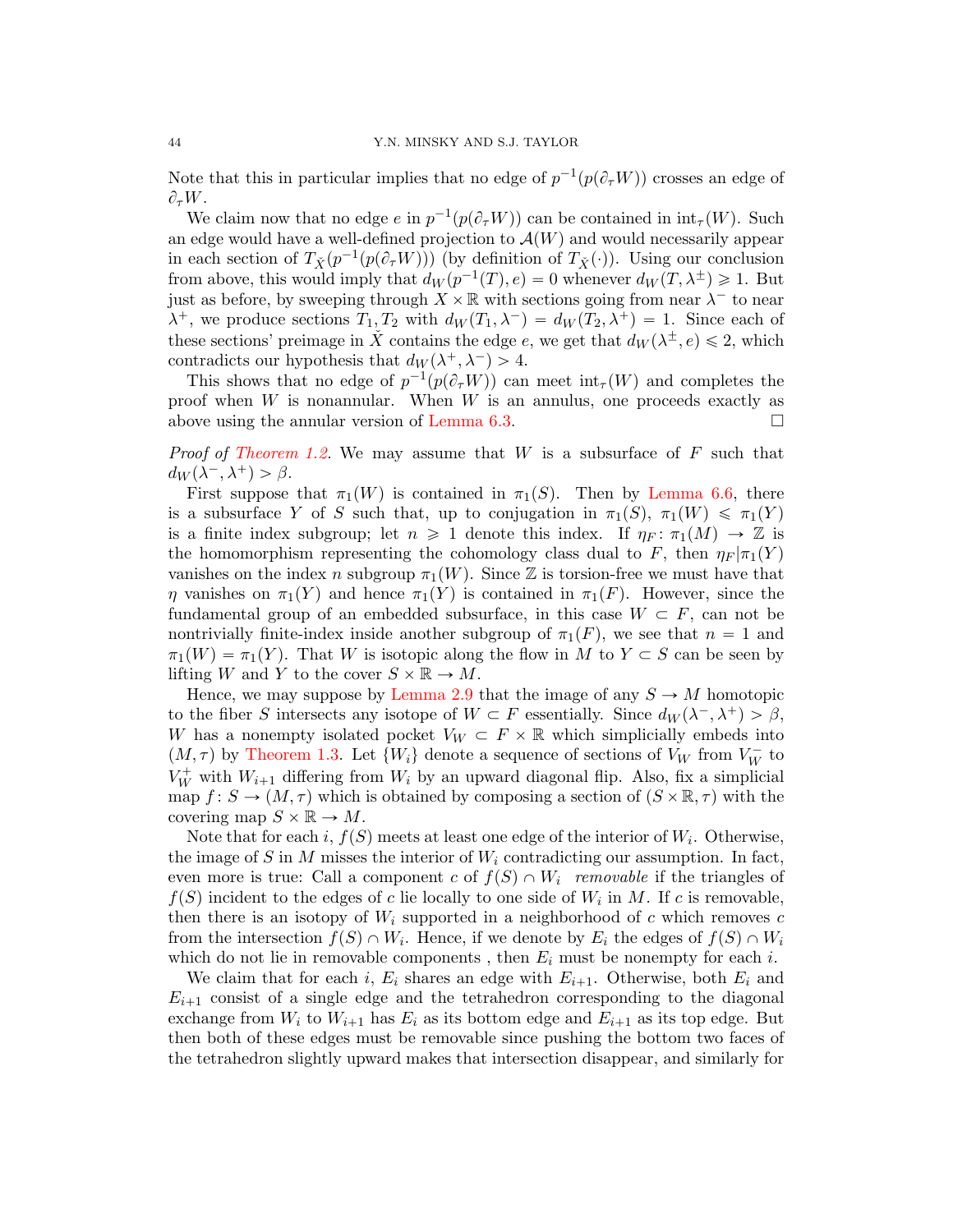the top. This contradicts our above observation and establishes that  $E_i$  and  $E_{i+1}$ have a common edge.

We obtain a sequence in  $\mathcal{A}(W)$ ,

$$
V_W^- \supset E_0, E_1, \ldots, E_n \subset V_W^+,
$$

having the property that for each edge  $e_i$  of  $E_i$  there is an edge  $e_{i+1}$  of  $E_{i+1}$  such that  $e_i$  and  $e_{i+1}$  are disjoint. We conclude that the number of distinct edges in the sequence  $E_0, E_1, \ldots, E_n$  is at least  $d_W(V_W^-, V_W^+)$ . Combining this with the fact that the number of edges in an ideal triangulation of S is  $3|\chi(S)|$  and [Lemma 6.4,](#page-39-0) we see that

$$
3|\chi(S)| \geq d_W(V_W^-,V_W^+) \geq d_W(\lambda^-,\lambda^+) - \beta,
$$

as required.  $\Box$ 

We conclude the paper by recording the following corollary of [Lemma 6.6](#page-42-0) and the proof of [Theorem 1.2.](#page-1-0)

<span id="page-44-4"></span>**Corollary 6.7.** Let  $M$  be a hyperbolic manifold with fully-punctured fibered face F. Let W be a subsurface of a fiber  $F \in \mathbb{R}_+$ F such that  $d_W(\Lambda^+, \Lambda^-) > 4$  if W is nonannular and  $d_W(\Lambda^+,\Lambda^-) > 6$  if W is an annulus. If S is any fiber in  $\mathbb{R}_+$  F such that  $\pi_1(W) < \pi_1(S)$ , then W is isotopic to a subsurface of S.

### **REFERENCES**

- <span id="page-44-2"></span>[Ago11] Ian Agol, *Ideal triangulations of pseudo-Anosov mapping tori*, Topology and geometry in dimension three 560 (2011), 1–17.
- <span id="page-44-13"></span>[Ago12] , Comparing layered triangulations of 3-manifolds which fiber over the circle, MathOverflow discussion, http://mathoverflow.net/questions/106426, 2012.
- <span id="page-44-1"></span>[BCM12] J. Brock, R. Canary, and Y. Minsky, The classification of Kleinian surface groups, II: The ending lamination conjecture, Ann. of Math. 176 (2012), no. 1, 1–149. MR 2925381
- <span id="page-44-0"></span>[BKMM12] Jason Behrstock, Bruce Kleiner, Yair Minsky, and Lee Mosher, Geometry and rigidity of mapping class groups, Geom. Topol. 16 (2012), 781–888.
- <span id="page-44-7"></span>[BS05] David Bachman and Saul Schleimer, Surface bundles versus Heegaard splittings, Communications in Analysis and Geometry (2005), no. 5, 903 – 928.
- <span id="page-44-11"></span>[CC00] Alberto Candel and Lawrence Conlon, Foliations II, American Mathematical Society Providence, 2000.
- <span id="page-44-9"></span>[FG13] David Futer and François Guéritaud, *Explicit angle structures for veering triangula*tions, Algebraic & Geometric Topology 13 (2013), no. 1, 205–235.
- <span id="page-44-5"></span>[FLM11] B. Farb, C. J. Leininger, and D. Margalit, Small dilatation pseudo-Anosov homeomorphisms and 3-manifolds, Adv. Math. 228 (2011), no. 3, 1466–1502. MR 2824561
- <span id="page-44-12"></span>[Fri82] David Fried, The geometry of cross sections to flows, Topology 21 (1982), no. 4, 353– 371.
- <span id="page-44-3"></span>[Gué15] François Guéritaud, Veering triangulations and the Cannon-Thurston map, ArXiv:1506.03387, 2015.
- <span id="page-44-6"></span>[Har02] K. Hartshorn, *Heegaard splittings of Haken manifolds have bounded distance*, Pacific J. Math. 204 (2002), no. 1, 61–75. MR MR1905192 (2003a:57037)
- <span id="page-44-10"></span>[HIS16] Craig D Hodgson, Ahmad Issa, and Henry Segerman, Non-geometric veering triangulations, Experimental Mathematics 25 (2016), no. 1, 17–45.
- <span id="page-44-8"></span>[HRST11] Craig D Hodgson, J Hyam Rubinstein, Henry Segerman, and Stephan Tillmann, Veering triangulations admit strict angle structures, Geometry & Topology  $15$  (2011), no. 4, 2073–2089.